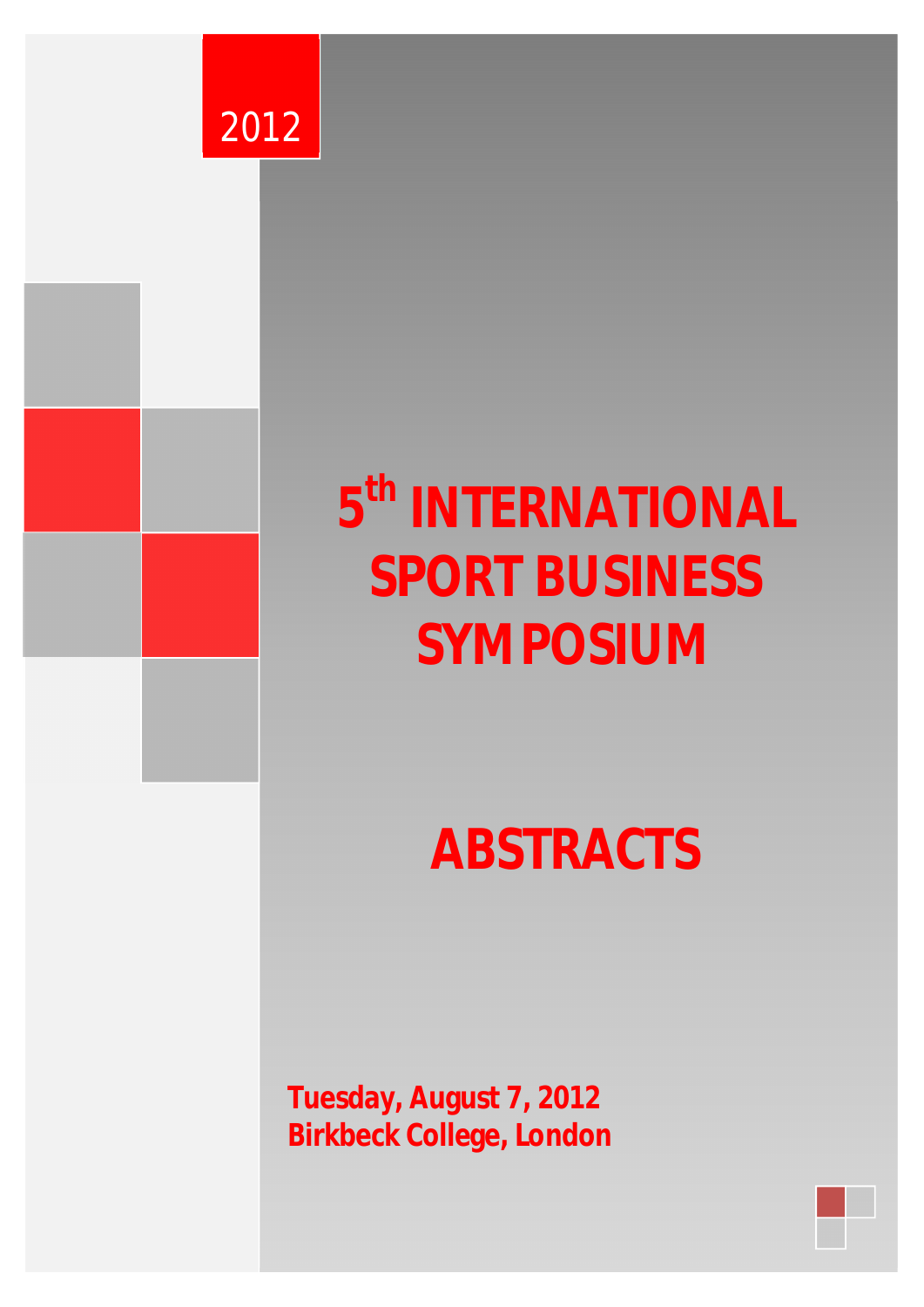# **5 th INTERNATIONAL SPORT BUSINESS SYMPOSIUM**

**PROGRAM**

| PRUURAIVI   |                                                  |                                                                                                                                                     |                       |                                                                                           |                |                                                                                       |
|-------------|--------------------------------------------------|-----------------------------------------------------------------------------------------------------------------------------------------------------|-----------------------|-------------------------------------------------------------------------------------------|----------------|---------------------------------------------------------------------------------------|
| Time        | Room: CLO B01 Theatre                            |                                                                                                                                                     | Room CLO B01          |                                                                                           | Room CLO 101   |                                                                                       |
| 9:30-10.00  | Welcome & Check in                               |                                                                                                                                                     |                       |                                                                                           |                |                                                                                       |
| 10.00-10.25 | • Welcome: Holger Preuss & Sean Hamil<br>Opening |                                                                                                                                                     |                       |                                                                                           |                |                                                                                       |
|             |                                                  | • Master of the College, Prof. Dr. David Latchman (Birkbeck College, University of London), Dr. Linda Trenberth, Chair of the Management Department |                       |                                                                                           |                |                                                                                       |
|             |                                                  | • President of the Union International Pentathlon Moderne (UIPM), Dr. h.c. Klaus Schormann                                                          |                       |                                                                                           |                |                                                                                       |
| 10.25-10.55 | <b>Key Note I</b>                                | Sam Ramsamy (IOC Executive Board member): The Youth Olympic Games                                                                                   |                       |                                                                                           |                |                                                                                       |
| 10.55-11.00 | Short Break to change rooms                      |                                                                                                                                                     |                       |                                                                                           |                |                                                                                       |
| 11.00-12.30 | Intangibles                                      | • Cerezuela & Kennett (ESP): The value of<br>knowledge legacy for Olympic host cities                                                               | <b>Event visitors</b> | • Knott, Swart & Bob (RSA) & Turco (USA):<br>Mega-Events and the Football Sport Tourist - | Urban          | • Gouguet & Lepetit (FRA): Barcelona Games<br>1992-2012. Which teachings for urban    |
|             |                                                  | • Werkmann, Preuss & Dannewald (GER):                                                                                                               |                       | From Beijing 2008 to South Africa 2010                                                    | Transformation | planning?                                                                             |
|             | Chair:                                           | Intangible Value of the Olympic Winter Games in                                                                                                     | Chair:                | • Neirotti (USA): Understanding Olympic Visitor                                           | Chair:         | • Haag (GER): Development of a Social                                                 |
|             | I. MacRury                                       | Munich 2018 for German Citizens from 2009 to                                                                                                        | M. Schnitzer          | Ticket Purchasing Behavior and Associated                                                 | G. Bielons     | Sustainability Index for Mega Sport Events                                            |
|             |                                                  | 2011                                                                                                                                                |                       | Factors                                                                                   |                | • Kambolov, Romanova & Belosluttseva                                                  |
|             |                                                  | • Hiller (CAN): Micro Interaction and Public                                                                                                        |                       | • Schütte & Kurscheidt (GER): The visitors of                                             |                | (RUS): Social and Economic Transformations                                            |
|             |                                                  | Opinion: The Olympics and Host City Residents                                                                                                       |                       | the 2011 FIFA Women Football World Cup in                                                 |                | in Olympic City Sochi 2014                                                            |
|             |                                                  |                                                                                                                                                     |                       | Germany                                                                                   |                |                                                                                       |
|             |                                                  | Discussion (30 min.)                                                                                                                                |                       | Discussion (30 min.)                                                                      |                | Discussion (30 min.)                                                                  |
| 12:30-14:00 | Lunch                                            |                                                                                                                                                     |                       |                                                                                           |                |                                                                                       |
| 14:00-14:30 | <b>Key Note II</b>                               | Gerhard Heiberg (Chair IOC Marketing Commission): Brands and Sponsorship                                                                            |                       |                                                                                           |                |                                                                                       |
| 14.30-14.35 | Short Break to change rooms                      |                                                                                                                                                     |                       |                                                                                           |                |                                                                                       |
| 14:35-15:35 | <b>YOG</b>                                       | • Kaspar, Kogler (AUT) & Beech (GBR): The Youth                                                                                                     | Media                 | • Miah (GBR): The Socialympics: The Social                                                | <b>Mixed</b>   | • Kuper & Sterken (NED): Who is going to win                                          |
|             |                                                  | Olympic Games as a Role Model for the                                                                                                               |                       | Media Impact of the London 2012 Olympic &                                                 |                | in London?                                                                            |
|             | Chair:                                           | Integration of Culture and Education into a<br>Sports Mega Event                                                                                    | Chair:                | Paralympic Games<br>• Lyberger & McCarthy (USA): Sport and Social                         | Chair:         | • Kocholl (AUT): Olympic values, Olympic<br>media and arbitration - awards in Olympic |
|             | N. Schütte                                       | • Schnitzer & Fischer (AUT): Success drivers of                                                                                                     | S. Hamil              | Media Platforms: An assessment of metrics                                                 | K. Swart       | sailing events and to safeguard IF's sport                                            |
|             |                                                  | delivering the Winter Youth Olympic Games                                                                                                           |                       |                                                                                           |                | formats                                                                               |
|             |                                                  | Innsbruck 2012 - a spectator's perspective                                                                                                          |                       |                                                                                           |                |                                                                                       |
|             |                                                  | Discussion (20 min.)                                                                                                                                |                       | Discussion (20 min.)                                                                      |                | Discussion (20 min.)                                                                  |
| 15:35-15:55 | Coffee Break                                     |                                                                                                                                                     |                       |                                                                                           |                |                                                                                       |
| 15:55-17:25 | Sponsoring                                       | Baim, Misch & Goukasian (USA): The Effect of                                                                                                        | Impact                | • Herrington (GBR): Perceptions of the likely                                             | Culture        | Psimopoulos & Lyras (USA): Olympism                                                   |
|             |                                                  | Olympic Sponsorship on Stock Price and Trading                                                                                                      |                       | impact of the London 2012 Olympics                                                        |                | Enacted. The Socio-Cultural Dimension of                                              |
|             | Chair:                                           | Activity                                                                                                                                            | Chair:                | • Swart, Bob (RSA) & Turco (USA): Durban -                                                | Chair:         | London 2012 Olympic Games                                                             |
|             | G. Bielons                                       | Könecke & Schunk (GER): Understanding Sport-                                                                                                        | J.J. Gouguet          | Africa's first Olympic Host City? The impacts                                             | H. Hiller      | · Gargalianos & Asimakopoulos (GRE) &                                                 |
|             |                                                  | Heroism in Commercials: An Analysis of                                                                                                              |                       | from hosting the FIFA WC and other aspects                                                |                | Chelladurai (USA): Complexity and                                                     |
|             |                                                  | <b>Communication Involving Olympic Athletes</b>                                                                                                     |                       | • MacRury (GBR): Framing legacies: experience                                             |                | Simplicity of Organizing Olympic Games:                                               |
|             |                                                  | • Alfs & Preuss (GER): The Market for the Core                                                                                                      |                       | and social common capital                                                                 |                | The Role of Bureaucracy                                                               |
|             |                                                  | Olympic Sports Athletics and Swimming in                                                                                                            |                       |                                                                                           |                |                                                                                       |
|             |                                                  | Germany - Size, Structure and Characteristics                                                                                                       |                       |                                                                                           |                |                                                                                       |
| 17:25-17:40 | Coffee Break                                     | Discussion (30 min.)                                                                                                                                |                       | Discussion (30 min.)                                                                      |                | Discussion (30 min.)                                                                  |
| 17:40-18:10 | <b>Key Note III</b>                              | Richard Pound (1983-2001 Chair TV-Rights negotiations): The Olympic TV rights - challenges of new media                                             |                       |                                                                                           |                |                                                                                       |
| 18:10-18:15 | Closing                                          | Holger Preuss & Sean Hamil                                                                                                                          |                       |                                                                                           |                |                                                                                       |
| 18:30       | Symposium Dinner                                 |                                                                                                                                                     |                       |                                                                                           |                |                                                                                       |
| 21:00       |                                                  | Reception by UIPM for all speakers                                                                                                                  |                       |                                                                                           |                |                                                                                       |
|             |                                                  |                                                                                                                                                     |                       |                                                                                           |                |                                                                                       |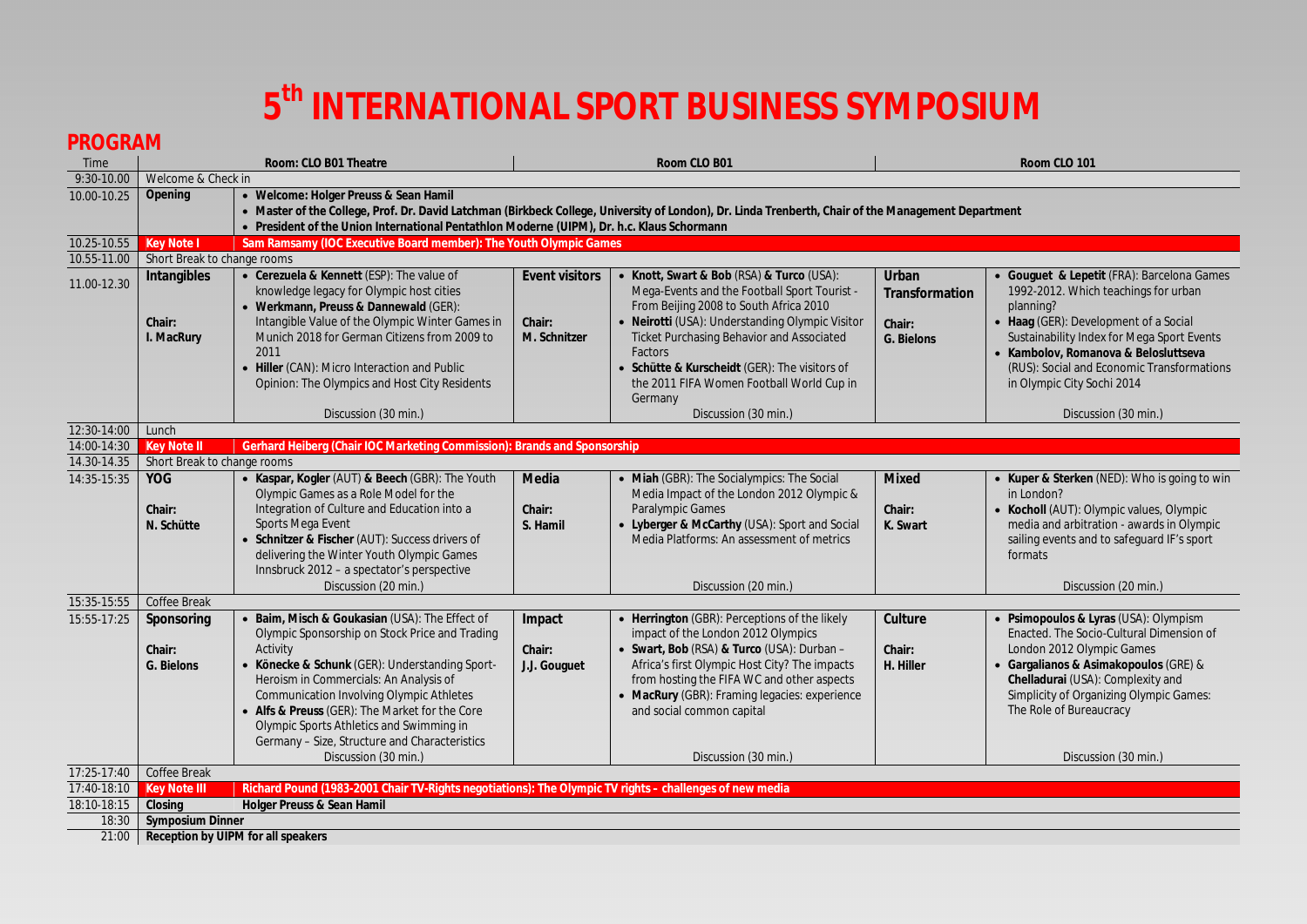# **5 th INTERNATIONAL SPORT BUSINESS SYMPOSIUM**

The Olympic Games is the most prestigious sport event in the world which provides extraordinary sporting, social, cultural, and environmental opportunities for the host city and the region. Hosting an Olympic Games event can boost businesses, create new enterprises, and improve upon existing city relations, promote the international image of host cities, accelerate urban redevelopment, and much more. It can enable changes, which might normally take several decades. This opportunity, however, is directly shadowed by risks and challenges during the preparation, operation, and legacy phases of the Games. Mismanagement, crowding-out, sunk costs, and displacements of parts of the community are also possible effects of Olympic Games that need to be considered.

The Organisers of the 5<sup>th</sup> International Sport Business Symposium:

**Prof. Dr. Holger Preuß,** Professor of Sport Sociology & Sport Economics, Johannes Gutenberg-University Mainz, GER

**Prof. Dr. Iain MacRury**, Professor and Associate Dean, School of arts and Digital Industries, University of East London, GBR

**Sean Hamil**, Director, Birkbeck Sport Business Centre, Birkbeck College, University of London, GBR **Prof. Dr. Jean-Jacques Gouguet**, Professor of Economics, Centre de Droit et d'economie du Sport (CDES), University of Limoges, FRA

**Prof. Dr. Benoît Séguin**, Professor of Sport Management, University of Ottawa, CAN

Scientific Committee:

**Prof. Dr. Jean-Jacques Gouguet**, Professor of Economics, Centre de Droit et d'economie du Sport (CDES), University of Limoges, FRA

**Prof. Dr. Benoît Séguin**, Professor of Sport Management, University of Ottawa, CAN

**Prof. Dr. Harry Arne Solberg**, Professor of Sport Economics, Trondheim Business School, NOR

**Prof. Dr. Kjetil Haugen**, Professor of Sport Management and Logistics, Molde University College, NOR **Prof. Dr. Urmilla Bob**, Professor University of KZN, Durban, ZAF

**Sean Hamil**, Director, Birkbeck Sport Business Centre, Birkbeck College, University of London, GBR **Prof. Dr. Iain MacRury**, Professor and Associate Dean, School of arts and Digital Industries, University of East London, GBR

**Dr. Norbert Schütte**, Senior lecturer and researcher, Johannes Gutenberg-University Mainz, GER

P**rof. Dr. Erich Thöni**, Professor University of Innsbruck, AUT

**Prof. Dr. Douglas Turco**, Professor Drexel University, USA

**Prof. Dr. Harry Hiller**, Professor for Sport Sociology, University of Calgary, CAN

**Prof. Dr. Lamartine Dacosta**, Professor for Sport Sociology and Sport Management Gama Filho University, BRA

Full university partners of the 5<sup>th</sup> International Sport Business Symposium:



## Supporting partners:



UNION INTERNATIONALE DE PENTATHLON MODERNE



GERARDO BIELONS CONSULTING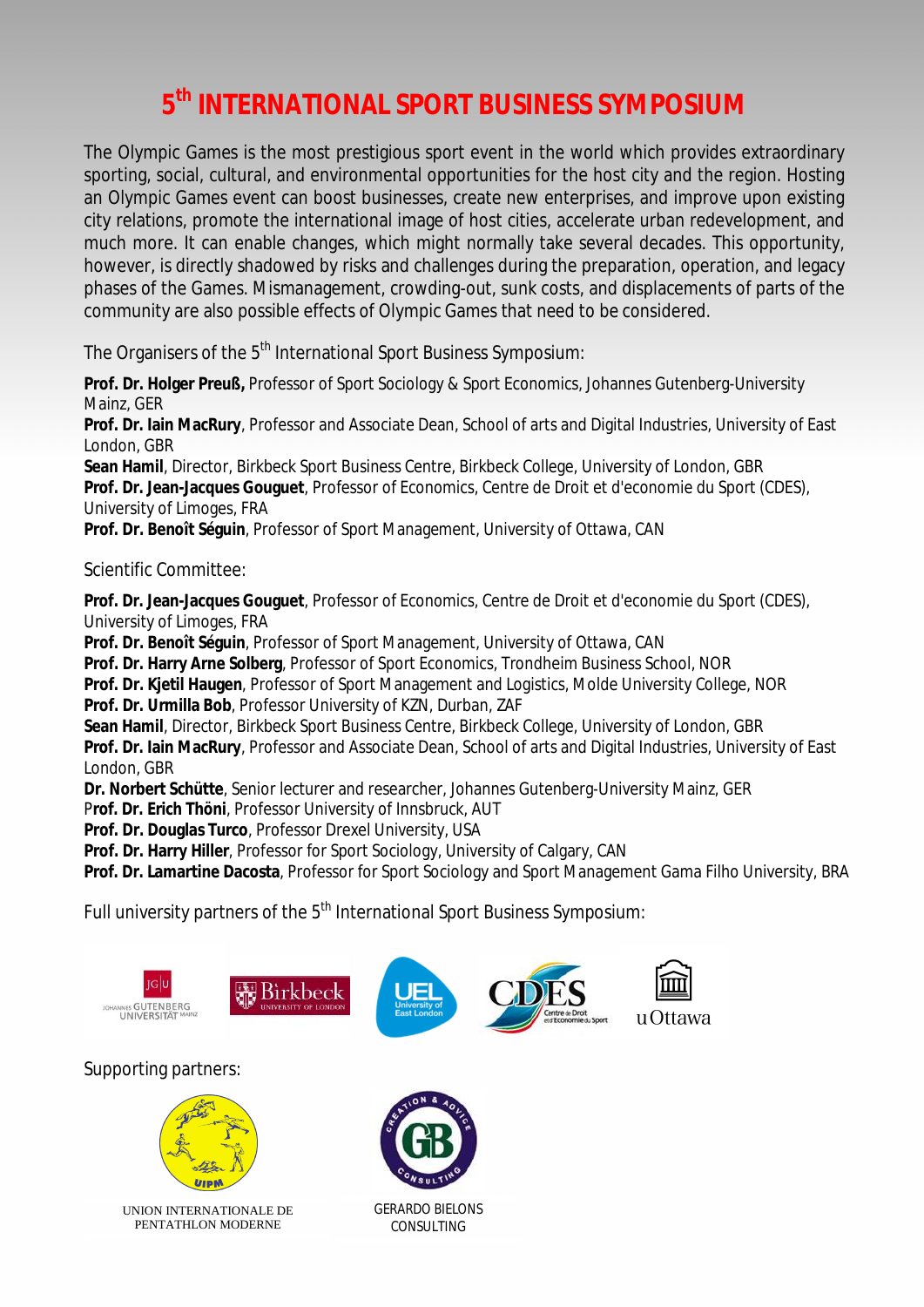Dear colleagues and friends,

It's a big pleasure to meet again all of you in the city that is hosting this mega event. You are really welcomed at London Symposium 2012 a meeting whose aim is to link academic researches and professional knowledge through comparison of our studies and work experiences over the Olympics.

GB Consulting, a company identifies with Olympics, is happy to be one of the supporters of this Symposium as we had done first in Vancouver for the Olympic Winter Games and then in Innsbruck for the first Youth Olympic Winter Games.

We are located in Madrid and specialized in organisation of conferences, lectures and forums on sports management and in recruitment and selection of human resources for sport events. We provide quality solutions for our clients' needs in a changing environment where people can make the difference for company in a crowded market.

We have managed, among others, the following Sports Events: Davis Cup, Mutua Madrid Open, Nations Senior Cup, Eurobasket'07, World Volleyball League, Madrid Ladies Masters Golf, America's Cup, Vuelta Ciclista España.

Last year GB Consulting was the organiser of the 19<sup>th</sup> Conference of the European Association for Sport Management held in Madrid in September 2011, with more than 500 delegates from different countries and the director, Gerardo Bielons, was awarded for this conference by Madrid Convention Bureau.

For this Symposium GB Consulting wants to share its experience in recruitment and selection of human resources for London Olympics and Paralympics Games as a provider of an Australian company to work at Stratford Village.

We are planning the next Symposium in Buenos Aires, first days of September 2013 at the same time of the 125 General Assembly of the IOC.

I am really glad to be here and I strongly believe that our studies, experiences and conferences make us improving the discipline of Sports Management.

Gerardo Bielons Director GB Consulting

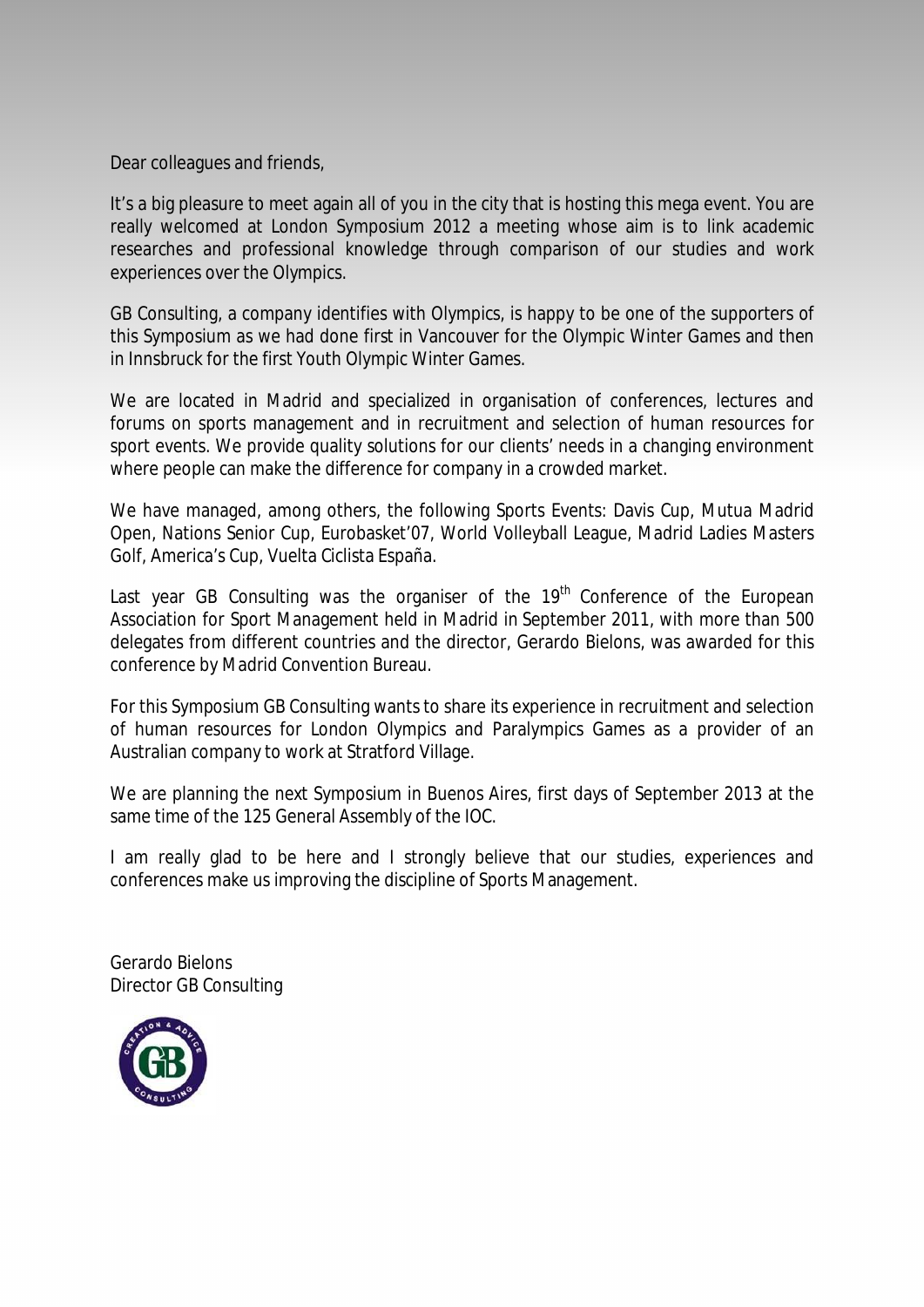# **Content**

| Intangible Value of the Olympic Winter Games in Munich 2018 for German                                                                                |  |
|-------------------------------------------------------------------------------------------------------------------------------------------------------|--|
| Micro Interaction and Public Opinion: The Olympics and Host City Residents 8                                                                          |  |
|                                                                                                                                                       |  |
| Mega-Events and the Football Sport Tourist - From Beijing 2008 to South Africa                                                                        |  |
| Understanding Olympic Visitor Ticket Purchasing Behavior and Associated Factors  13                                                                   |  |
| The visitors of the 2011 FIFA Women Football World Cup in Germany 15                                                                                  |  |
|                                                                                                                                                       |  |
| Development of a Social Sustainability Index for Mega Sport Events 21                                                                                 |  |
|                                                                                                                                                       |  |
|                                                                                                                                                       |  |
| The Youth Olympic Games as a Role Model for the Integration of Culture and                                                                            |  |
| Success drivers of delivering the Winter Youth Olympic Games Innsbruck 2012 - a                                                                       |  |
|                                                                                                                                                       |  |
| The Socialympics: The Social Media Impact of the London 2012 Olympic &                                                                                |  |
|                                                                                                                                                       |  |
|                                                                                                                                                       |  |
|                                                                                                                                                       |  |
| Olympic values, Olympic media and arbitration - awards in Olympic sailing events                                                                      |  |
|                                                                                                                                                       |  |
|                                                                                                                                                       |  |
| The Effect of Olympic Sponsorship on Stock Price and Trading Activity  51<br>Understanding Sport-Heroism in Commercials: An Analysis of Communication |  |
| Involving Olympic Athletes                                                                                                                            |  |
| The Market for the Core Olympic Sports Athletics and Swimming in Germany -                                                                            |  |
|                                                                                                                                                       |  |
|                                                                                                                                                       |  |
| Durban - Africa's first Olympic Host City? The impacts from hosting the FIFA                                                                          |  |
|                                                                                                                                                       |  |
|                                                                                                                                                       |  |
| Olympism Enacted. The Socio-Cultural Dimension of London 2012 Olympic Games 68                                                                        |  |
| Complexity and Simplicity of Organizing Olympic Games: The Role of Bureaucracy 71                                                                     |  |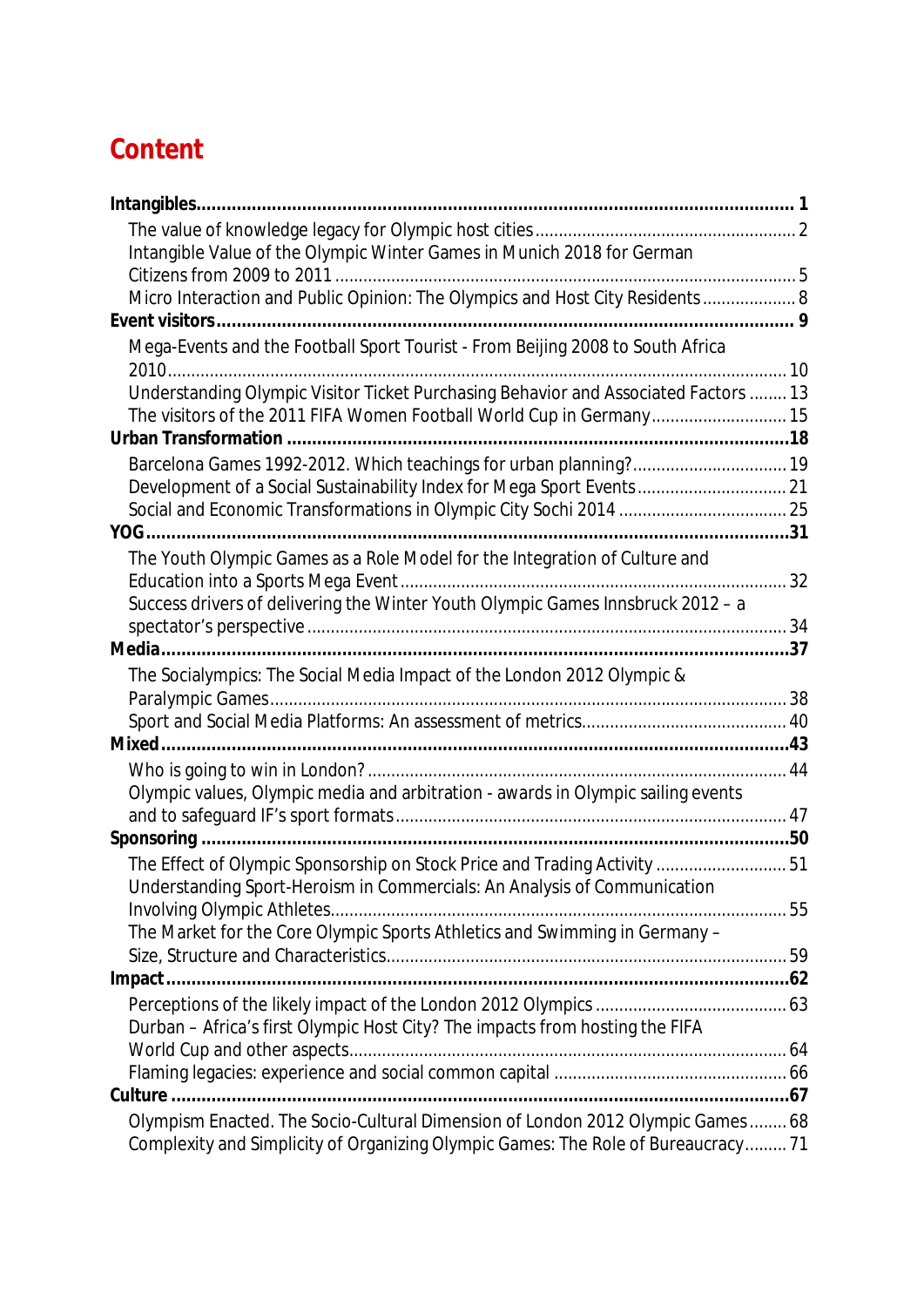

# **Intangibles**

# **Papers:**

- x **Cerezuela & Kennett (ESP): The value of knowledge legacy for Olympic host cities**
- x **Werkmann & Preuss & Dannewald (GER): Intangible Value of the Olympic Winter Games in Munich 2018 for German Citizens from 2009 to 2011**
- x **Hiller (CAN): Micro Interaction and Public Opinion: The Olympics and Host City Residents**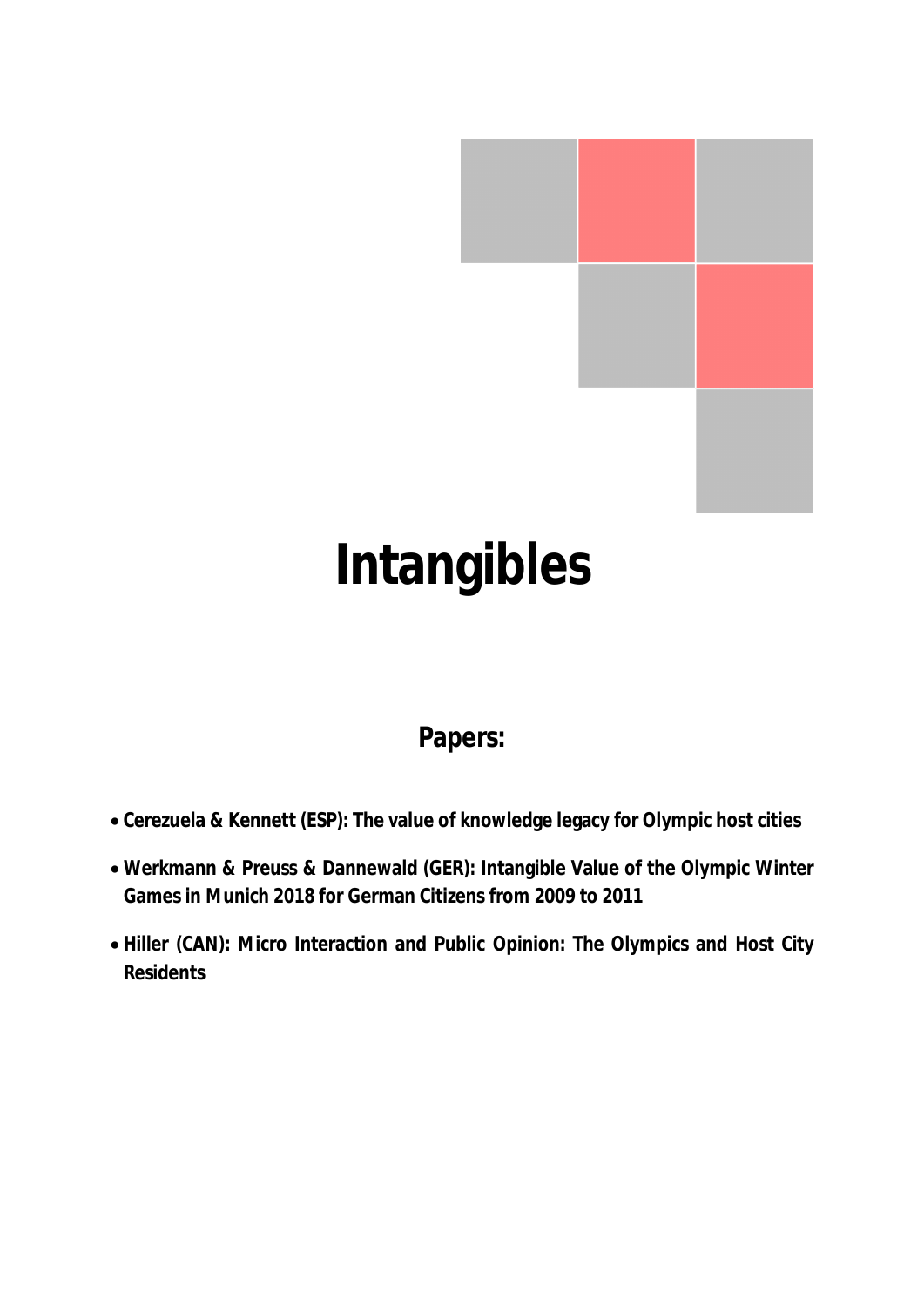# **The value of knowledge legacy for Olympic host cities**

## **Berta Cerezuela**, Olympic Studies Centre, Autonomous University of Barcelona, *berta.cerezuela@uab.es*  **Christopher Kennett**, LaSalle (Universitat Ramon Llull), *ckennett@salle.url.edu*

## **Abstract**

Discourse and literature on event legacy (Andranovich et al., 2001; Cashman, 2003 and 2006; Moragas et al., 2003; Leopkey, 2009, etc.) demonstrates how the success of event legacy relies on a combination of tangible and intangible elements. Predominantly, event evaluation has focused on the financial balance (cost/benefits) and in measuring short and medium-term impacts such as infrastructure development, employment, housing, urban change or tourism. However, much less research has been undertaken on the intangible elements, which can act as a driving force for the development of a long-term legacy of the Olympic Games as part of the wider Olympic Movement.

This paper will focus on what the authors believe to be a key, yet undervalued, intangible Olympic legacy: knowledge generation and management *within* host cities, using Barcelona'92 as a case study example. The process of bidding for and hosting an Olympic Games can be seen as a profound learning experience for a city, requiring the application of knowledge management theory and practice (Halbwirth & Toohey 2001, Halbwirth, S., 2008; Masterman 2004; Theodoraki, 2007). Know-how is developed rapidly and exchanged in myriad areas, bringing together expertise from different fields in a common project that must be managed and retained in the post Games phase.

Olympic cities need to learn very quickly, and in parallel, while learning from others and managing the Games, they generate vast quantities of data and information from the bid process through to impact analysis, all of which must be managed. This data and information stored in documents, information systems and in individuals, need to be professionally managed as part of the corporate management strategy but also considering its later use and management. While information and knowledge management during the event organisation contributes to management efficiency, once the events ends, it becomes one of the main components of the event legacy for the host community for its future development.

Apart from knowledge generation within host cities, that knowledge is transferred *between* host cities to ensure the continuous improvement of the Games' organisation. This knowledge transfer process has been formalised and centralised since Sydney 2000 through the IOC Olympic Knowledge programmes and OGGI project. Yet little consideration has been given to the retention, use and growth of knowledge capital within the host city.

Olympic knowledge can be generated in the know-how of those institutions and professionals involved in organising the events, in the institutions devoted to preserving the memory of the Games and through the academic activity based on those Games. However, the authors propose that there is a lack of strategic, joined-up thinking when planning for knowledge legacy when compared to other prevalent issues such as the financing of the Games, urban development, economic or social impacts.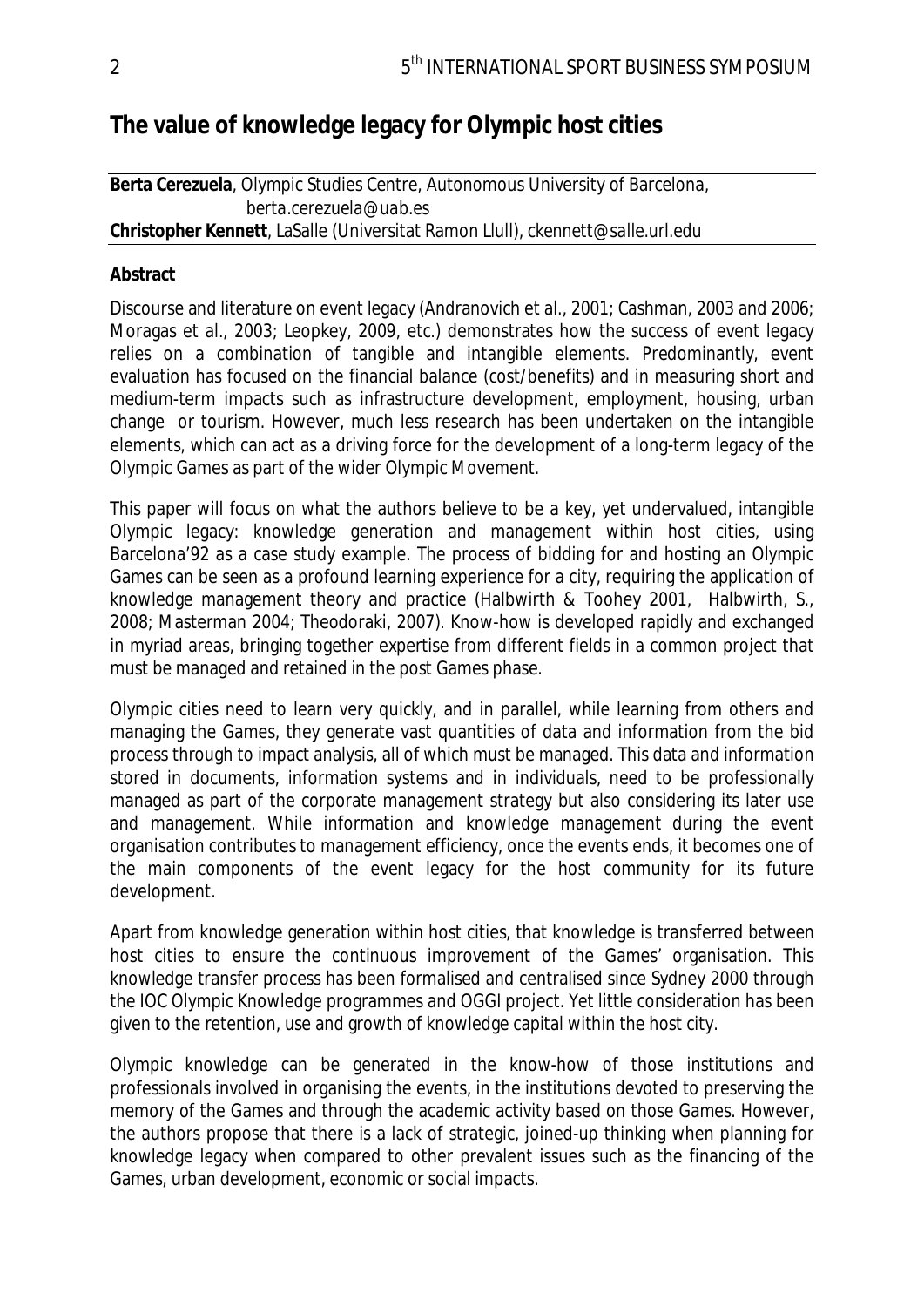This paper calls for increased awareness and strategic planning from host cities as to their role in preserving and disseminating part of the heritage of Olympic knowledge, of which the documentary legacy is testimony. Until know, cities have seen the informational legacy of the Games as a documentary collection of a historical fact in the city, and not as a knowledge asset for the city and those organisations involved in the Games. Knowledge management can provide opportunities for the Games management and should be seen as a future investment rather than a cost. Knowledge management should be a key element of governance structures and processes of Olympic Games legacy planning, and be used as a tool for maximising the return on public investment in the event.

**Berta Cerezuela** is Head of Projects for the Olympic Studies Centre (CEO-UAB) Universitat Autònoma de Barcelona. She achieved her degree in Documentation and Diploma in Library Economics and Documentation. She has worked at the CEO-UAB since 1996 where she is currently Head of projects and the documentation service. Berta is a member of the consolidated research group of the International Communication and Cultural Studies Group, the Experts Committee of the Catalan Sports Observatory and was a member of the Executive Board of the International Association of Sports Information (2007-09). She has broad experience in the field of Olympic Studies and sport from a documentation and information perspective. She has taken part in several international applied research projects commissioned by the IOC, including the coordination of the Olympic Studies International Directory since 1997, information transfer and management projects like the University Experts International Directory (2006) and the Olympic Values Education Database (2006-08, 2011-12), as well as the study entitled Networking in Olympic Studies: current situation and proposals for development and cooperation (2005). Berta has an extensive practical and theoretical experience on the management of the Barcelona'92 documentary sources. She is currently leading Barcelona Olimpica, a joint project with the Barcelona Olympic Foundation to coordinate access to the documentary sources of the Barcelona'92 Olympic Games and Olympic sources in Barcelona.

Her main scientific contributions in the area are:

- Cerezuela, Berta (2011): "Knowledge and the Barcelona Olympics: Preservation of and Access to the Memory of the Barcelona'92 Olympic Games through Documentary Sources" in Emilio Fernández Peña [et al.]: *An Olympic Mosaic: Multidisciplinary Research and Dissemination of Olympic Studies. CEO-UAB: 20 Years*. Barcelona : Centre d'Estudis Olímpics, Universitat Autònoma de Barcelona; Ajuntament de Barcelona, pp. 115-122. (also in Spanish and Catalan)
- Cerezuela, Berta; Pilar Cid (2011): "The Management of Information and Documentation at a Research Centre Service: The CEO-UAB Information and Documentation Service (IDS)" in Emilio Fernández Peña [et al.]: *An Olympic Mosaic: Multidisciplinary Research and Dissemination of Olympic Studies. CEO-UAB: 20 Years*. Barcelona : Centre d'Estudis Olímpics, Universitat Autònoma de Barcelona; Ajuntament de Barcelona, pp. 39- 45. (also in Spanish and Catalan)
- Cerezuela, Berta; Carla Sariol (2011). "Barcelona Olímpica: más allá de los Juegos", III Congreso de Centros de Estudios olímpicos: Movimiento Olímpico y Universidad: Retos y Oportunidades, Barcelona, 27-28 June 2011 [paper]
- Cerezuela, Berta (2009): "El archivo audiovisual de los Juegos Olímpicos de Barcelona'92", *Jornada profesional Fondos Invisibles: los archivos audiovisuales que no conocemos*, Madrid, 30 September de 2009. [main speaker]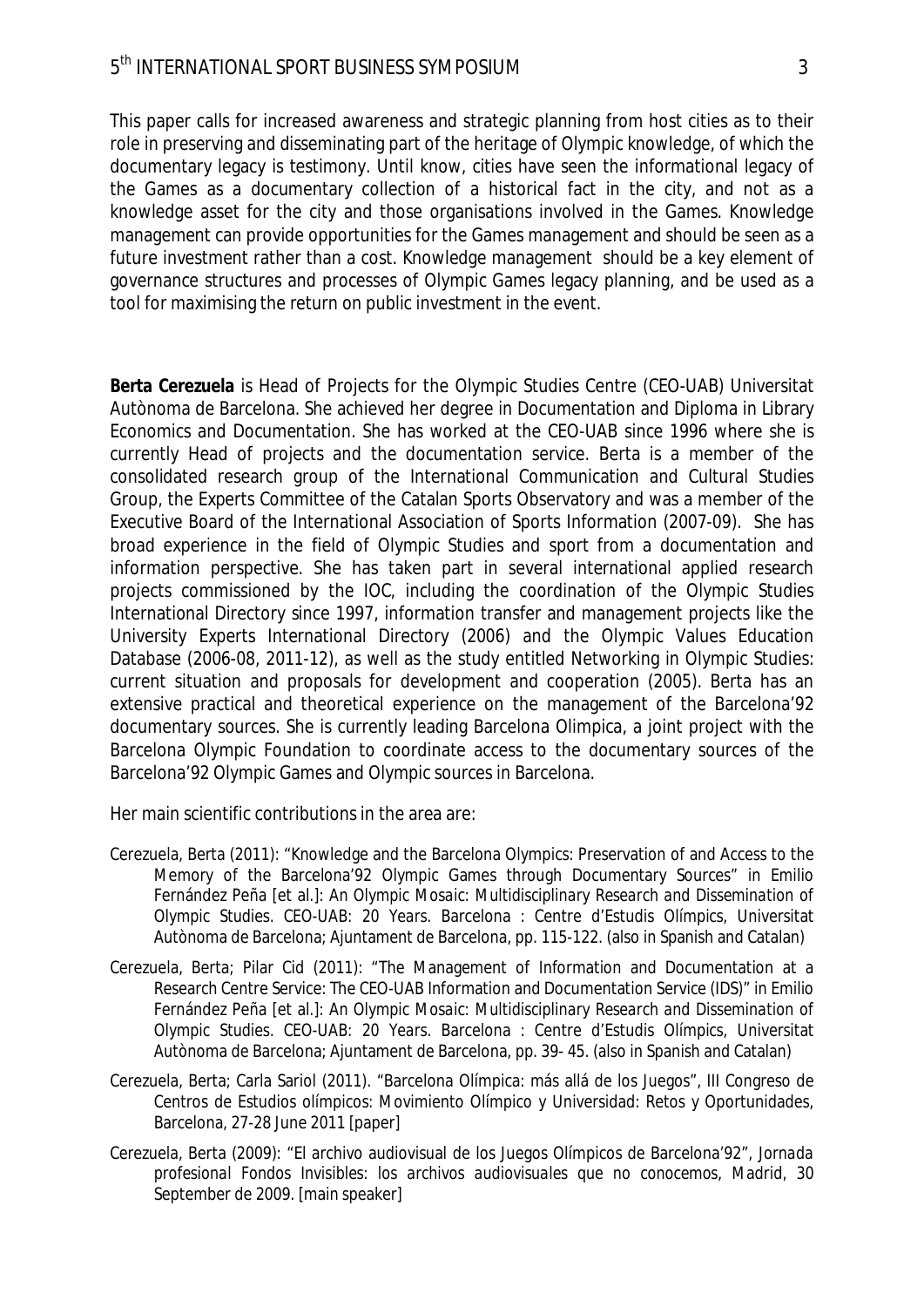- Cerezuela, Berta (2003). *La Información y documentación deportiva y los grandes eventos deportivos*. Barcelona: Centre d'Estudis Olímpics (CEO-UAB). http://ceo.uab.cat/2010/docs/wp086\_spa.pdf.
- Cerezuela,Berta (2002): "Recerca, documentació i bibliografia sobre Barcelona'92", in Miquel de Moragas & Miquel Botella: Barcelona: l'herència dels Jocs (1992-2002), Barcelona: Centre d'Estudis Olímpics (UAB), Ajuntament de Barcelona, Editorial Planeta, pp. 342-365.

**Christopher Kennett** obtained his PhD from Loughborough University (UK) in the area of marketing in the sports industry. He has worked on a series of research projects at the national, European and international level with organizations such as the European Commission and the International Olympic Committee. Chris has been published internationally and has a specialized interest in international sports management and communication. After being head of research at the Olympic Studies Centre (Universitat Autònoma de Barcelona) for five years, Chris joined the Business Engineering School, La Salle (Universitat Ramon Llull) as a full-time professor in 2008 and since 2011 is the International Undergraduate Business Programme Director. Currently Chris teaches on undergraduate, Masters and doctoral programmes and is undertaking ongoing research into technology, media and the sports industry.

His relevant publications include:

- Moragas, Miquel de; Chris Kennett; Ramon García (2003): *El impacto de Internet en los medios de comunicación y la industria del deporte*. Barcelona: Centre d'Estudis Olímpics, Universitat Autònoma de Barcelona. 127, LIII p. . ISBN: 84-689-0675-1
- Moragas, Miquel de; Chris Kennett; Nuria Puig (eds.) (2003): *The Legacy of the Olympic Games 1984- 2000: International Symposium Lausanne, 14th, 15th and 16th November 2002*. Lausanne: International Olympic Committee. 495 p. ISBN: 9291149-091-1
- Moragas, Miquel de; Ana Belén Moreno; Chris Kennett (2003): "The legacy of the symbols: communication and the Olympic Games", in Miquel de Moragas; Chris Kennett and Nuria Puig (eds.): *Legacy of the Olympic Games 1984-2000: International Symposium Lausanne, 14th, 15th and 16th November 2002.* Lausanne: International Olympic Committee, p. 279-288. ISBN: 9291149-091-1
- Moragas, Miquel de; Chris Kennett (2004): Olympic cities and communication (en griego), *Communicaton Issues*, 1, p. 24-27. ISSN: 1790-0824
- Kennett, Chris; Miquel de Moragas (2005): "Barcelona 1992: evaluating the Olympic legacy", in A. Tomlinson y C. Young (eds.), *National Identity and Global Sports Events Culture, Politics, and Spectacle in the Olympics and the Football World Cup*. Albany: State University of New York Press. ISBN: 0-7914-6615-9
- Moragas, Miquel de; Chris Kennett (2008): "From Athens to Beijing: The Closing Ceremony and Olympic television broadcast narratives", in PRICE, M.; D. DAYAN (eds.): *Owning the Olympics: Narratives of the New China*. Michigan : University of Michigan Press.ISBN: 978-0472050321
- Kennett, Chris (2008): "The Olympic Ceremonies and Intercultural Exchange: Challenges for the Beijing 2008 Olympic Games", in *Global Sport Events and Sports Communication. Asian Communication and Media Studies*. Beijing : Asian Media Research Centre, pp. 125-143
- Luo Qing; Leonardo V. Boccia; Han Chunmiao; Liu Xing; Yu Fu; Chris Kennett (2010) Representing the Opening Ceremony: Comparative Content Analysis from USA, Brazil, UK and China, The International Journal of the History of Sport Vol. 27, Nos. 9–10, June–July 2010, 1591–1633.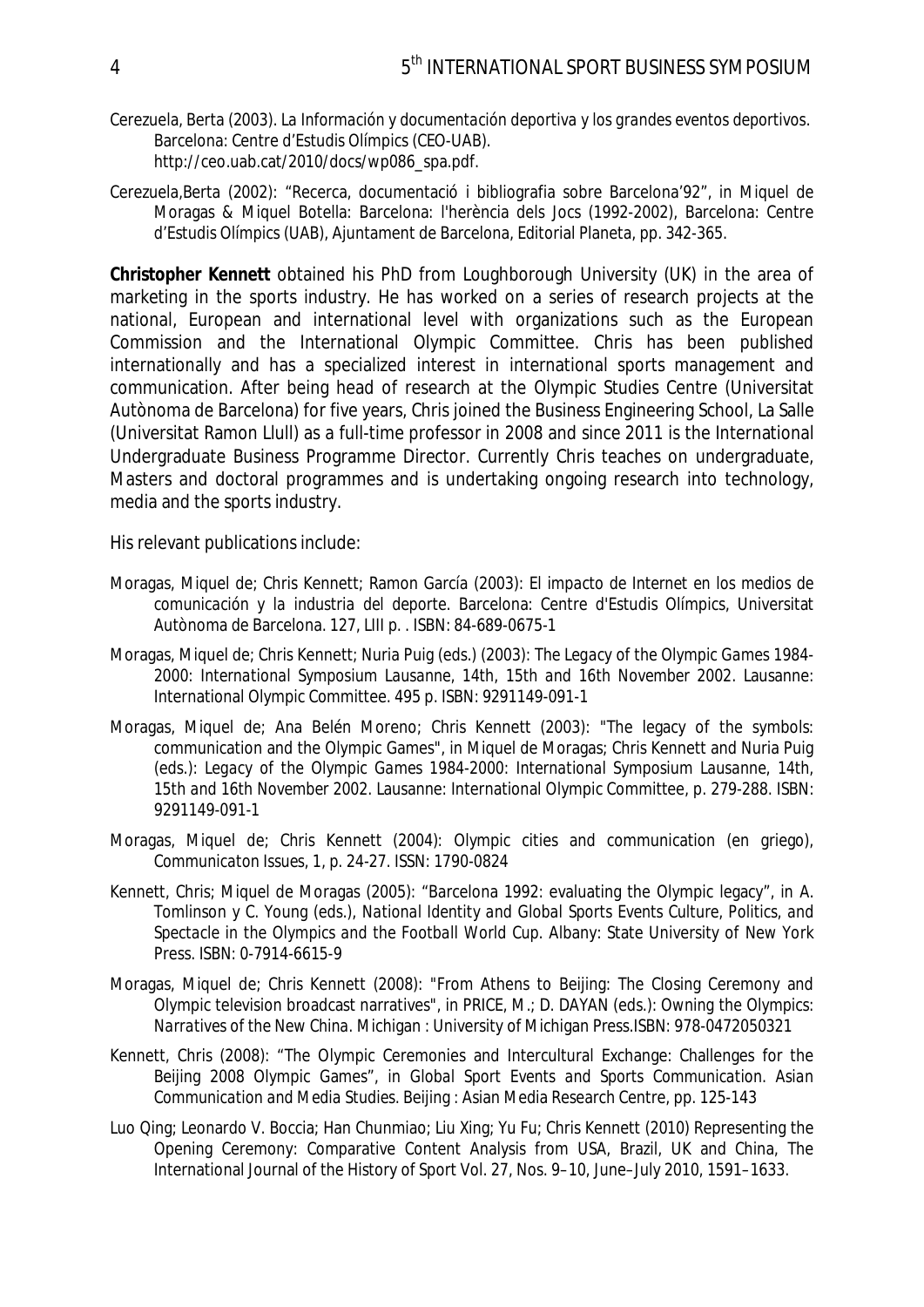# **Intangible Value of the Olympic Winter Games in Munich 2018 for German Citizens from 2009 to 2011**

**Katrin Werkmann**, Johannes Gutenberg-University Mainz, Germany, *werkmann@uni-mainz.de*  **Holger Preuss**, Johannes Gutenberg-University Mainz, Germany, *preuss@uni-mainz.de*  **Till Dannewald**, Georg August University Göttingen*, till.dannewald@wiwi.uni-goettingen.de*

## **Abstract**

## BACKGROUND

Economic impact assessment tends to be ever more important to support political decisions on bidding for mega sport events. However, not only tangible income creates welfare, but also intangibles such as the entertainment value a mega event can create. Contingent Valuation Measurement (CVM) claims to be a valid method to measure the value of such intangibles. It evaluates the "willingness to pay" (WTP) for a public good by interviewing individuals (Völckner 2006). This paper will present the value of the Olympic Winter Games in Munich 2018 for German citizens as perceived in 2009, 2010 and 2011 from outside Munich.

### **OBJECTIVES**

The objective of this paper is to determine the value the Olympic Winter Games in Munich 2018 might have for Germany and which variables have an influence on the WTP. Furthermore, it is important to analyze if and how this value changes over time.

### METHOD

A survey was administered in May 2009, 2010 and 2011, in the Rhein-Main Area. We measured in a region far away from Munich in order to avoid enthusiasm/protest potentially influencing the sample. The sample sizes were n=1,011 (2009); n=1,362 (2010) and n=1,036 (2011) interviews administered by mall interception. We used "rate cards" to evaluate the WTP because it increases the probability that the interviewee answers closer to his/her real WTP.

The questionnaire addresses not only the WTP for the Winter Games, but also sociodemographic, psychographic und behavioral questions.

Since the measured WTP shows a left-skewed distribution we found the negative binomial (NB) model for count data to be the most appropriate approach to quantify the impact of the surveyed independent variables on the WTP for Olympic Winter Games in Munich 2018. While we could not ensure that our samples is a representative subsample of the current German population and to further control for potential measurement bias we integrate our model into a bootstrapping approach.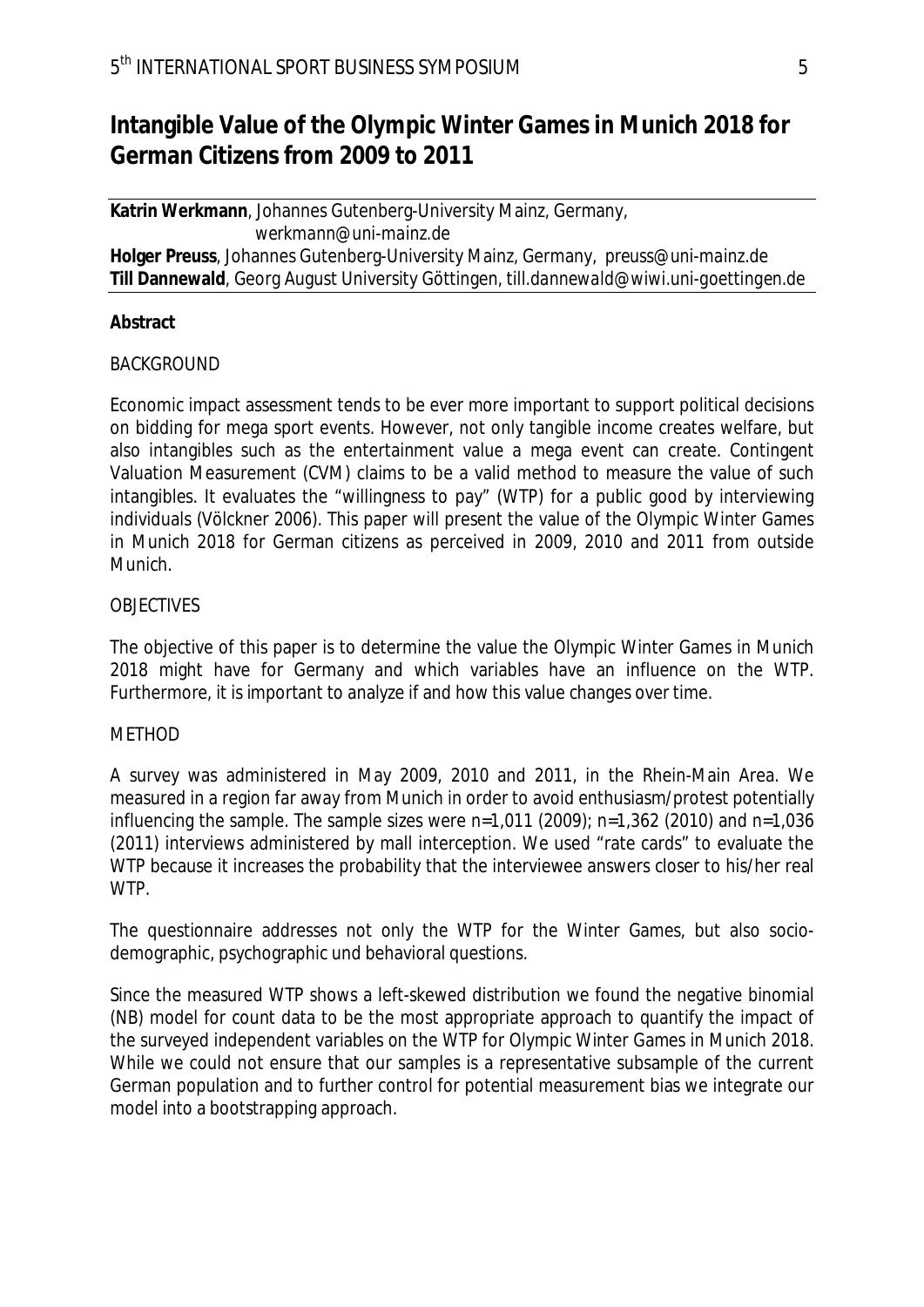#### RESULTS

The value of the Olympic Winter Games for the German citizens in 2009 was between 617 million € and 910 million € and in 2010 between 584 million € and 849 million €. We will explain the differences of the results by using 3 scenarios. We will also display the results from our regression analyses on what variables increase the WTP for the Games.

#### **LITERATURE**

- Atkinson, G., Mourato, S., Szymanski, S., Ozdemiroglu, E. (2008). Are We Willing to Pay Enough to 'Back the Bid'? Valuing the Intangible Impacts of London´s Bid to Host the 2012 Summer Olympic Games. *Urban Studies*, 45, pp. 419-444.
- Barget, E. & Gouguet, J.-J. (2007). *The economic impact and social utility of the 2007 Rugby World Cup in France*. Limoges: Centre de Droit et d'Économie du sport.
- Heisey, K. (2009). *Estimating the Intangible Benefits of Hosting the 2016 Olympic and Paralympic Games for Potential Bid Cities: Berlin, Chicago, and San Francisco*. Von der Deutschen Sporthochschule Köln zur Erlangung des akademischen Grades Doctor of Philosophy (Ph.D.) in Sportmanagement genehmigte Dissertation: Köln.
- Heyne, M., Süssmuth, B. (2007). Hidden Value: Wohlfahrtsökonomische Effekte internationaler Sportgroßveranstaltungen: Eine Betrachtung vom anderen Ende des Contingent-Valuation-Spektrums: Maradona- vs. Beckenbauer-Effekt. *Schmoller Jahrbuch*, 127, 511-529.
- Johnson, B.K., Whitehead, J.C. (2000). Value of public goods from sports stadiums: the CVM approach, *Contemporary Economic Policy*, 18 (1), pp. 48-58.
- Mitchell, R.C., Carson, R.T (1989). *Using Surveys to Value Public Goods: The Contingent Valuation Method*, Washington.
- Völckner, F. (2006). Methoden zur Messung individueller Zahlungsbereitschaften: Ein Überblick zum State of the Art. *Journal für Betriebswirtschaftslehre*, 56, pp. 33-60.

**Katrin Werkmann**, is a Ph.D. candidate at the Institute of Sport Science of the Johannes Gutenberg-University Mainz, Germany. Katrin obtained the German equivalent of a Master´s Degree after studying business administration with emphasis in controlling and accounting. Afterwards, she graduated at the Johannes Gutenberg-University in sport. Currently, she teaches athletics and conducts sociology seminars at the University in Mainz and is an active ski instructor.

**Holger Preuss** (1968, Dr. disc. pol.) is Professor at the Institute of Sport Science at the Johannes Gutenberg-University in Mainz, Germany. His career started in 1990 where he studied until 1995 Economics and Physical Education at the University of Göttingen. In 1992 he worked in Seattle (WA, USA) for half a year and in 1995 he attended the "Post Graduate Seminar" on Olympic Studies in Olympia, Greece. From 1995 to 2002 he was scientific assistant at the Johannes Gutenberg-University in Mainz. There he worked in the department of Sports Sociology and Sports History and is a member of the "Research Team Olympia". From 2002 to 2003 he taught Sports Economics and Sports Management at the German Sport University, Cologne. Since October 2008 he is a full Professor for Sports Economy and Sports Sociology at the Johannes Gutenberg-University in Mainz, Germany.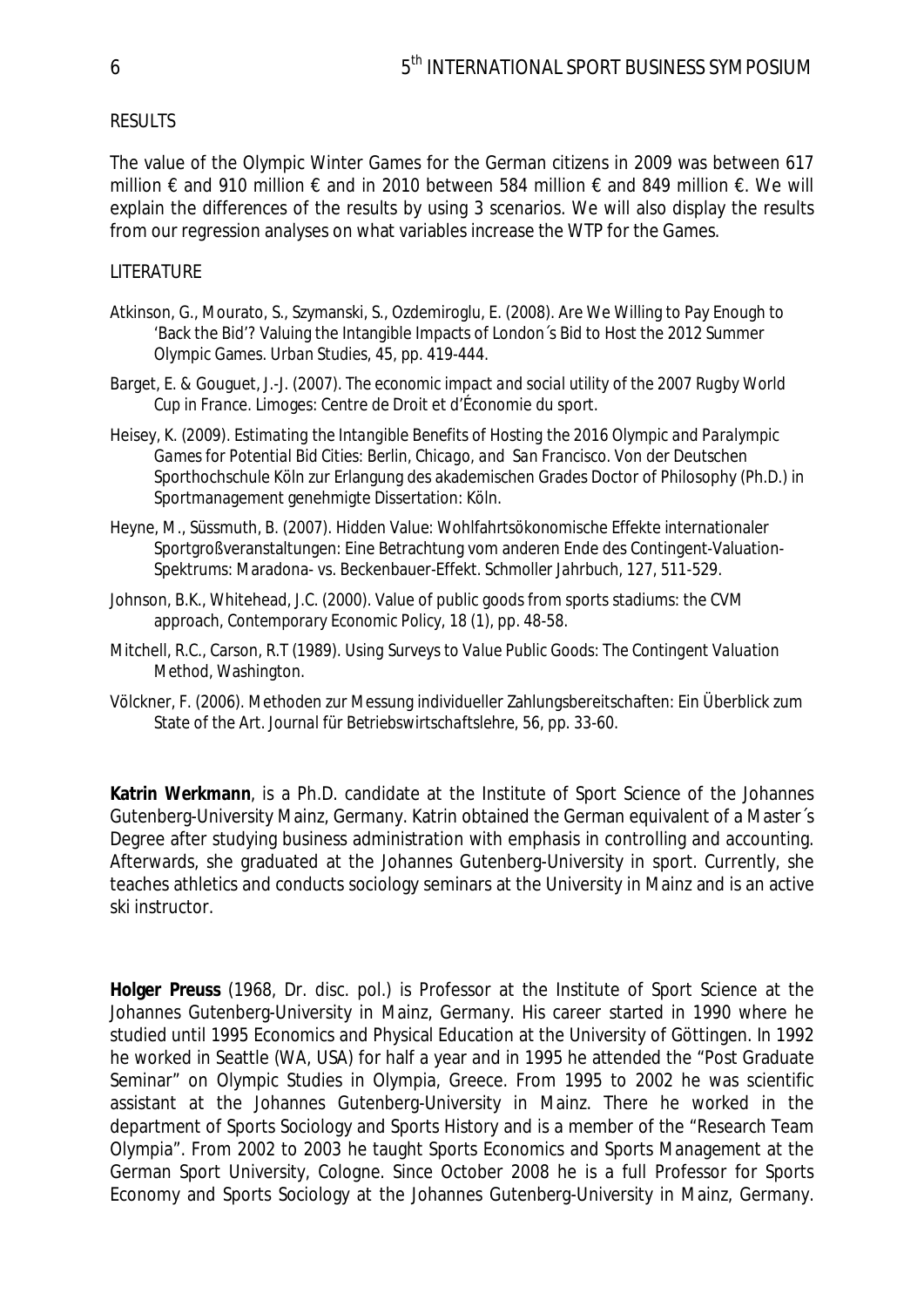Until 2008 he will be a "Visiting Professor" at the School of Management at the Beijing Sport University. During the past years he consulted several Olympic bid cities (Bern, Innsbruck, Prague, Budapest, Frankfurt, Leipzig). His research focuses on economic impacts of mega sport events, especially the economic implications of hosting the Olympic Games from Munich 1972 to Beijing 2008 and the FIFA Football World Cup 2006.

**Till Dannewald** is Assistant Professor of Quantitative Marketing at the Georg August University Göttingen since 2012. Prior to his academic career, Dr. Dannewald gained several years of management experience in the area of consulting and market research. He earned a master degree in economics from the University of Regensburg and a doctoral degree from the Humboldt University Berlin. His research interests comprise the measurement of marketing performance, the analysis of competitive interactions and the application of quantitative methods on various economic topics.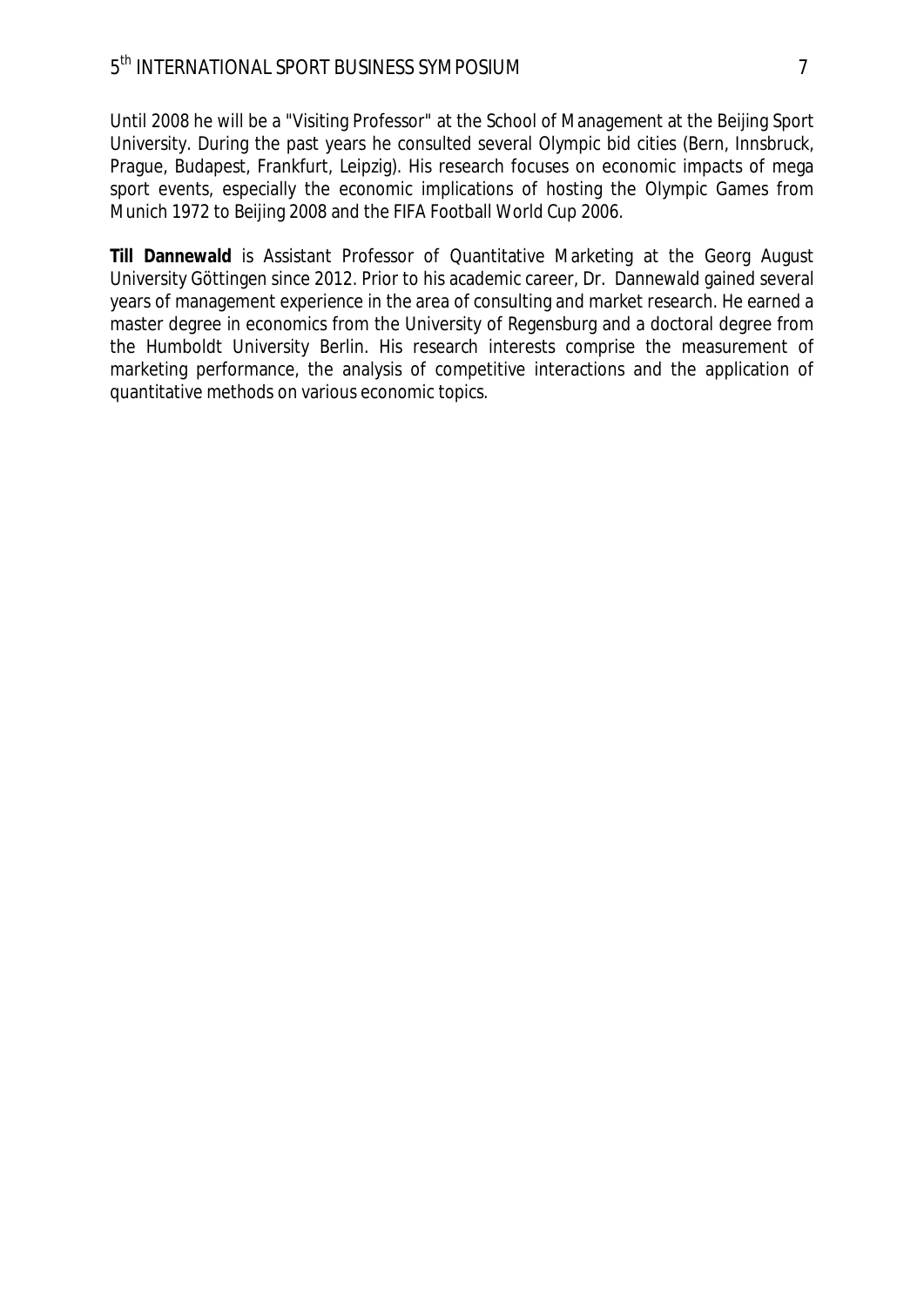# **Micro Interaction and Public Opinion: The Olympics and Host City Residents**

## **Harry H. Hiller**, University of Calgary, *hiller@ucalgary.ca*

## **Abstract**

While macro interpretations have dominated analyses of the Olympics, this paper will demonstrate how micro interactions provide a new window on how the Olympics affect the host city and its residents. Utilizing frame analysis, it is proposed that the Olympics must be understood as an urban project in which the master frame encounters competing frames or counter frames through both the bidding and preparation phases. Once the Games begin, however, it is action in the public realm that plays a major role in the transformation of public opinion and the consolidation of positive attitudes towards the Olympic project. Using survey data from the 2010 Vancouver Olympics, it will be shown how micro interactions contributed to shifts in public opinion over the course of the Games and even one year later as micro interactions subsided.

**Harry H. Hiller** is Director of the Cities and the Olympics Project and Professor of Urban Sociology at the University of Calgary in Canada. He has been doing research and writing about the Olympics since the Winter Olympics were held in Calgary in 1988. A frequent speaker at conferences and academic forums around the world and especially in bid cities and cities awarded the Games, Hiller has also learned much about the issues created for Olympic cities through his participation in the World Union of Olympic Cities. As an urban sociologist, his specialization is on how cities and their residents are impacted by the Olympics. His most recent publications include "Public Opinion in Host Olympic Cities: The Case of the 2010 Vancouver Winter Games" *Sociology* 45(5)2011:883-899. (with Richard A. Wanner) and *Host Cities and the Olympics: An Interactionist Perspective* (Routledge, 2011).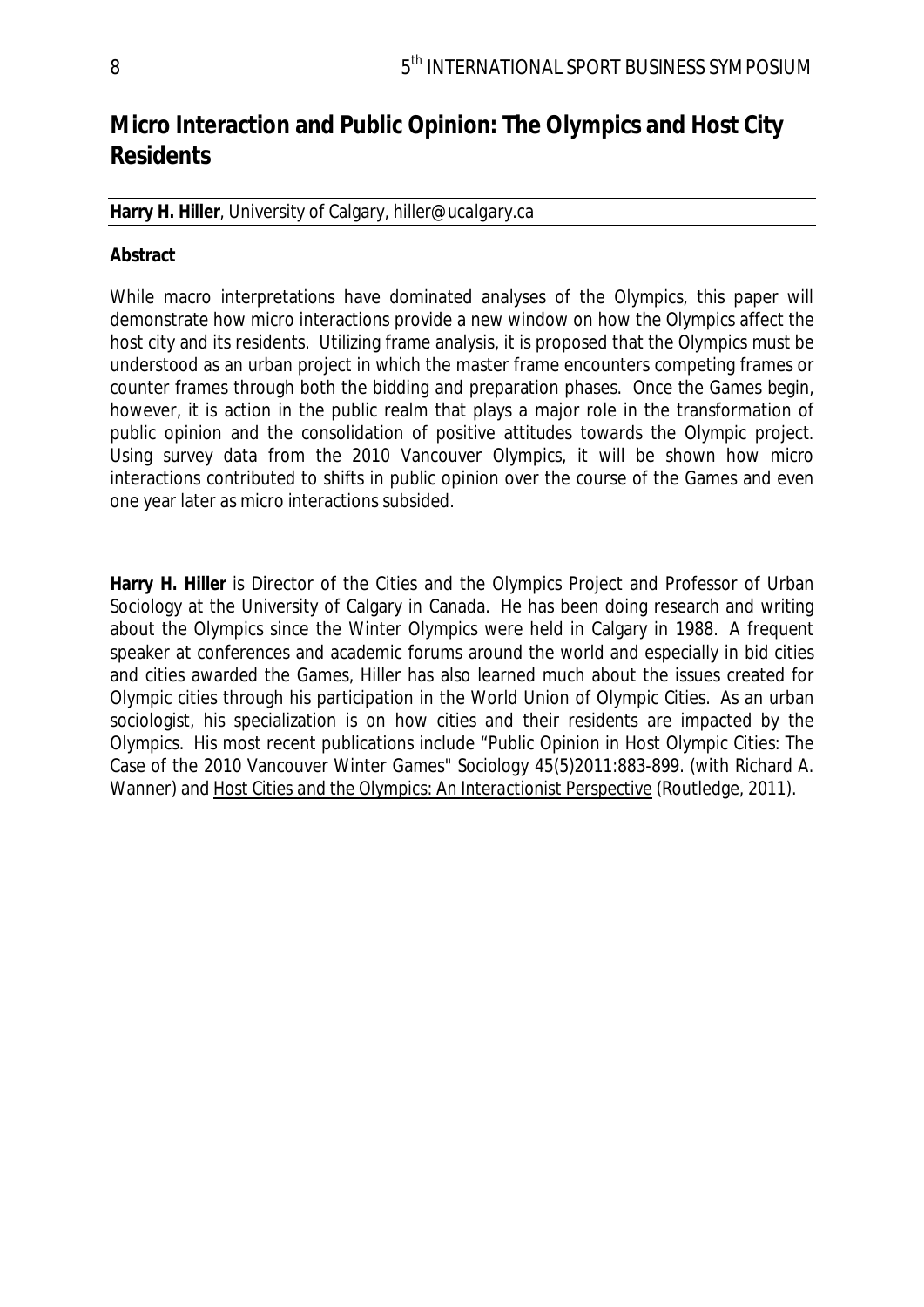

# **Event visitors**

# **Papers:**

- x **Knott, Swart & Bob (RSA) & Turco (USA): Mega-Events and the Football Sport Tourist - From Beijing 2008 to South Africa 2010**
- x **Neirotti (USA): Understanding Olympic Visitor Ticket Purchasing Behavior and Associated Factors**
- x **Schütte & Kurscheidt (GER): The visitors of the 2011 FIFA Women Football World Cup in Germany**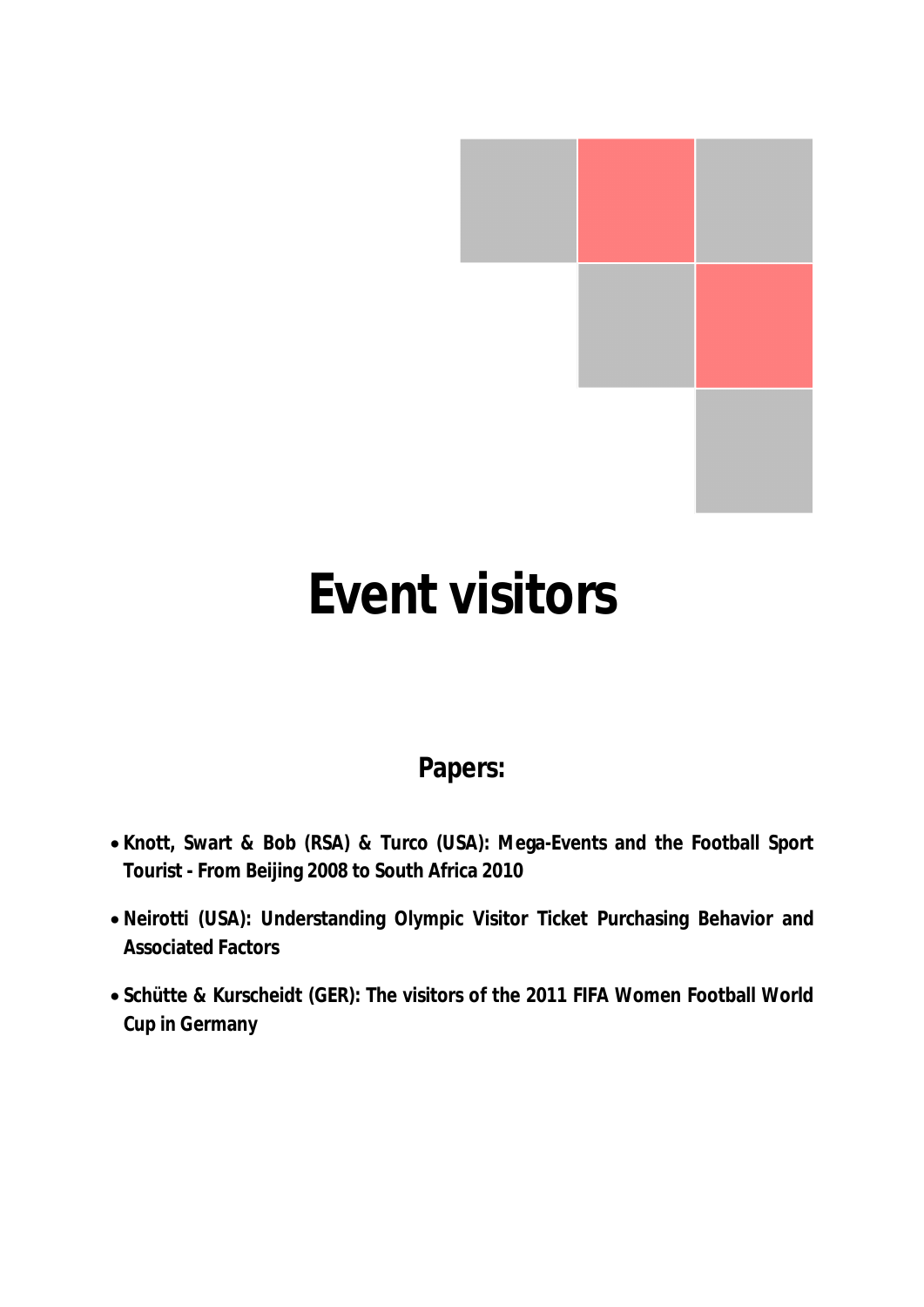# **Mega-Events and the Football Sport Tourist - From Beijing 2008 to South Africa 2010**

**Brendon Knott**, Cape Peninsula University of Technology, *knottb@cput.ac.za* **Kamilla Swart**, Cape Peninsula University of Technology, *swartk@cput.ac.za* **Douglas Turco**, Drexel University, *douglasmicheleturco@gmail.com*  **Urmilla Bob**, University of KwaZulu-Natal, *bobu@ukzn.ac.za* 

## **Abstract**

The overlapping niche area of Sport Tourism can be defined as "leisure-based travel that takes individuals temporarily outside of their home communities to participate in physical activities (Active Sport Tourism), to watch physical activities (Event Sport Tourism), or to venerate attractions associated with physical activities (Nostalgia Sport Tourism)" (Gibson 2006, p.2). Consequently, sport tourists are visitors to a destination for the purpose of participating, viewing or celebrating sport (Turco, Riley & Swart, 2002). Event sport tourism refers specifically to those that travel as spectators, be it as fans/ supporters or casual observers. These "sport fans and consumers are the fulcrum upon which sport leverages it popularity" (Smith & Stewart, 2007, p.155), yet little is known about the sport tourist. Central to understanding and defining sport tourists appears to be the type of activities undertaken and the motivation of the tourist (Gammon & Robinson, 2004). Although there is a recognised dearth of research on the demographic profile of sport tourists in general (Turco *et al*., 2002), studies point to this group as tending to be more male than female and the majority between 18 and 44 years of age (Standeven & De Knop, 1999; Turco *et al*., 2002; Getz, 2003). There is also little to suggest that there may be commonalities between sport tourists at different mega-events and none have focused on the football tourist, across multiple mega-events.

This paper profiles the football sport tourists at the 2008 Beijing Summer Olympic Games and the 2010 FIFA World Cup in South Africa. Primary data was collected in both Beijing and in South Africa through surveys focusing on the demographic profile as well as the travel behaviour, event perceptions and travel intentions among the international sport tourists. In Beijing, 291 respondents were surveyed at a range of venues including football-specific venues, the Olympic precinct and key tourist sites during the event. In South Africa, over 3 000 visitors were surveyed, using face-to-face, mall-intercept type interviews, employing a spatially-based purposive sampling approach, within the fan park and stadium precinct in Cape Town, also during the event.

The analysis reveals some similarities within the demographic profile of the sport tourists across both events. There are also patterns of repeat travel intention across mega-events. Differences between perceptions of the two distinct events highlight the challenges and opportunities for mega-event hosts in both developed and developing nations. It is recommended that a longitudinal approach to the study of sport tourists in general, and football tourists in particular, at sport mega-events will further the knowledge and understanding of this tourism niche market and assist the planning of future sport megaevent organising bodies and host destinations.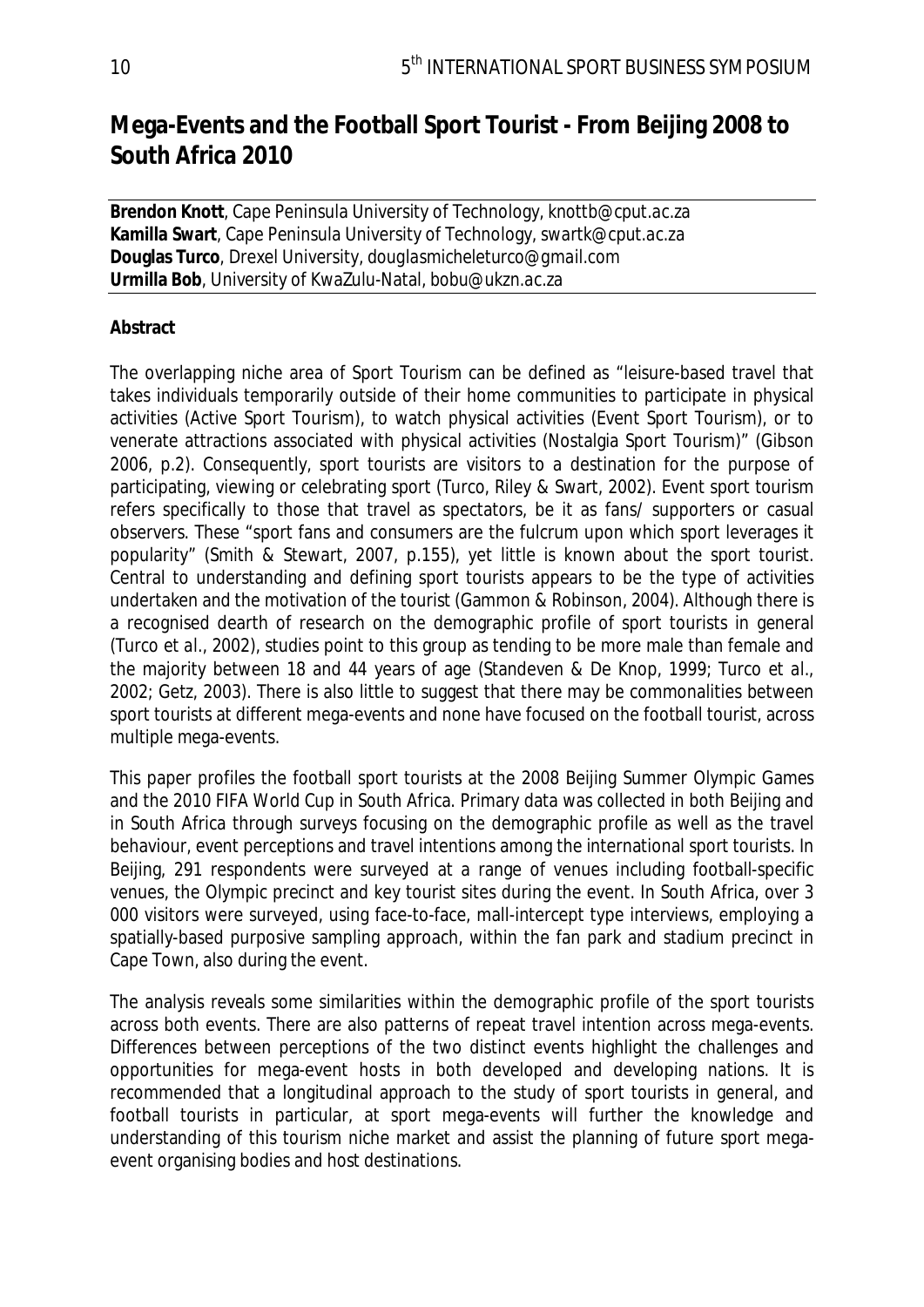#### References:

- Cornelissen, S. (2007). Crafting legacies: the changing political economy of global sport and the 2010 FIFA World Cup™. *Politikon* 34 (3), pp. 241–259.
- Gammon, S. & Robinson, T. (2004). A Question of Primary and Secondary Motives: Revisiting and Applying the Sport Tourism Framework. *Journal of Sport and Tourism* **9** (3): 221-233.
- Getz, D. (2003). Sport event tourism: planning, development and marketing. *In*: Hudson, S., ed. *Sport and adventure tourism*. Haworth: Binghampton, NY, 49-88.
- Gibson, H. (2006). *Sport Tourism: concepts and theories*. New York, NY: Routledge.
- Hall, C.M. & Hodges, J. (1997). The politics of place and identity in the Sydney 2000 Olympics: sharing the spirit of corporatism. In Roche, M. (Ed.) *Sport, Popular Culture and Identity*. Germany: Meyer & Meyer, 95-112.
- Higham, J. & Hinch, T. (2009). *Sport and Tourism: Globalisation, Mobility and Identity.* Butterworth Heinemann, Oxford.

**Brendon Knott** is a Senior Lecturer in the Sport Management Department at the Cape Peninsula University of Technology in Cape Town, South Africa. Mr Knott lectures and conducts research into aspects of sport marketing, sport tourism, branding and sport megaevents. Mr Knott is currently conducting his PhD study through Bournemouth University, UK, focusing on the tourism and nation-branding legacy of the 2010 FIFA World Cup for South Africa.

**Kamilla Swart** is an Associate Professor in the Faculty of Business and heads the Centre for Tourism Research in Africa, Cape Peninsula University of Technology, Cape Town. Her research interests include sport and event tourism, with a specific focus on mega-events, event policies, strategies and evaluations. Prof Swart has published on varied topics relating to the bidding and impacts of sport tourism events in South Africa (Politikon, Urban Forum, The Sociological Review and Development Southern Africa, amongst others) and has published in several books. She was instrumental in developing the 2010 FIFA World Cup Research Agenda and served as the City of Cape Town's Research Coordinator for 2010.

**Douglas Michele Turco** is Associate Dean, College of Global Studies, Arcadia University, USA. He received the Ph.D. from the University of New Mexico and M.S. and B.S. degrees from the University of Wisconsin at LaCrosse. Turco is also on faculty at the Rajiv Gandhi Indian Institute of Management, IMC FH-Krems (Austria), and National Taiwan Sport University. Turco teaches courses on sport and tourism marketing, sport tourism, globalization of sport, and sport economics. He has authored over 40 journal articles in Sport Marketing Quarterly, International Journal of Sport Management, Journal of Travel Research, Journal of Sport and Tourism, and others, and has written several books.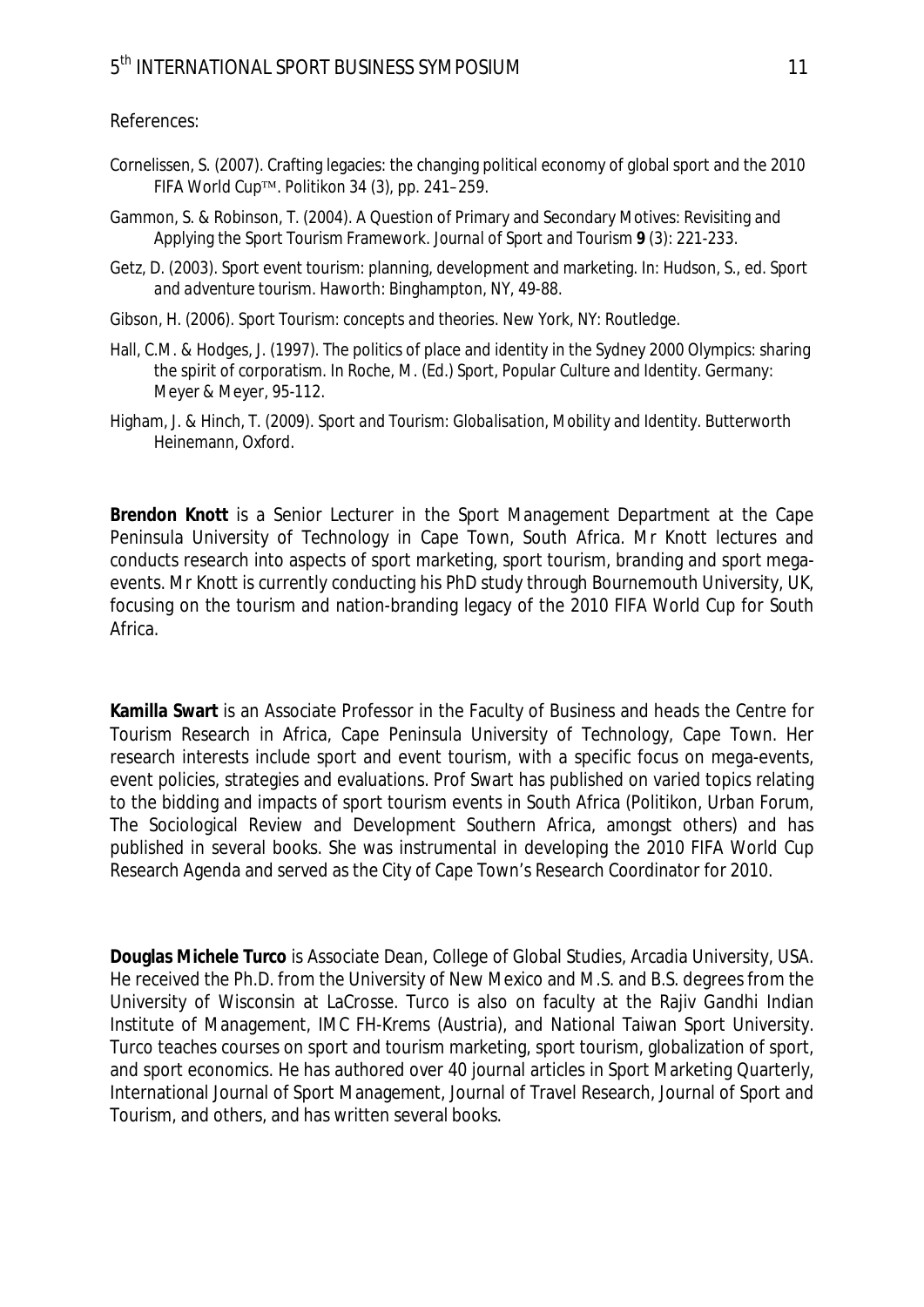**Urmilla Bob** is an Associate Professor in the Discipline of Geography (School of Environmental Sciences) at the University of KwaZulu-Natal, Durban. She completed her Masters and her Ph.D. in geography at West Virginia University in the USA. She conducts research on urban and rural development issues, sustainable land use and natural resource management as well as the socio-economic impacts of tourism (specifically ecotourism and sport events). Prof Bob has published in these fields in both nationally and internationally recognized academic books and journals. She has been involved in collaborative research with national and international organizations and has attended several conferences and workshops worldwide.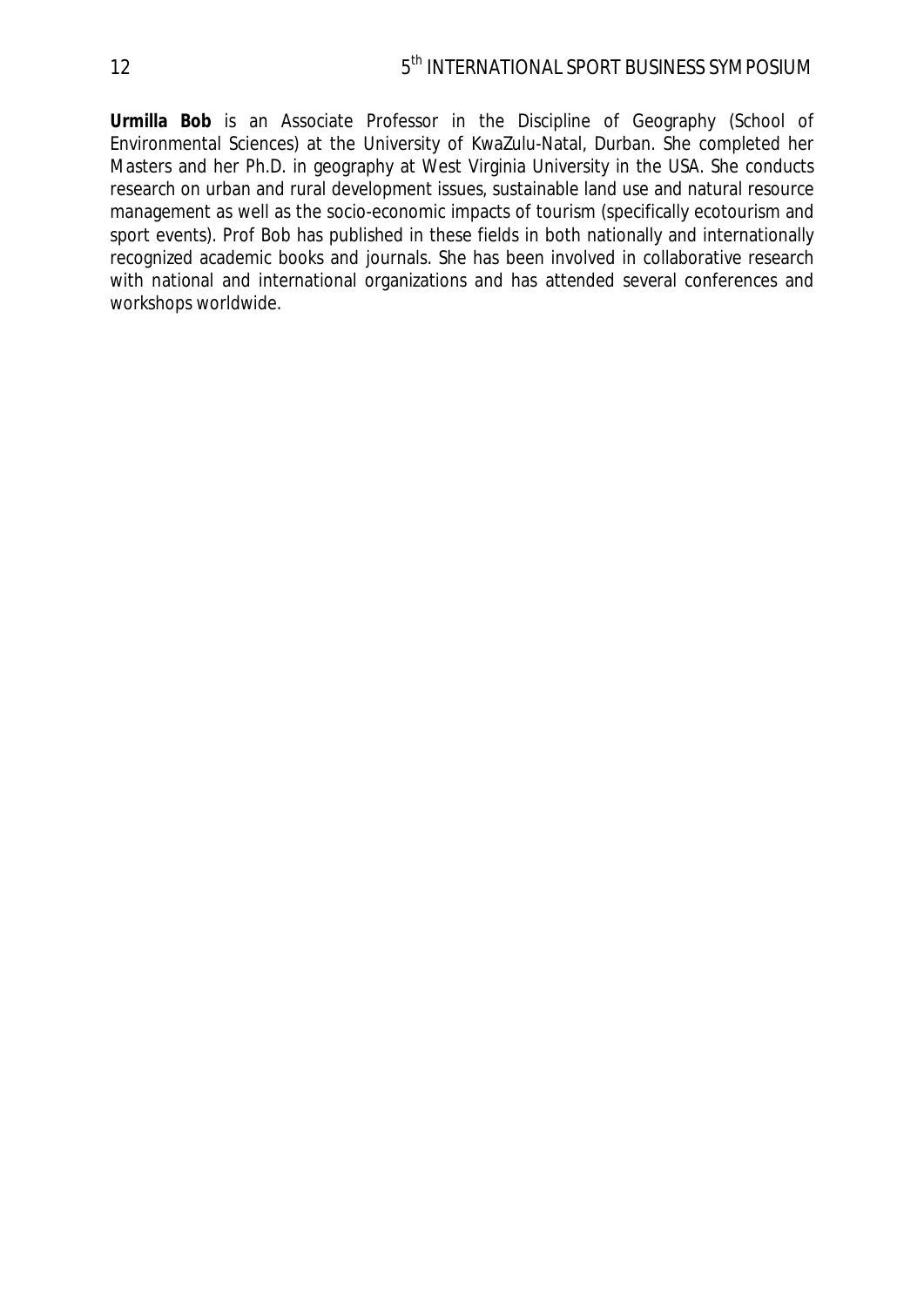# **Understanding Olympic Visitor Ticket Purchasing Behavior and Associated Factors**

## **Lisa Neirotti**, The George Washington University, *delpy@gwu.edu*

## **Abstract**

With approximately 15% of Olympic Organizing Committees budgets generated from ticket sales, it is vital that not only are the tickets priced appropriately but are sold out. Although Olympic ticket sales have been strong in Vancouver and London, Athens, Torino, and even Beijing had a number of empty seats. Future Olympic Games in Sochi and Rio de Janeiro may face similar challenges. Olympic Games with low attendance not only represent a financial challenge but negatively impacts media and corporate partners, athletes, and the overall spirit of the Games. This study will analyze data collected at the 2006, 2008, and 2010 Olympic Games regarding the average number of tickets purchased, why tickets were purchased, and factors limiting additional ticket purchases of Olympic visitors. Suggestions for future Olympic Organizing Committees will be shared.

Data collection was limited to English-speaking, non-credentialed adults (18 years or older) who traveled at least 50 miles to be in the host city during the Olympic Games. The minimum sample size for each Olympic Games was 400 surveys. Surveys were collected between Day 2 of the Olympic Games and Day 17, Closing Ceremonies, and were equally administered across different venues, live sites, and central locations throughout the host city to ensure a representative sample.

This study is relevant as the more Olympic marketers understand about factors influencing ticket purchases the more effective their sales campaign should be. Results indicate that beyond cost and availability of tickets, other considerations include ticket access awareness, competition with cultural and tourists attractions in host cities with a strong tourism product (e.g. Athens, Beijing), and distance between Olympic venues. Games held in Western Cultures where a greater percent of visitors stay with family and friends tend to attract more visitors and sell a higher percent of tickets.

**Lisa Neirotti** is Associate Professor of Tourism and Sport Management for the management department of the George Washington University. Her areas of expertise include: Sport and event management and marketing, Sponsorship, Sport tourism and Olympic Movement. She is the Co-Author of The Ultimate Guide to Sports Event Management and Marketing, 2nd ed. McGraw-Hill, 2001, and her list of publications continues with:

The Race is On: Sport Management and Marketing via the World Wide Web. SportsTravel, May 2000.

The Wide World of Sports Internet Sites, SportsTravel, April 2000.

Events in Detail, Sports Travel, March 2000.

Maximizing Premium Seat and Suite Sells, Retention, and Use, SportsTravel, February 2000.

She is an editorial board member of SportsTravel Magazine and founded the annual TEAMS: Travel, Events, and Management in Sports Conference.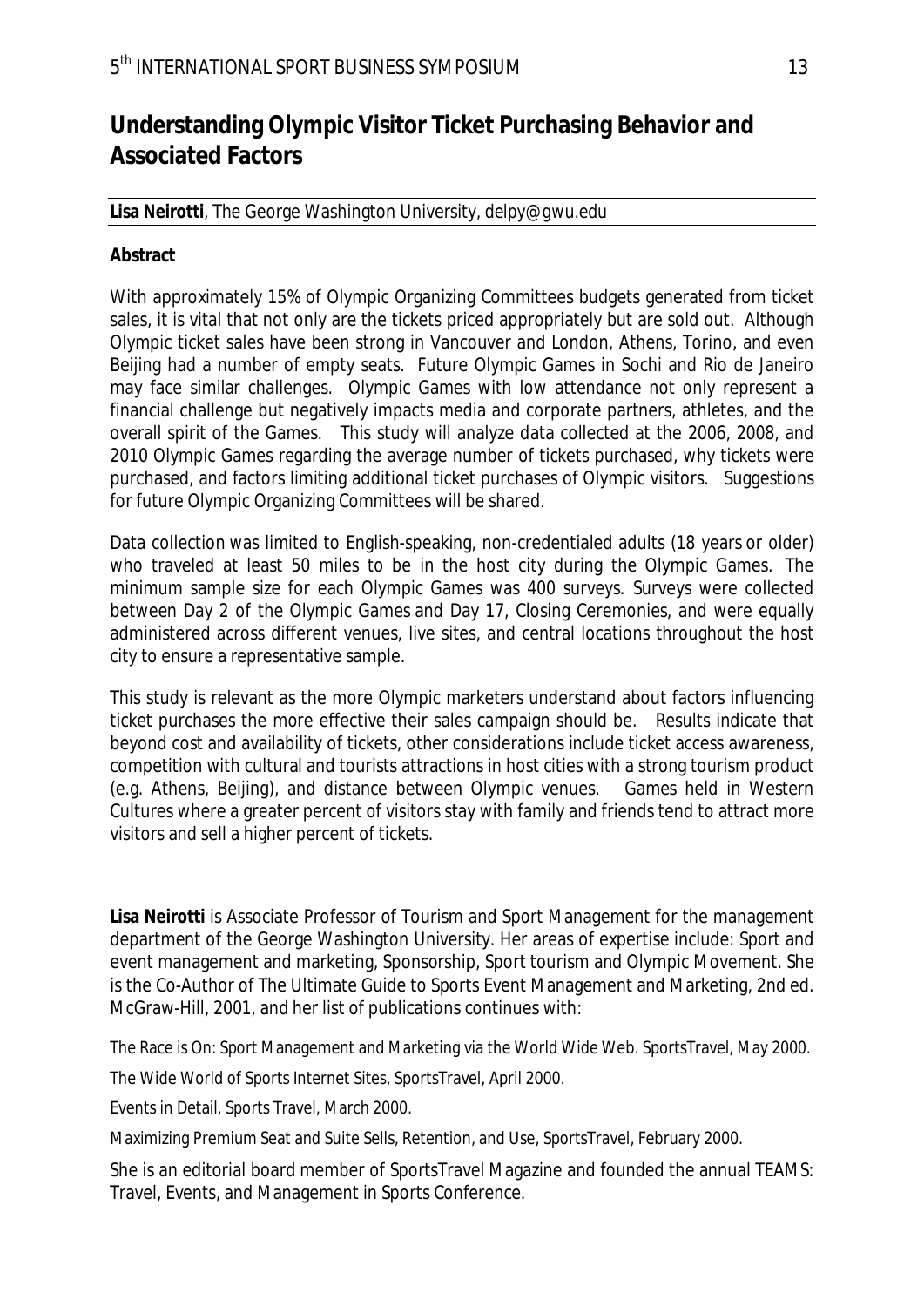Lisa is also a member of the Women's Sport Foundation (WSF) advisory board and is President of the DC Chapter of Women In Sports and Events (WISE).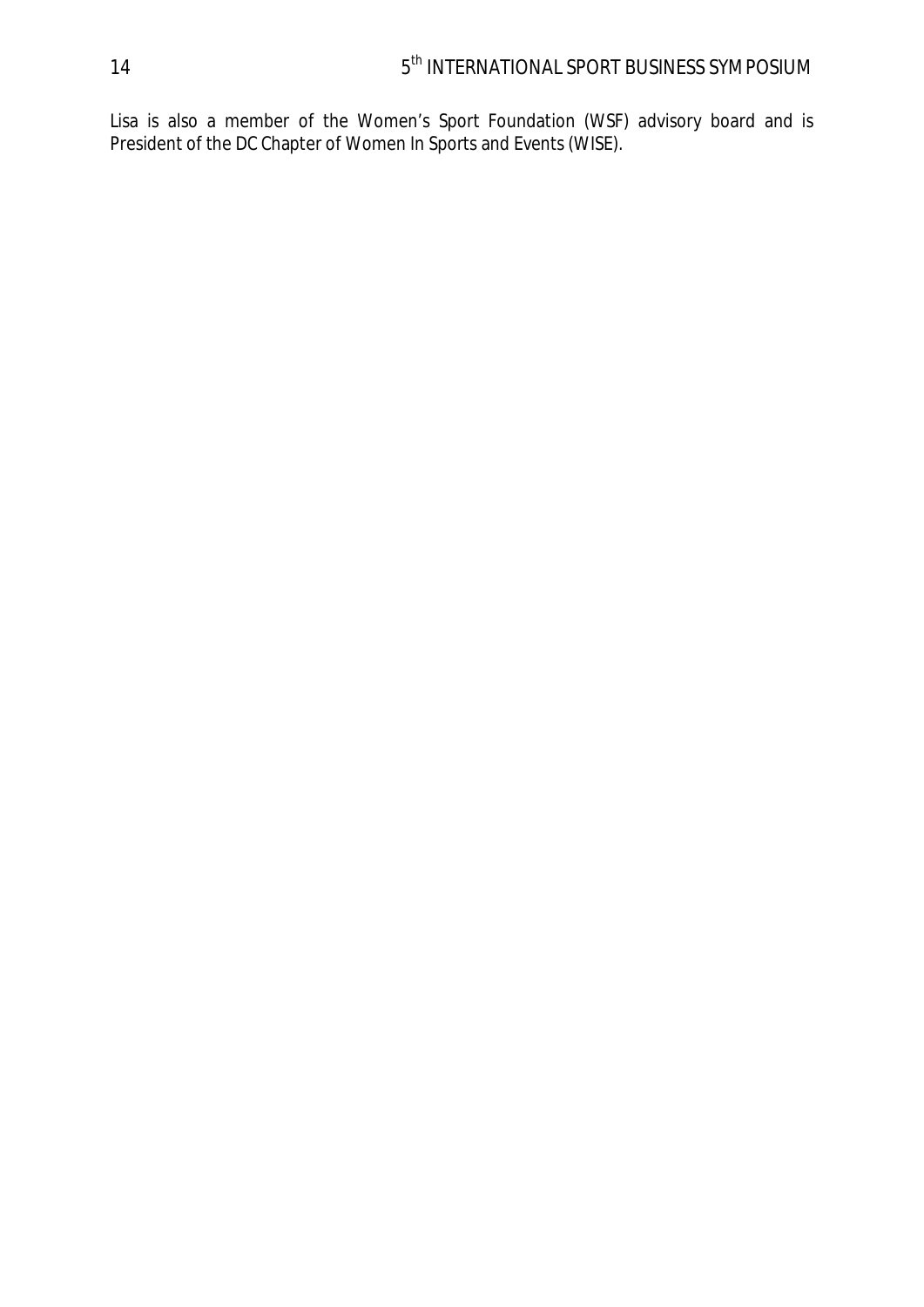# **The visitors of the 2011 FIFA Women Football World Cup in Germany**

**Norbert Schütte,** Johannes Gutenberg-University, *norbert.schuette@uni-mainz.de*  **Markus Kurscheidt**, Bayreuth University*, markus.kurscheidt@uni-bayreuth.de*

## **Abstract**

The economic impact by a sport event differs by the structure of its visitors. According to the theoretical work of Preuß (2003) and the empirical results of Preuß, Kurscheidt and Schütte (2009) the impact is due to some crucial variables. Important variables are the amount of day-tripper vs. overnight-stayers, the Origin, the intention of visit and if the visitor is a stadium ticket holder or is exclusively a fan zone visitors.

Theaim of this contribution is to detect the visitor structure of the FIFA Woman´s World Cup and to explain to which different economic impacts it is leading.

### **METHODS**

The results are based on an empirical survey: the FIFA Woman´s World Cup 2011 in Germany (n=11,230). The data was collected by a randomized multistage cluster sampling, related to the lacking information available about the population of the public viewings and stadium visitors. At each chosen match day the interviewees collected questionnaires in different languages at one randomly chosen location around the stadium or public viewing to assure that visitors were in stage of waiting and willing to participate in the survey. The interviews started approximately four hours before a match and ended approximately half an hour before the match started.

### RESULTS

95% of the visitors life in Germany and are neutral to the economic impact. 3% are living in Germany and forego a holiday outside Germany just to intent the event. They are valuable for the impact. Only 2% are event visitors from outside Germany, coming only because of the event. So they contribute fully to the impact. The FIFA Woman´s World Cup differs from the Olympic Games or the FIFA Man´s World Cup. It is more or less a local event that does not have an overwhelming economic impact.

### References:

- Preuß, H. (2003): Methodische Grundlagen, in: Preuß, H./Weiss, H.-J.: Torchholder Value Added Frankfurt RheinMain 2012. Eschborn. P. 17- 59.
- Preuß, H. / Kurscheidt, M. / Schütte, N. (2009): Ökonomie des Tourismus von Sportgroßveran staltungen. Eine empirische Analyse zur Fußball-Weltmeisterschaft 2006. Wiesbaden: Gabler.

**Norbert Schütte**, Ph.D., is a Lecturer of Sport Sociology and Sport Economics at the Johannes Gutenberg-University Mainz. He has studied sociology, economics, social and economic history and informatics at the Hamburg University and gained his Ph.D. at the Deutsche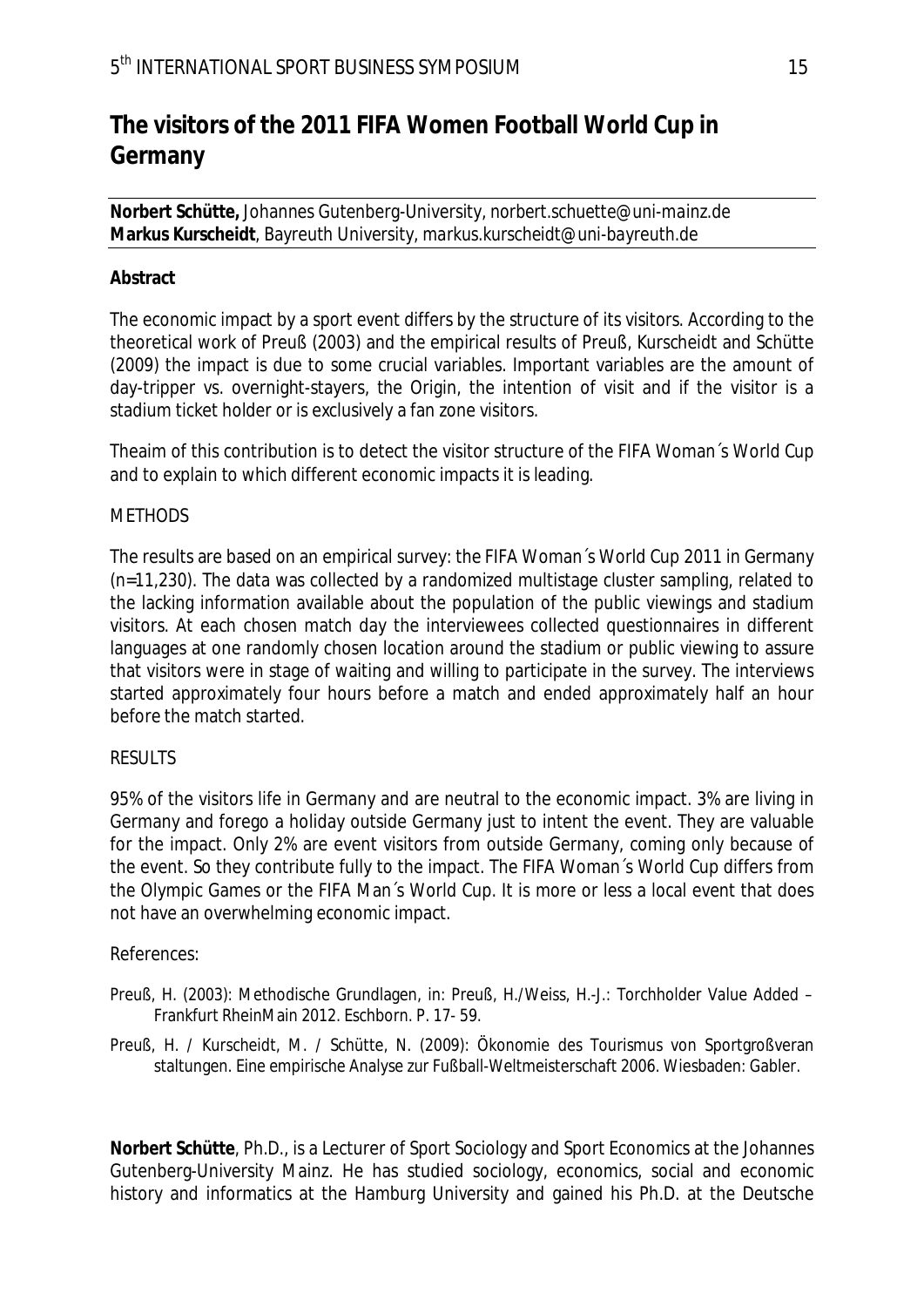Sporthochschule Köln with Prof. Dr. Horch on the subject "Professionalization Pressure and - Hindrances in the Management of Sports Clubs and Sports Associations". The main area of his activity is the realisation of research projects on sociological and economic topics. In science and research he especially deals with cost-benefit analysis of mega sport events, occupational field analysis of sport managers, professionalization tendencies in the third sector, management of non-profit organisations, effects of the new public managements as well as human resource management and management techniques. He is a visiting lecturer for topics in the field of sport economics / sport management at the Deutsche Sporthochschule Köln and at the Carl von Ossietzky University Oldenburg. Norbert Schütte is engaged in migration research on voluntary basis. Since 2008 he is 2. chairman at the Bonner Institut für Migrationsforschung und interkulturelles Lernen e.V.  $(BIM e.V.).$ 

His recent publications include:

- Preuss, Holger / Siller, Hubert / Zehrer, Anita / Schütte, Norbert / Stickdorn, Marc (2010). Regionale ökonomische Auswirkungen der EURO 2008 für Österreich. Wiesbaden.
- Preuss, Holger / Könecke, Thomas / Schütte, Norbert: (2010): Calculating the Primary Economic Impact of a Sports Club`s Regular Season Competition: A First Model. In: Journal of Sport Science and Physical Education No.60, S. 17-22
- Stickdorn, M. / Schütte, N. / Siller, H. / Zehrer, A. (2010). Visitors' Economic Impact, Satisfaction and Image Analysis of the UEFA EURO 2008 in Austria. In Kaiser, Sebastian et al. (Hrsg.).: Sustainable Event Managment / Lessons Learnt & Prospects. Kufstein. S.199-208.
- Kaiser, Sebastian / Schütte, Norbert (2012): Cultural Self Perception of German Sport Organisations in an Intersectoral Comparison. In Sport in Society.
- Kaiser, Sebastian / Schütte, Norbert (2012): Patterns of Managerial Action An Empirical Analysis of German Sport Managers. In: International Journal of Management in Education , Volume 6 - Issue 1/2, S. 174-189.

**Markus Kurscheidt**, is Professor at the department of Sport Governance and Event Management at the Bayreuth University. He is is an assistant to the board of the association of German-speaking sports economists (AK Sportökonomie), founding member and member of the board of directors of the International Association of Sports Economists (IASE) as well as a referee for the European Sport Management Quarterly (ESMQ). In May 2006, he coorganized the joint Annual Meeting of IASE and AK in Bochum and co-initiated the foundation of the European Research Network on Events, Sports and Tourism (EURNEST), a group of distinguished, mainly European, economists specialized in impact analysis of major (sporting) events.

His most recent publications include:

- Kurscheidt, M., Klein, M.-L., & Mielke, G. (2012). *Vermarktung von Teamsport in ressourcenschwachen Umfeldern: Eine ökonomische Analyse unter besonderer Berücksichtigung regionaler Märkte*. Wiesbaden: Gabler, im Druck.
- Kurscheidt, M., & Deitersen-Wieber, A. (2011). Sport Governance in Germany. In C. Sobry (Ed.), Sports Governance in the World: A Socio-Historic Approach (pp. 259-306). Paris: Editions Le Manuscrit. Schorndorf: Hofmann.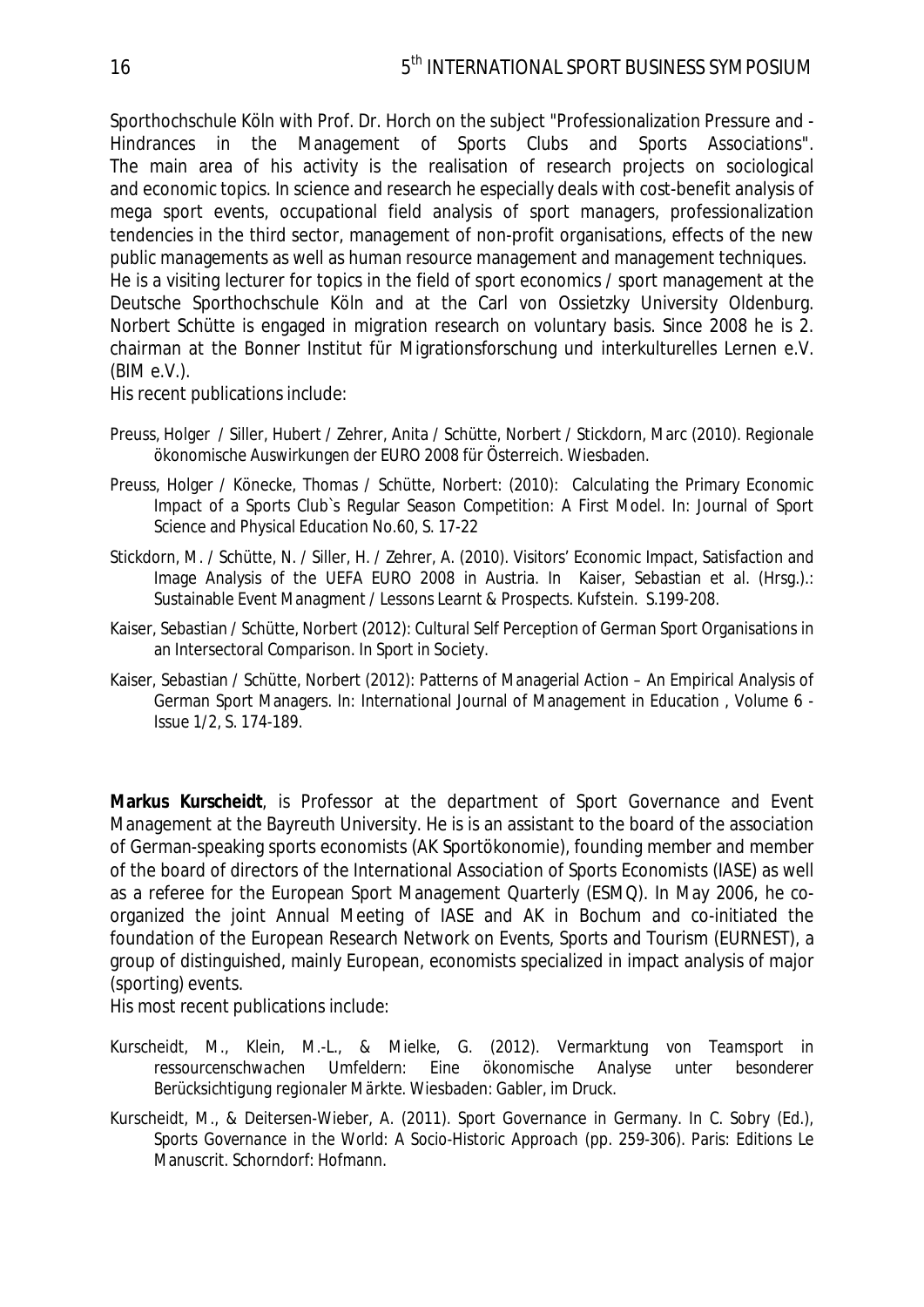- Preuß, H., Kurscheidt, M., & Schütte, N. (2009). *Ökonomie des Tourismus durch Sportgroßveranstaltungen: Eine empirische Analyse zur Fußball- Weltmeisterschaft 2006*. Wiesbaden: Gabler.
- Preuß, H., Kurscheidt, M., & Schütte, N. (2009). Konsummuster der Besucher von sportlichen Mega-Events: Zuschauerbefragungen zur FIFA Fussball-
- Weltmeisterschaft 2006TM. In S. Bogusch, A. Spellerberg, H. H. Topp & C. West (Hrsg.), *Organisation und Folgewirkung von Großveranstaltungen: Interdisziplinäre Studien zur FIFA Fussball-WM 2006™* (S. 65-82). Wiesbaden: VS Verlag.
- Kurscheidt, M. (2009). The World Cup. In W. Andreff & S. Szymanski (Eds.), *Handbook on the Economics of Sport* (Paperback ed.) (pp. 197-213). Cheltenham, UK, & Northampton/MA: Edward Elgar.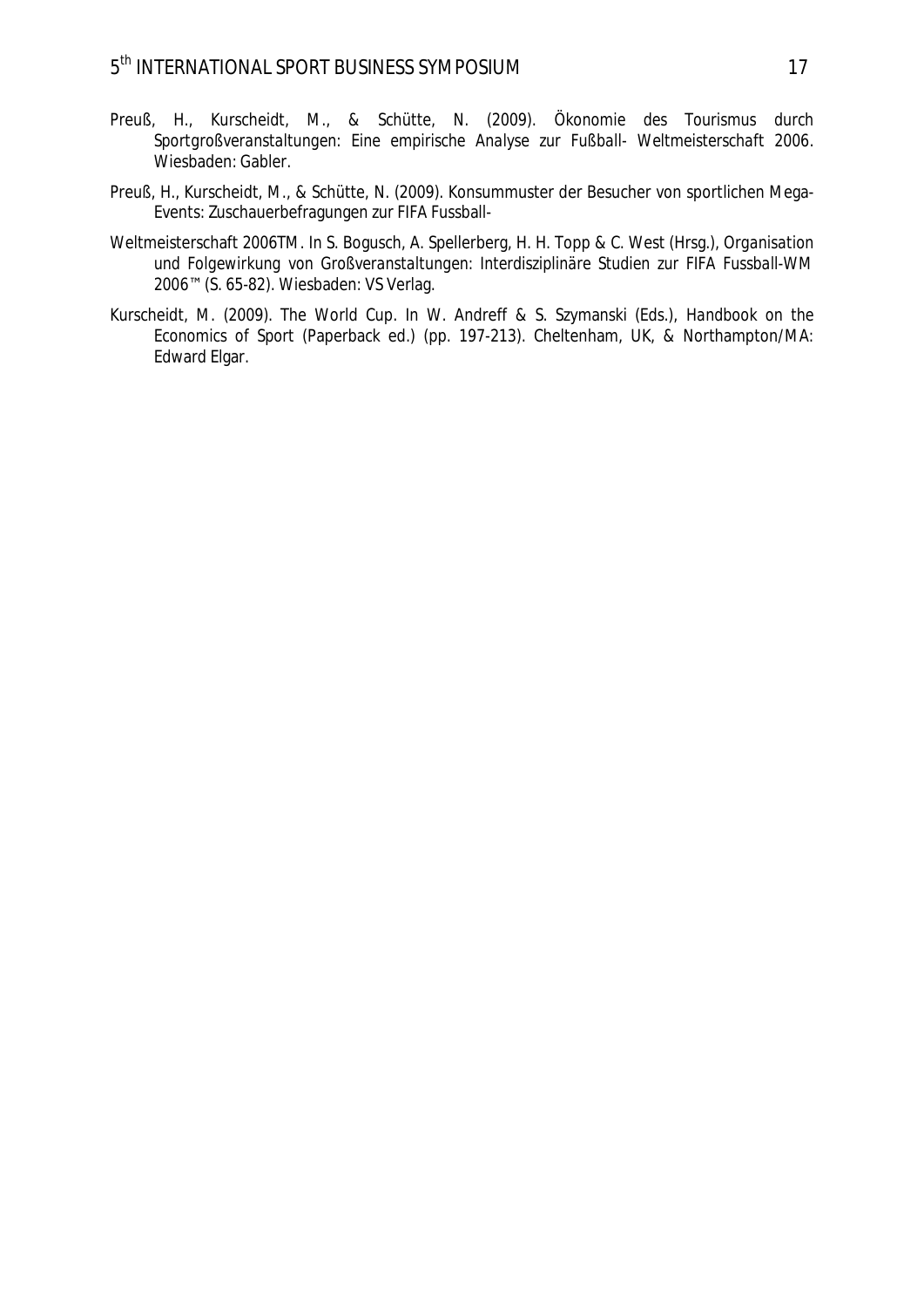# **Urban Transformation**

# **Papers:**

- x **Gouguet & Lepetit (FRA): Barcelona Games 1992-2012. Which teachings for urban planning?**
- x **Haag (GER): Development of a Social Sustainability Index for Mega Sport Events**
- x **Kambolov, Romanova & Belosluttseva (RUS): Social and Economic Transformations in Olympic City Sochi 2014**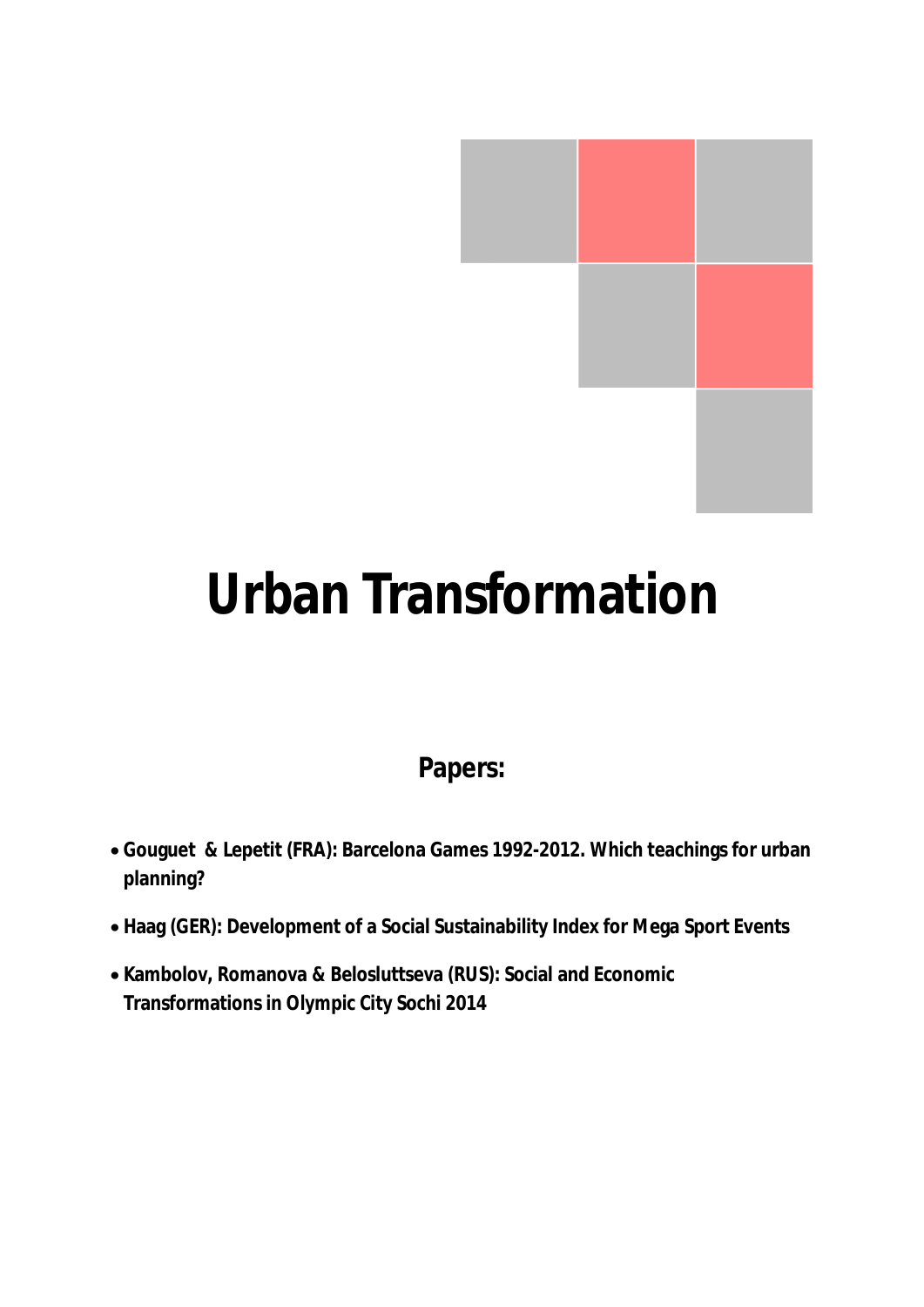# **Barcelona Games 1992-2012. Which teachings for urban planning?**

**Jean-Jacques Gouguet**, Centre du Droit et d'Economie du Sport, Limoges, *gouguet@cdes.fr*  **Christophe Lepetit**, Centre du Droit et d'Economie du Sport, Limoges, *lepetit@cdes.fr*

## **Abstract**

When taking into account their consequences upon the hosting territories, Olympic Games have not always been considered as good experiences. For instance, the Olympic Games in Montreal (1976), Albertville (1992), Athens (2004) and Beijing (2010) have not been evaluated positively by economists. Conversely, everyone agrees that the Barcelona Games were a real success, especially with the transformation of the city which took place much more quickly than usually : ring roads, new airport, sports venues, opening up to the sea…So, Barcelona appears as a good example of the long term impact of a mega sporting event. It is important to understand why and to propose guidelines for a future organization.

In a first part, we present the urban difficulties met by Barcelona before 1992 and the opportunity that have constituted the Olympic Games to think in a new way the urban structure of the city. Three types of actions were major: the new transport infrastructures, the Olympic village, the renovation of the old town.

In a second part, twenty years later, we try to evaluate the consequences of the decisions taken in 1992 upon the working of the city. We show that the success of the Olympic Games was linked to the will of the authorities to include the event in a global territorial plan at the metropolitan scale and the Catalonian one. This point is very important and there are always many debates with the Olympic Games in London (2012) or in Brazil (2016) to wonder if the legacy of the Games will bring a better working of the hosting territories.

In a third part, we make some proposals to better integrate the external costs and benefits of the Games. Particularly, we want to insist upon the negative externalities which are usually forbidden in most of impact studies of the Games. A social impact study should be imposed to the hosting towns with the participation of citizens to the decision making. A special attention should be given to the most disadvantaged groups of population. From a methodological point of view, this implies to think about non-monetary indicators to replace traditional monetary evaluation which is not necessary efficient.

**Jean-Jacques Gouguet** is professor of economics and scientific director of economic studies at the Center for the law and economics of sport in Limoges (France). Since 1983, he is a member of the Center of Interdisciplinary Researches on Law of Environment, of Development and Town Planning (CRIDEAU). Jean-Jacques is also a member of the International Association of Sports Economists (IASE), the Regional Science Association of French (ASRDLF), the Scientific Advisory Board of the institute of Atlantic Arc Development and the Scientific Committee of the Revue d'Economie Régionale et Urbaine (RERU). His board memberships extend to the Editorial Board of the Journal of Sports Economics (JSE) and the Editorial Board of the Revue Juridique et Economique du Sport (RJES).

His list of publications include: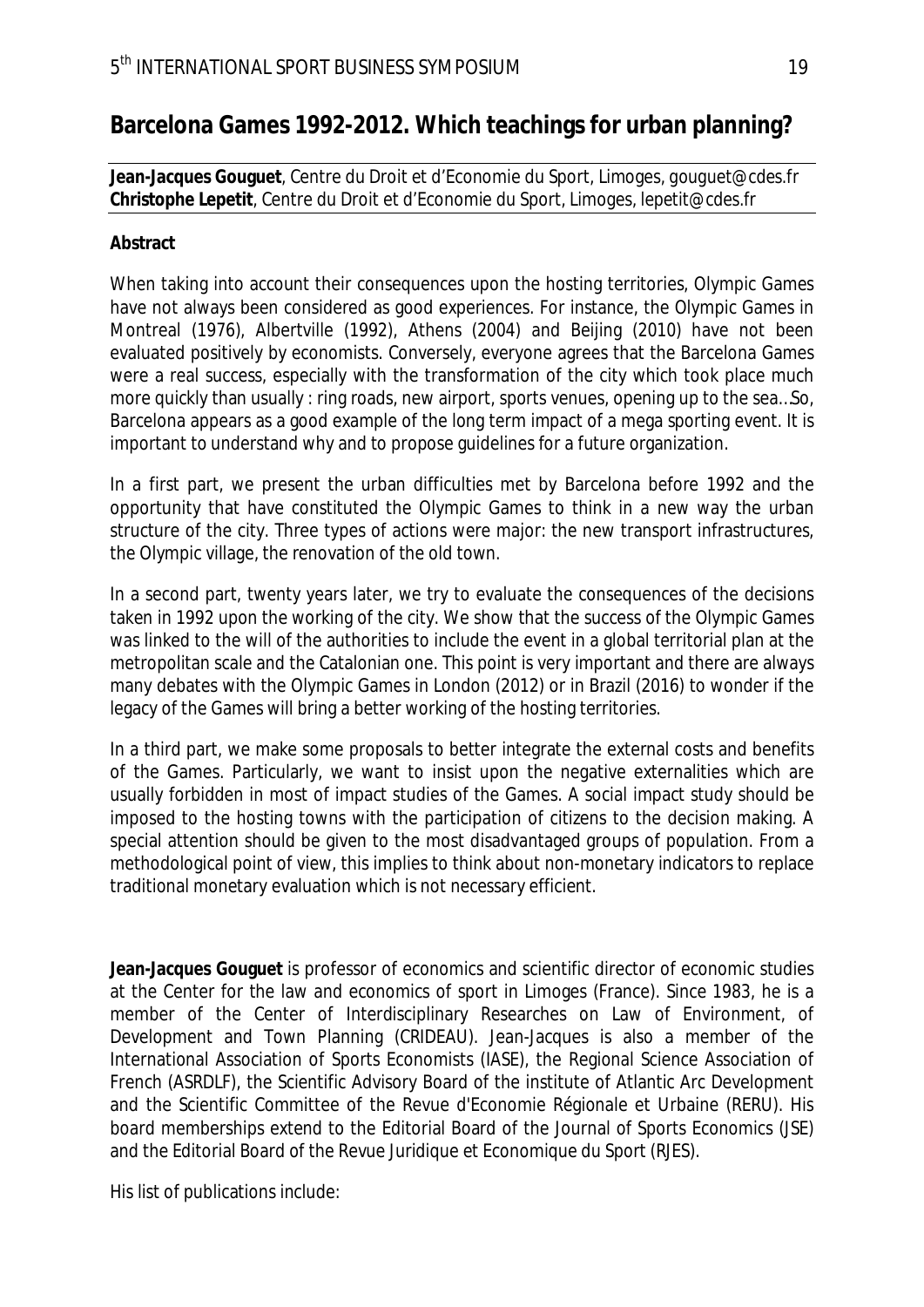The political Economy of professionnal sport, Edward Elgar. London. 2010 Evenements sportifs: impacts économique et social. De Boeck, Bruxelles, 2010 Economie politique du sport professionnel, L'éthique à l'épreuve du marché. Vuibert, Paris, 2007 Economia do esporte. EDUSC. Bauru, Sao Paulo, Brésil, 2005

**Christophe Lepetit** is an economics researcher and partnerships coordinator at the Center for the law and economics of sport in Limoges (France). His main responsibilities are: the management of economic studies: "Observatory of Sport in Limousin", "Territorial Diagnosis of the Region Bretagne", "Territorial Diagnosis of the country Monts et Barrages" and the news and the press releases sections of Jurisport. Between February 2007 – August 2010, Christophe worked as a Regional Administrative Director for the French Judo Federation.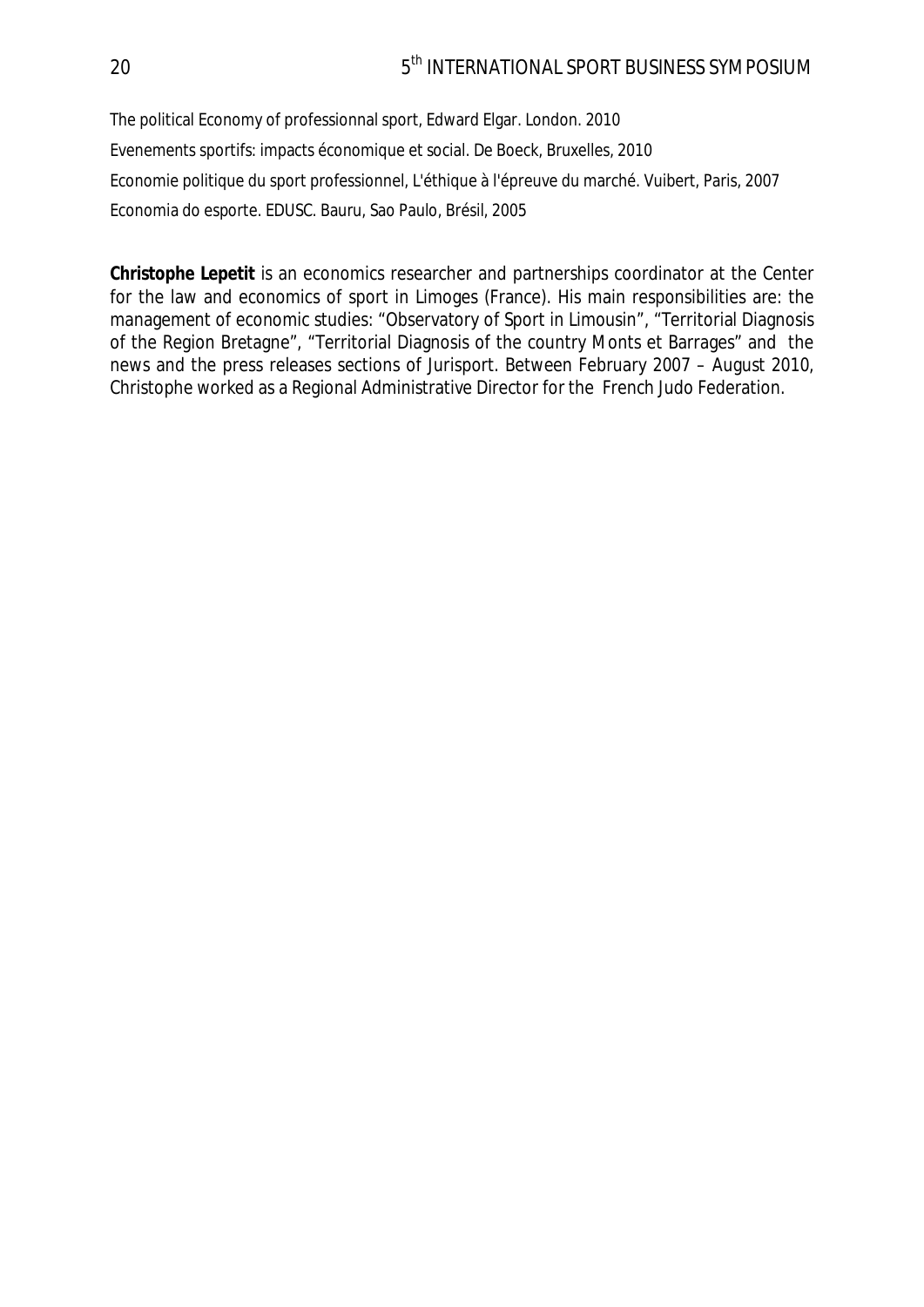# **Development of a Social Sustainability Index for Mega Sport Events**

## **Anton Haag,** IMC University of Applied Sciences Krems, Austria, *anton.haag@fh-krems.eu*

## **Abstract**

The Olympic Games or the FIFA World Cup™ attracts millions of people from all around the globe, and in this context it is big enough to be called as a mega event and has a ´must-see´ character. These sport happenings are so popular that they can highly involve global changes and rethinking about actual problems, not only in the hosting destination. Since years such events take more and more responsibility for these points and act like a role model, and show the people how they can make the world better and rescue the environment for themselves and for the next generations. But it is not only the environment, like focused in some of the last Games, that has to be protected; it is also the global economy and the social treatment with each other that have to be secured. These should be the highlighted points of such a huge event – the sphere of sustainability with its three pillars.

Each event, but especially a mega sport event could be used as a catalyst for the hosting destination to improve their image, to become more attractive as a touristic and industrial platform. Many analyses were done to find out how such an event initiates the growth or attractiveness of the destination years after an event.

 There are already sustainability tool kits for mega sport events to measure the success postevent, like the Sustainable Sport and Event Toolkit (SSET) developed for the 2010 Olympic Winter Games and the Olympic Games Impact Study (OGI) used first for the 2008 Olympic Summer Games, or the ISO 14001, an international environment standard certification, to control the environmental impact and to improve its performance. Reality is that they are all strongly focused on the environmental pillar, and a tool to analyze and to measure primary social changes continually in the community does not exist. An index that combines both, a general indicator set of social sustainability and the outlined social goals of the sustainability program of the mega sport event would help not only the destination but also the global sport and tourism market and other subareas.

.Therefore, the purpose of this paper was to develop an index to measure the social sustainability within a destination after a mega sport event. Based on this purpose the most important research questions were:

- How can qualitative indicators measure social sustainability?
- How can social sustainability be measured in relation with an event?

Through secondary research of websites, books and associations organizing such mega sport events, the relevant indicators were selected and additional background information to the research done in this field so far was collected. Helpful sources for the right indicators were among others the ´Handbook on Social Indicators´ by the United Nations and the sustainability program of the UEFA EURO 2008™ in Austria and Switzerland to integrate indicators related to both, social sustainability and mega sport events.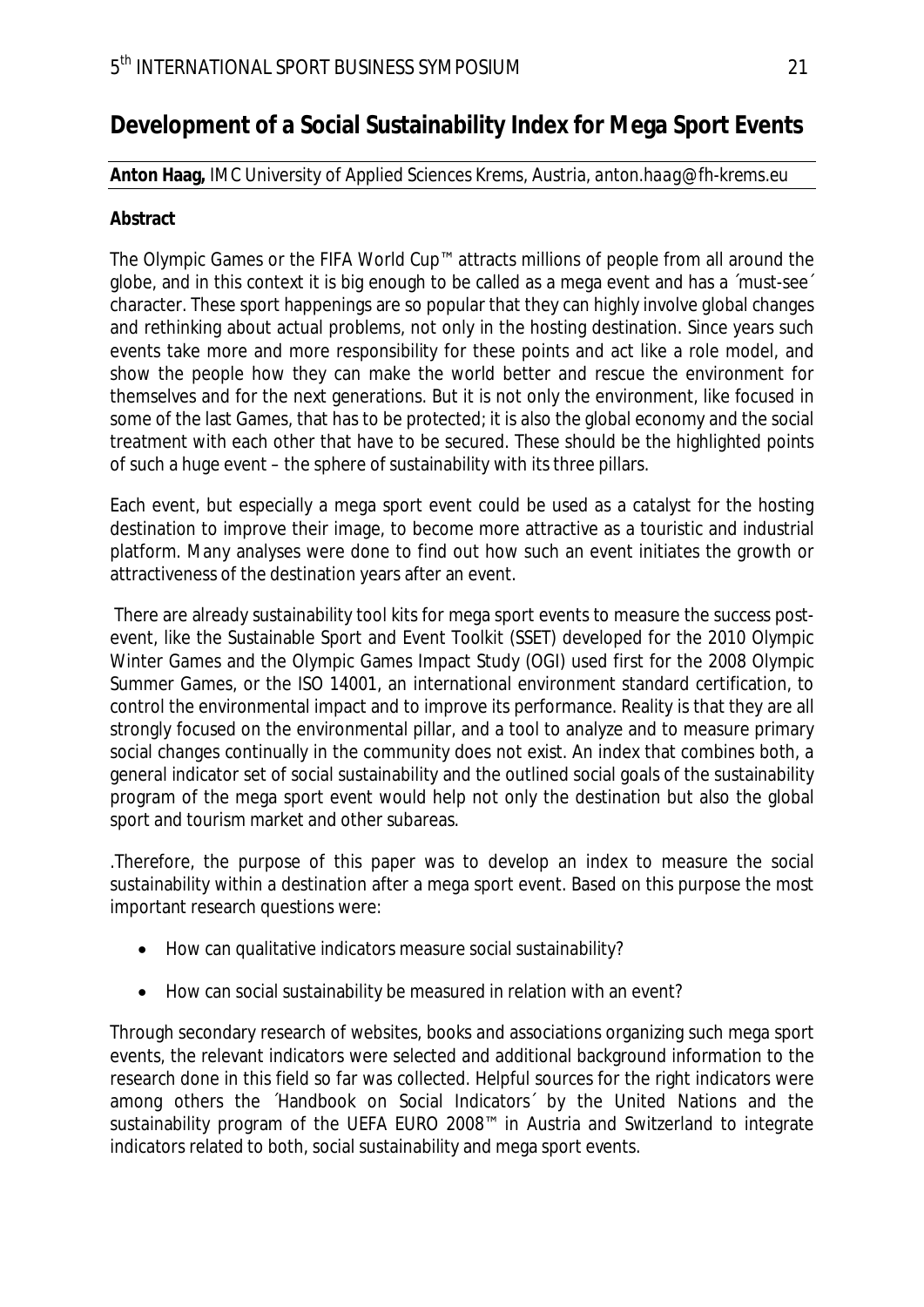The result of the developing process was the indicator set – the base for the upcoming index – that shows 17 different indicators with 92 variables. These variables measure the quality rating of the indicators in a special way. All indicators were divided in two core areas, the general indicator set (GIS) with 11 indicators and the special indicator set (SIS) with six ones. This two core areas count the index – the 3si score – together. The here developed tool will be called the ´Sport Social Sustainability Index (3si)´, in this case applied on mega sport events. Figure 1 offers an outline about the preparation processes and how the score, the value of the index will be counted.

|  | Figure 1: Constructing the 3si score |  |
|--|--------------------------------------|--|
|  |                                      |  |



**Source: modified after from ESI Report (2005) p. 13** 

As the last step these indicators were weighted by a group of international experts, working in the fields of events and sustainability, through an online survey. The outcome was a ranking of the indicators based on the weighting of the experts. Table 1 offers a final overview about the two indicator sets, the weights of the indicators and their ranking.

| Table 1: The weighted and ranked 'Sport Social Sustainability Index' (3si) |  |  |  |
|----------------------------------------------------------------------------|--|--|--|
|                                                                            |  |  |  |

| Sport Social Sustainability Index (3si) for Mega Sport Events |        |                                               |         |  |  |
|---------------------------------------------------------------|--------|-----------------------------------------------|---------|--|--|
| General Indicator Set (GIS)                                   |        | Weights Special Indicator Set (SIS)           | Weights |  |  |
| Transportation system                                         |        | 6,208   Infrastructure & its usage post-event | 10,848  |  |  |
| Social integration                                            |        | 5,601 The youth & its projects                | 8,773   |  |  |
|                                                               |        | Image of the hosting area (nation             |         |  |  |
| Poverty rate                                                  | 5,298  | branding)                                     | 8,654   |  |  |
| Public safety                                                 |        | 5,053 Handicapped accessibility               | 8,239   |  |  |
| Leisure activity (culture &                                   |        | Fan projects & the (event) culture            |         |  |  |
| sport)                                                        | 4,534  |                                               | 7,558   |  |  |
| Health care system                                            |        | 4,426 Prevention activities (e.g. alcohol)    | 5,928   |  |  |
| The children and their                                        |        |                                               |         |  |  |
| education                                                     | 4,387  |                                               |         |  |  |
| Working conditions                                            | 4,172  |                                               |         |  |  |
| Regional (fair) trade system                                  | 3,966  |                                               |         |  |  |
| Population composition                                        | 3,750  |                                               |         |  |  |
| The per capita income                                         | 2,605  |                                               |         |  |  |
|                                                               | 50,000 |                                               | 50,000  |  |  |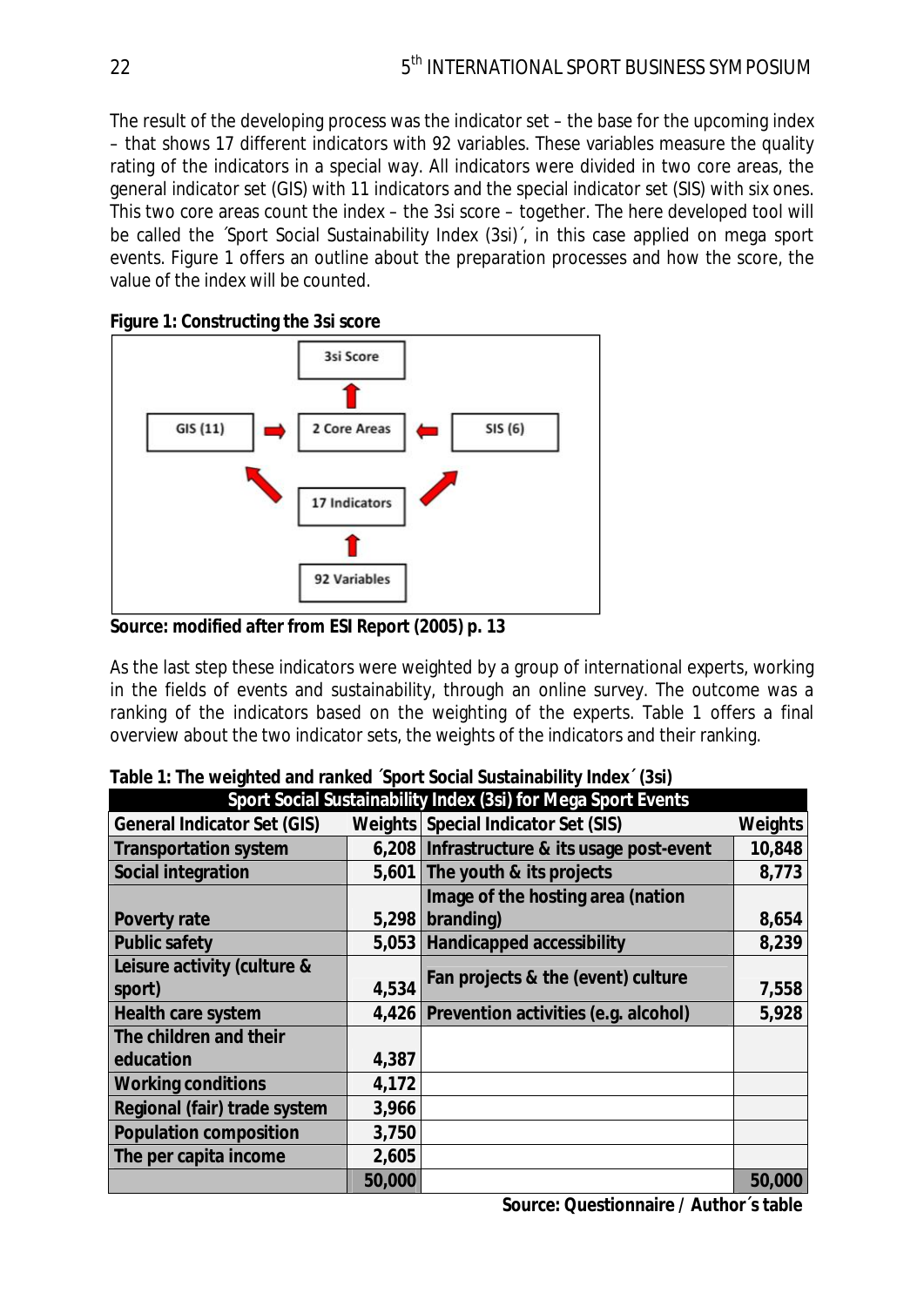After the developing process of the 3si, the new tool was applied on a real mega sport event to check the usability of the here developed index. The 2006 FIFA World Cup™ was seen as a good example for the case study. The main findings were that it is possible to measure the changes post-event in and for the society in combination with a mega sport event, but it is difficult to collect the needed data for useful calculations years after the happening.

The results (with some assumptions) show a positive sustainable development in Germany for each year, which varies between 1.814 per cent (2007) and 5.553 per cent (2008). The total increase between 2005 and 2009 was 12.29 per cent, which means an average plus of 3.073 per cent per year of social sustainability in Germany influenced by the 2006 FIFA World Cup™.

However, it is recommended to guarantee the availability of the relevant data in advance and to create a pool of experts, who continually work on the further development of the index.

References:

ARE (2007). *Charter for Sustainability UEFA EURO 2008™.* Downloaded on June

1st, 2011 from http://www.are.admin.ch/themen/nachhaltig/00270/02671/index.html?lang =en.

- ESI (2005). *2005 Environmental Sustainability Index.* Downloaded on June 1st, 2011 http://www.yale.edu/esi/ESI2005\_Main\_Report.pdf.
- FIFA (2011e). *No. 1 Sports event.* Downloaded on June 21st, 2011 from http://www.fifa.com/mm/document/fifafacts/ffprojects/ip-401\_06e\_tv\_2658.pdf
- Gallopin, G. C. (1997). Indicators and Their Use: Information for Decision-making. In B. Moldan, S. Billharz & R. Matravers (Ed.), *Sustainability Indicators: a report of the project on Indicators of Sustainable Development* (13-26). Weinheim: Wiley.
- Getz, D. (2005). *Event Management & Event Tourism*. 2nd Edition. New York: Cognizant.
- Girginov, V. & Parry, J. (2005). The Olympic Games explained: A student guide to the evolution of the modern Olympic Games. New York: Routledge.
- Hall, C. (1989). The Definition and Analysis of Hallmark Tourist Events. *Geo Journal, 19, 263*-268.
- IOC (2009). *Factsheet The environmental and sustainable development.*

Downloaded on June 1st, 2011 from http://www.olympic.org/Documents/Reference\_documents\_Factsheets/Environment\_and\_su bstainable\_developement.pdf.

- Marris, T. (1987). The role and impact of mega-events and attractiveness on regional and national tourism development resolutions. Tourism Review, Vol. 42 (4): 3-12.
- OECD (2011). *Society at a Glance 2011 OECD Social Indicators.* Downloaded on June 1st, 2011 from www.oecd.org/els/social/indicators/SAG.
- Smith, A. (2009). Theorizing the Relationship between Major Sport Events and Social Sustainability. *Journal of Sport & Tourism (14)*, 109-120.
- UEFA (2011). *Overview.* Downloaded on June 1st, 2011 from http://en.uefa.com/uefa/aboutuefa/organisation/history/index.html.
- UN (1989). Handbook on social indicators. Downloaded on June 1st, 2011 from http://unstats.un.org/unsd/publication/SeriesF/SeriesF\_49E.pdf.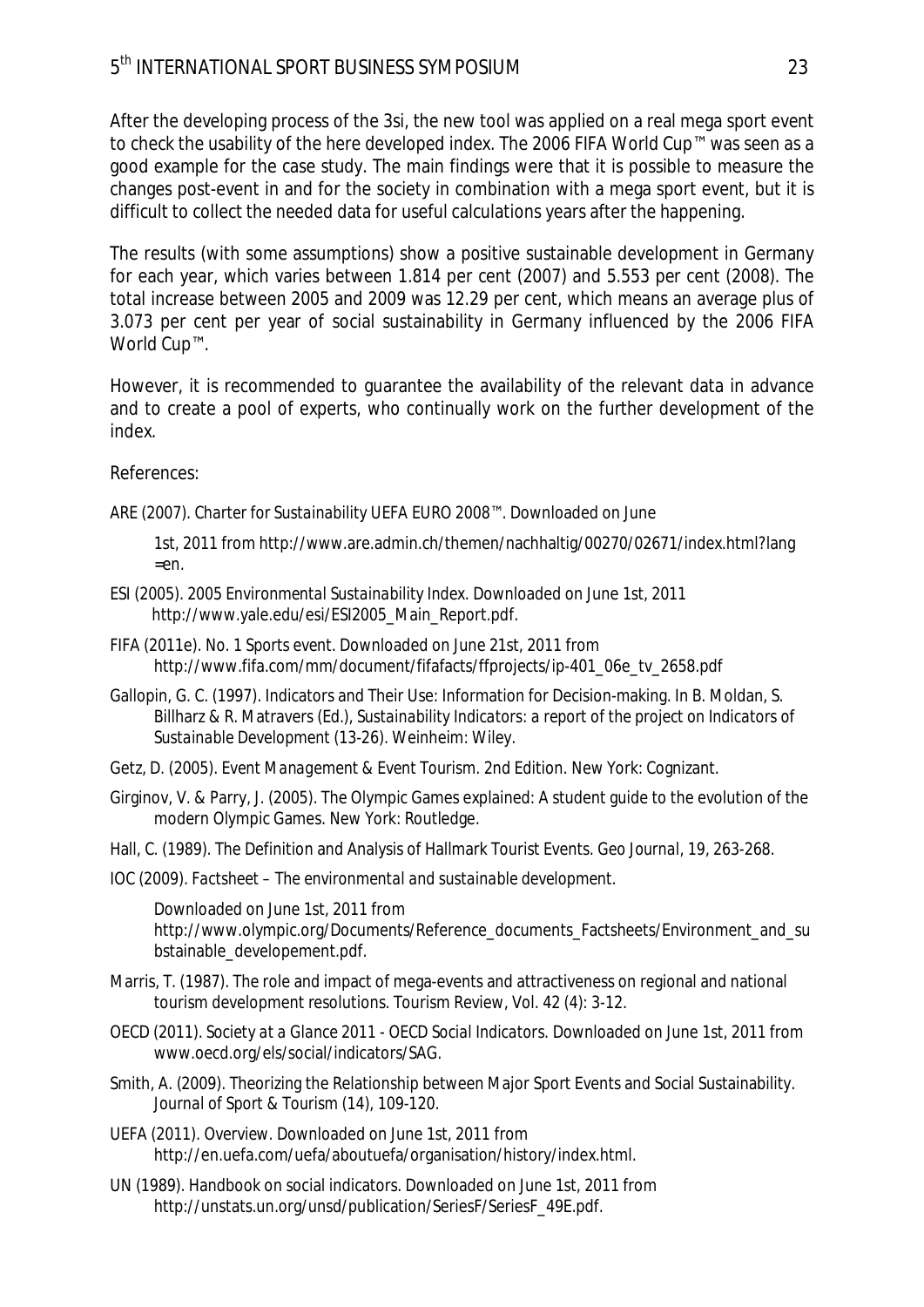WCED (1987). *Our common future.* Oxford: Oxford University Press

**Anton Haag,** graduated the master degree program in International Business Studies of Tourism and Leisure Management at the IMC University of Applied Sciences Krems, Austria after doing his Bachelor at the University of Applied Sciences Kufstein, Austria. Anton studied in Spain at the Alicante University for 6 months through the Erasmus exchange program. He is socially engaged by being a board member of the Non-profit Association for the Advancement of cultural activities in the area of Kufstein and from 2007 till 2008 he was a Member of the Student Association ESN (Erasmus Student Network) at the University of Applied Sciences in Kufstein.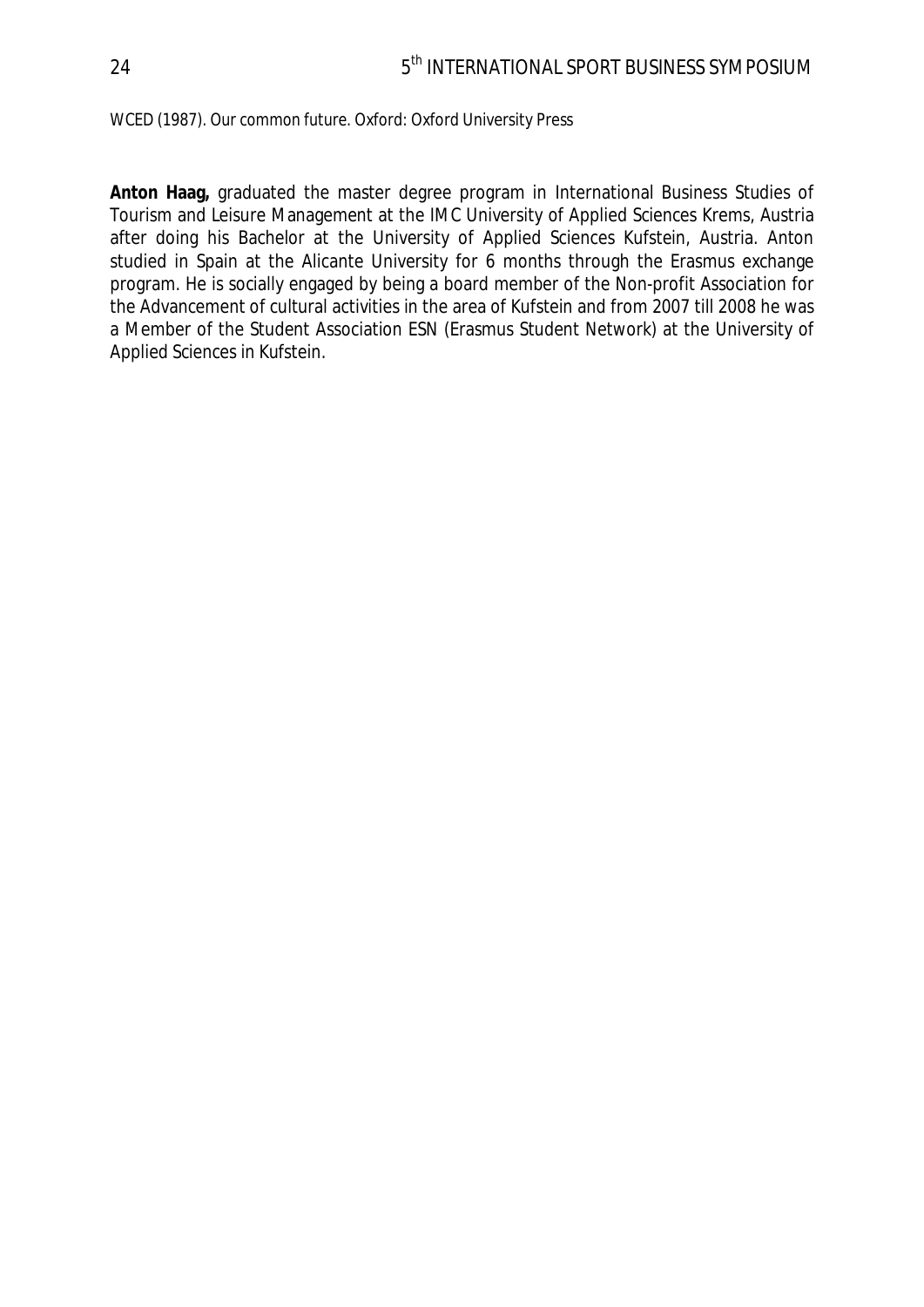# **Social and Economic Transformations in Olympic City Sochi 2014**

**Marat Kambolov**, Deputy Minister of Education and Science, Ministry of Education and Science of the Russian Federation **Galina Romanova**, Sochi State University, *romanova@sutr.ru* **Liudmila Belosluttseva**, Sochi State University, *beloslutzeva@hotmail.com*

## **Abstract**

Before the Russian revolution of 1917 Sochi had been functioning according to the type of popular at that times German and French resorts. Under the decree, signed by V. Lenin after the Soviet republic establishment, all the recreational facilities were nationalized. Traditional resort hotels were transformed into sanatoriums characterized by the following key features: cost minimization, standardization of services, high standards of medical care.

The resort managing system established in Russia was unique. All funds of the state social insurance were accumulated by Central Council of resort management belonged to the trade unions. The Central Council controlled the whole net of sanatoriums regardless of their jurisdiction, and distributed sanatorium vouchers according to a plan, while tourists are compensated only 10-50% of their cost. Sanatoriums didn't have own funds for development and after the reforms of the 90th they turned out to be noncompetitive. It was very difficult to solve many problems connected with the managing system. The main problem used to be the sanatorium's vouchers sale, as the most of the regions involved in the resort services consumption were separated from the customers. As a result, from 1992 to 1996 an annual decrease by 14% per year of tourist arrivals to Sochi occurred.

Before the reforms of 90<sup>th</sup> about 4-5 million tourists per year came to Sochi for rest, but in 90<sup>th</sup> their number was reduced up to 600 thousand people. Since 1997 this indicator started to grow gradually, but still is not as high as during the soviet times.

Reduction of number of the visitors has certainly affected all the indicators which are to characterize the level and quality of life of local population. Since 1997 up to 2007 Sochi gradually adapted for the new market conditions and has generated the competitive tourist's industry. For these purposes the variety of program documents has been developed.

The IOC decision to hold the XXII Winter Olympics and XI Paralympics Games in 2014 in Sochi extremely influenced on the development.

This decision encourages the start of the Olympic Venues Construction and Sochi Sustainable Development Programme. The amount of the Russian Federation contribution into realization of this programme accounts 242179860,9 thousand rubles or about 60,545 Billion Euro for period since 2002 to 2014. The private investments account even larger.

Two huge clusters are being built: mountain and marine ones. 46 new facilities are to be built in mountain cluster and 44 – in marine cluster. They are – 14 sport venues, 2 Olympic Villages for 6 thousand sportsmen and other accommodation facilities for 20 thousand guests; modern automotive and rail infrastructure, ropeways, alpine skiing tracks, mountain lifts; modern engineering infrastructure; recreational and healthcare facilities, etc.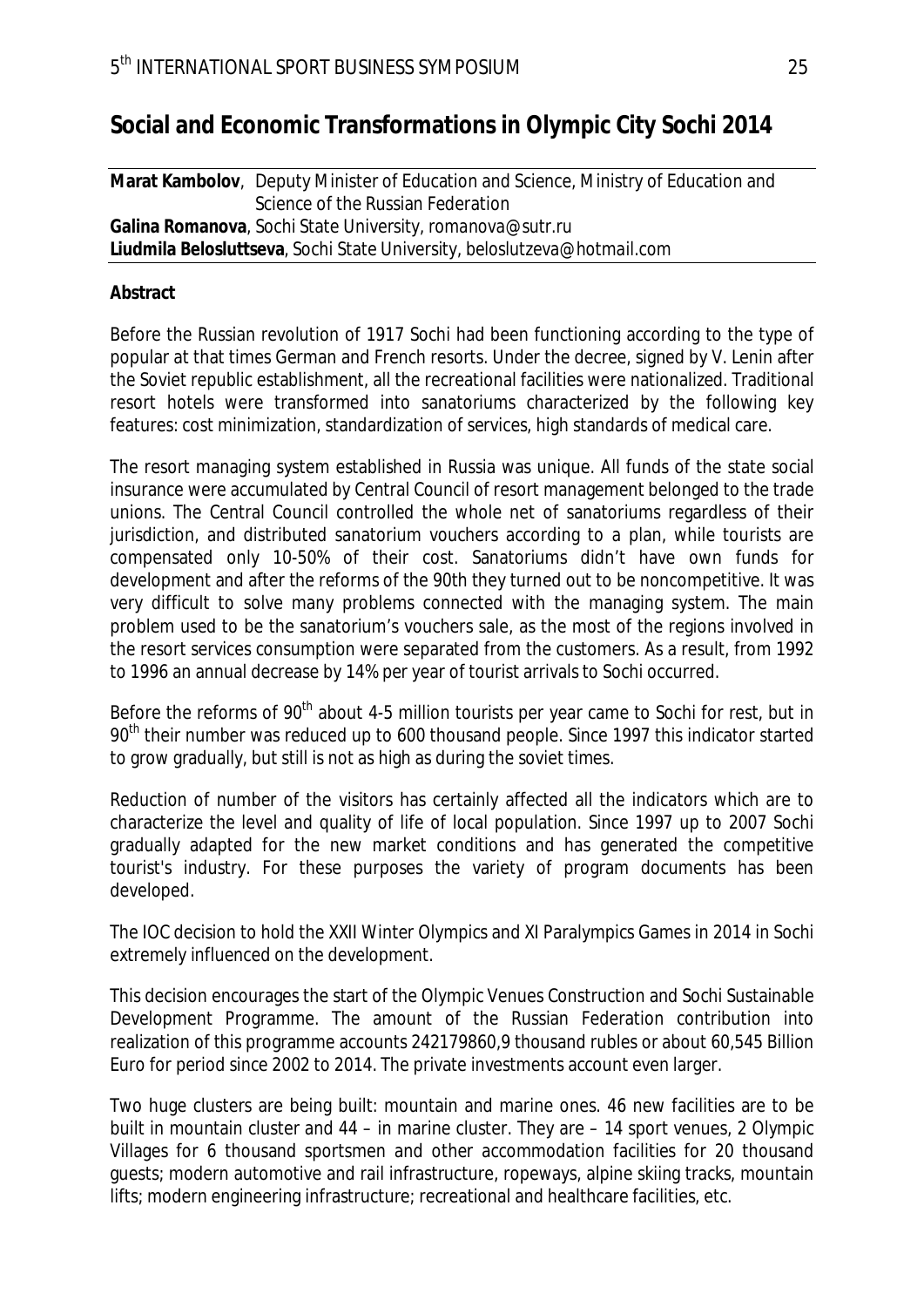The comprehensive plan was developed to finance the environmental conditions improvement, the arrangement of conditions for people with disabilities, facilitation the immigration rules and the terms of visa support.

This huge amount of investments considerably influences the infrastructure improvement and social and economic development of the region: development of modern infrastructure, the quality of life improvement, increase of the city population, new jobs.

New jobs and staff training is the very special issue of Sochi Olympics as till now there is no exact estimations of personnel demand for games and post-olympic period. There are different assessments and points of view so, according different estimations and calculation techniques this figure fluctuates in a range from 60 thousand to 150 thousand people. To solve this problem it is important to take into account the objective reasons:

- city of Sochi stretches along the seacoast over 140 km. and geographically is strongly isolated from other regions of Russia being separated by the Big Caucasian ridge;

- among 400 thousand residents of Sochi only about 130-140 thousand are able-bodied population.

Since the labor demand increases by different estimations by 50-100 % it is quite clear that there is no way to manage the situation without attraction of manpower from other regions. However geographical specificity of the city causes two basic ways of attraction: migration and shift-work (log method).

It strongly complicates the task of the personnel preparation. For decision of this problem two interdepartmental councils are established:

- «Working group on Science and Education of the President's Council of the Russian Federation on development of physical training and sports, sports of the high achievements, preparation and carrying out of XXII Olympic Winter and XI Paralympic Winter Games of 2014 in Sochi and XXVII World Summer University Games of 2013 in Kazan»;

- «Executive Committee for personnel preparation for hospitality industry, sport and nonsport facilities, an engineering and transport infrastructure placed in operation in preparation and carrying out of XXII Olympic Winter and XI Paralympic Winter Games of 2014 in Sochi».

By Sochi - 2014 Organizing Committee with the support of the Ministry of Education and Science of the Russian Federation the concept of staffing for Sochi Olympics was developed for two main purposes:

- training the personnel to work under contracts (contractors);

- training the volunteers.

In Beijing, in Vancouver, in London and in other Olympic cities the preparation of the personnel was traditionally organized by professional associations. In Sochi, due to the weak development of these structures, the universities are responsible for the task of personnel training. The dimensions and complexity of a problem required new non-standard steps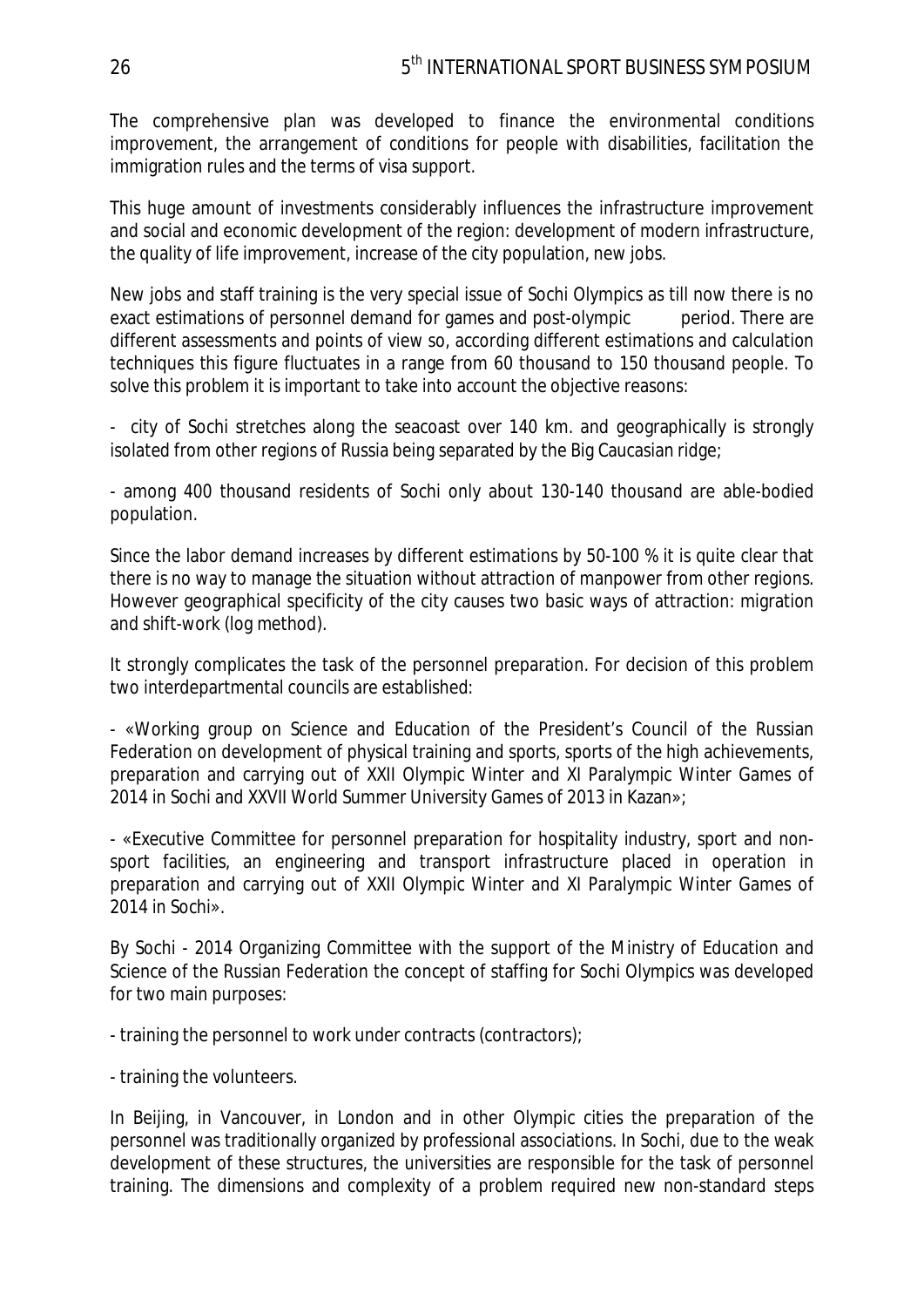from the Ministry of Education and Science: in 2010 «The national scientifically-educational and innovative-technological consortium of high schools of service» was established to join the leading high schools of Russia. Having united the methodical, scientific, practical potential the high schools have developed standard programs of personnel training and professional development programs being approved by the Ministry of Education and Science, "Organizing committee" of Sochi - 2014 », City of Sochi Administration. Within the consortium «The Regional centers of personnel training» in main regions of Russia were established as the bases of a professional training.

On the instructions of the RF government the Ministry of Education and Science of the Russian Federation with active participation of the Consortium of high schools of service and Sochi 2014 Organizing Committee have developed the "Plan of arrangements of personnel training for XXII Olympic Winter and XI Paralympic Winter Games of 2014 in Sochi".

Volunteering is another important issue: no Olympics without it.

Volunteering for Sochi Olympics is divided into two main directions:

I. Preparation of volunteers in Sochi - 2014 Organizing Committee, or so called Olympic volunteers to serve the Olympic games and the Olympic objects - 25 thousand people.

II. Preparation of so called city and social volunteers by City of Sochi Administration to help visitors in the city - 4 thousand people.

The feature of Sochi Olympics is that educational institutions are responsible for the task of Olympic volunteers training. In 2010 the contest was organized by the Sochi 2014 Organizing Committee with the support of the Russian Ministry of Sport, Tourism & Youth Policy and the Ministry of Education and Science for educational institutions to become the "Russian Volunteer Centers". 150 educational institutions applied and the results of the "Russian Volunteer Centers" contest have been announced by the International Contest Committee. 26 educational institutions have been successful in their bids to become organization and performance centers for volunteers in the run-up to the XXII Olympic Winter and XI Paralympic Winter Games of 2014 in Sochi.

City of Sochi Administration has established the Volunteering Development Centre for recruitment and training of city and social volunteers.

Here is the structure of staffing net for Sochi Olympics.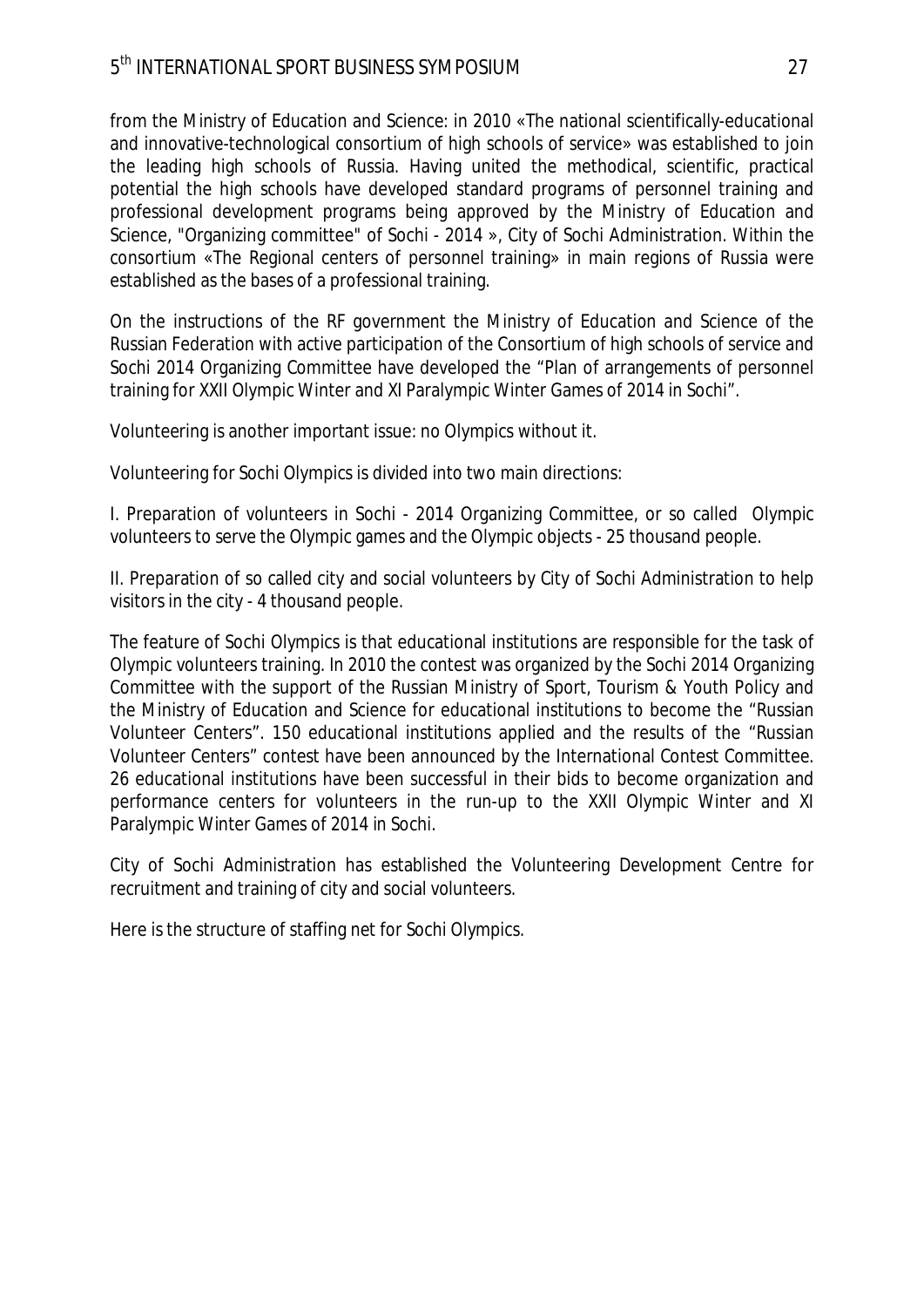Working group on Science and Education of the President's Council of the Russian Federation on development of physical training and sports, sports of the high achievements, preparation and carrying out of XXII Olympic Winter and XI Paralympic Winter Games of 2014 in Sochi and XXVII World Summer University Games of 2013 in Kazan



City and social volunteers – 4000 thousand people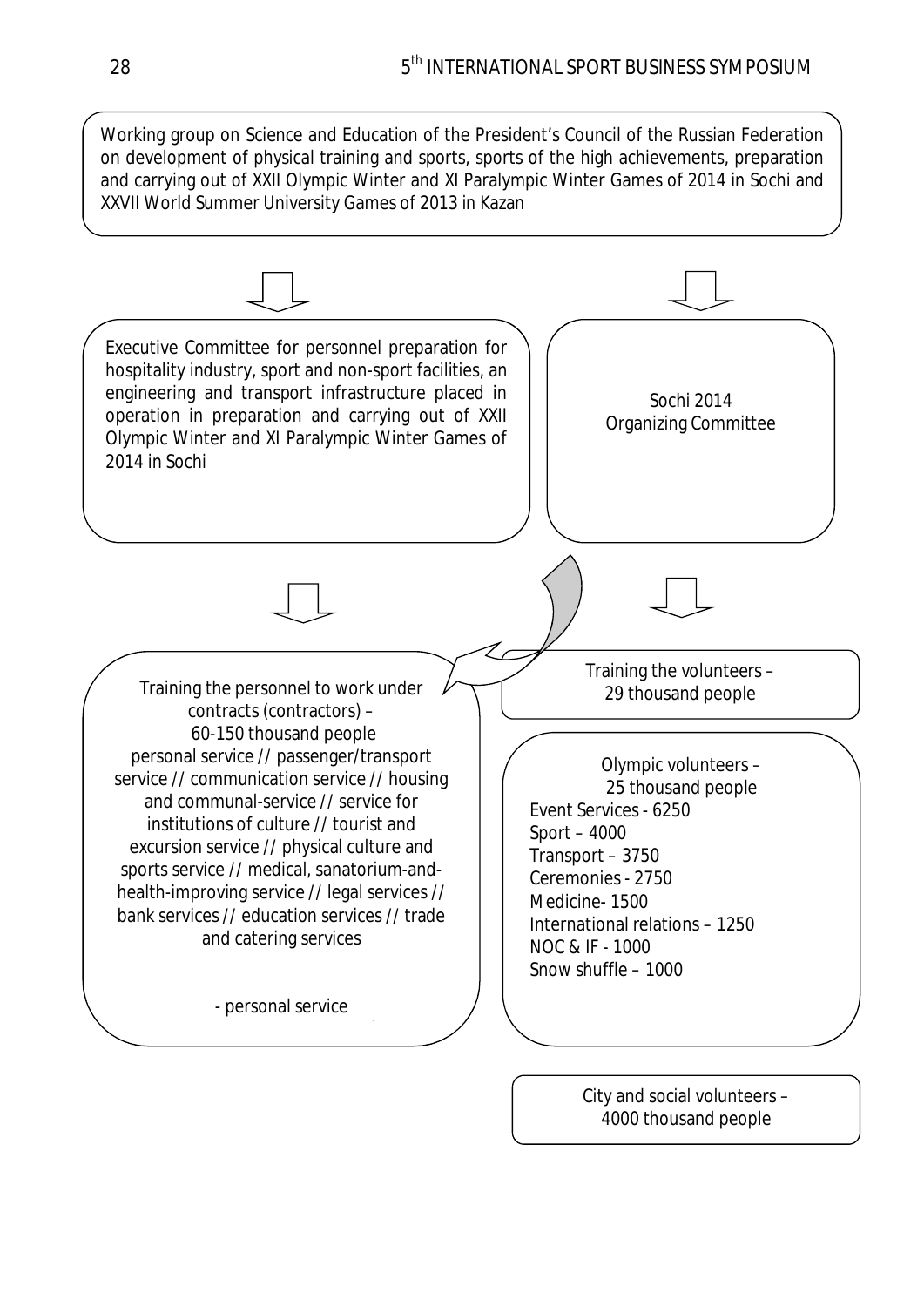Programs of personnel training considerably influence the quality of service and increase of competitiveness of tourist region. It creates major preconditions for the new course of resort development and improvement of quality of life of local population.

 The huge amount of investments considerably influences the infrastructure improvement, social and economic development to facilitate the recognition of Sochi as an international resort, sustainable development of the region and leaving a positive legacy for the city and the country.

### References

- The Olympic Venues Construction and Sochi Sustainable Development Programme. Olympstroy Corporation. – Sochi, 2009, p.2
- M.Bokov, G.Romanova, E.Vidishcheva, N.Matyushchenko, G.Nubaryan, L.Zuravleva, A.Ryabcev (2008): Sochi as a Resort agglomeration. In: Report on research work, registration number VNTIC 01200807821. – Sochi, 2008
- G.Romanova. Staff Training for Olympic Games: Challenges and Solutions: I International Conference proceedings. - Sochi, 2008, pp. 237-246
- G.Romanova, A.Apukhtin. Design Approach for Solving Travel Industry Personnel Training Problems During the XXII Olympic and XI Paralympic Winter Games In Sochi: II International Conference proceedings. – Sochi, 2009, pp.127-137

**Marat Kambolov**, Ph. D., is Deputy Minister of Education and Science for the Ministry of Education and Science of the Russian Federation. Between 1991 and 1994 he worked as a main specialist of the State committee of the Russian Federation on antimonopoly policy. From 1994 to 1997 he took up posts of chief of the department, chief of the Department of the Ministry for nationalities' affaires and federative relations of the Russian Federation. In August, 2010, he was appointed to the post of the director of the Department of investment development and federal property of the Ministry of education and science of the Russian Federation. On November, 12, 2010, by the order of the Prime-minister of the Russian Federation, Mr. Kambolov was appointed the deputy Minister of education and science of the Russian Federation.

**Galina Romanova** is Rector at the Sochi State University. Her research projects include in 2006, for the Federal Agency for Science and Innovations, the project "Scientific, methodological and organizational maintenance of carrying out the conference for ecological management and rational development of tourism, recreation and sports in protected areas" where she was the leader of research team.

Among other 10 projects, she led the research team for the Federal Agency for Science and Innovations, in the project "Scientific bases of the corporate educational environment formation in the tourist centres in the conditions of preparation for carrying out of mass sports events (on an example of Winter Olympic games)".

Her memberships include: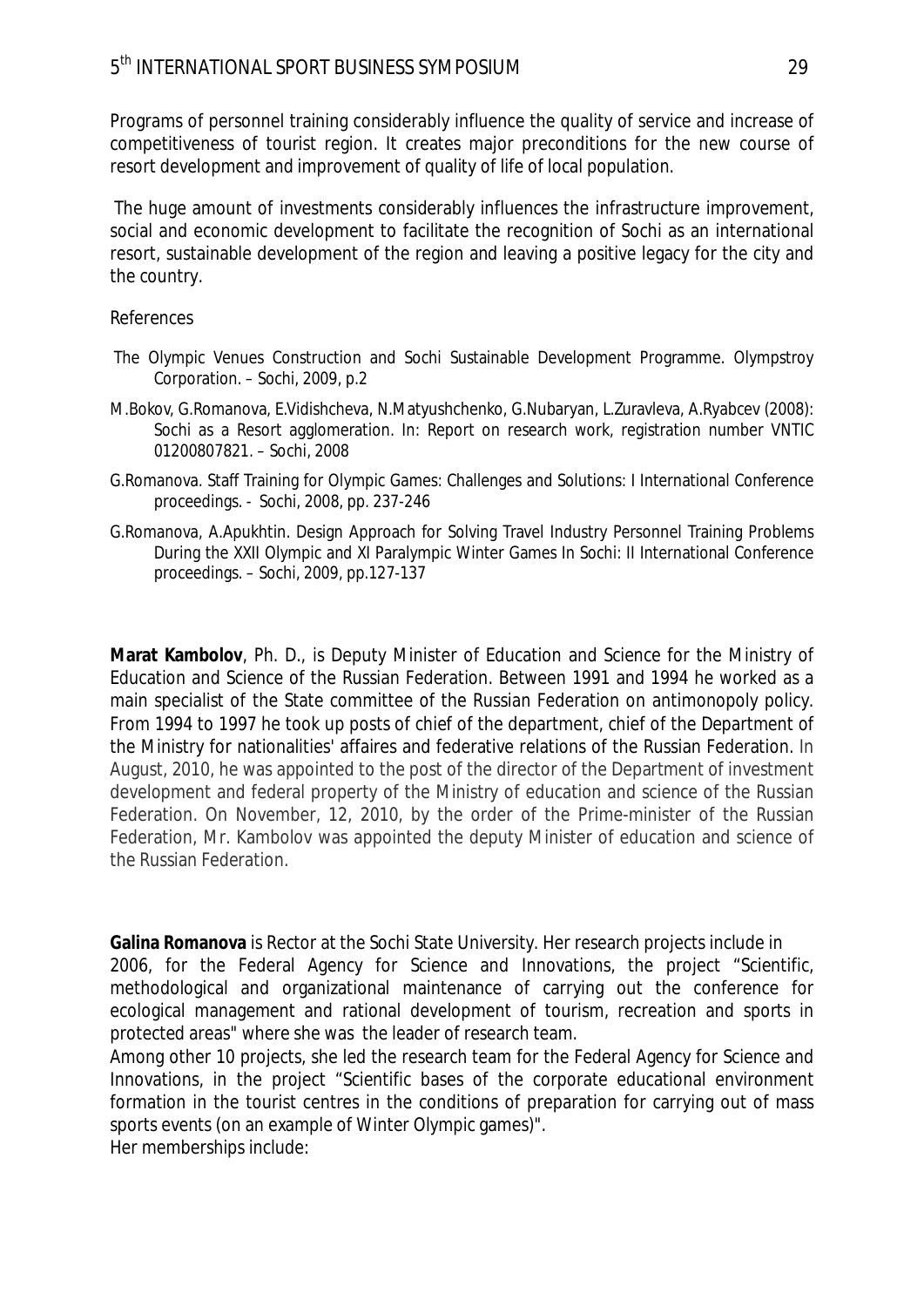• The RF President's Council for Culture and Sports Development, Sports Of Higher Achievements, Preparation and Hosting of XXII Winter Olympic and XI Paralympic Games 2014 in Sochi, Member

Improving Statistics in Tourism Industry Board,Member

• Federal Agency of Education, Committee for Methodology in Education, Presidium Member

- National Academy for Tourism, Presidium Member
- Interdepartmental Council for Staff Training in Tourism Industry, Member
- Science-creative Committee for the Sochi Development General Plan, Member
- Science magazine «The Bulletin of the Sochi State University», Editor-in-chief

**Liudmila Belosluttseva,** Ph. D., is International Relations Director for the Sochi State University. Until 2008, she occupied the Chair of the Post-Graduate Department of the State Science-Educational Centre , Sochi.

Between 2009 and 2010 she was a team member of the research project "Implementation of the scientific bases of the corporate educational environment for tourist destinations". Her list of publications comprises about 20 publications (including manuscripts, international journal papers, national journal papers, conference and university proceeding papers and abstracts). In 2009 she was a member of local organizing committee, MEDCOAST-09, Sochi.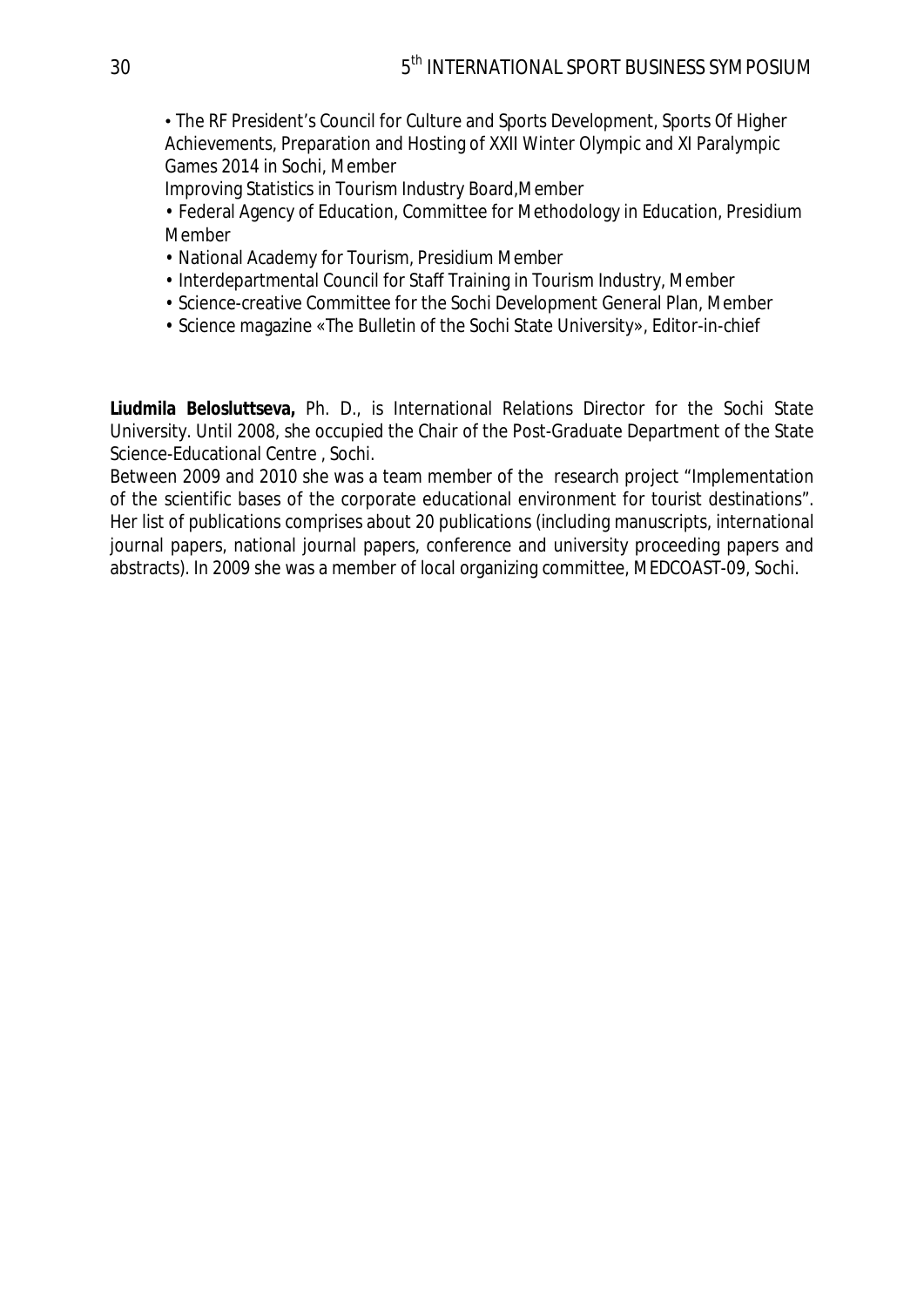

# **YOG**

# **Papers:**

- x **Kaspar, Kogler (AUT) & Beech (GBR): The Youth Olympic Games as a Role Model for the Integration of Culture and Education into a Sports Mega Event**
- x **Schnitzer & Fischer (AUT): Success drivers of delivering the Winter Youth Olympic Games Innsbruck 2012 – a spectator's perspective**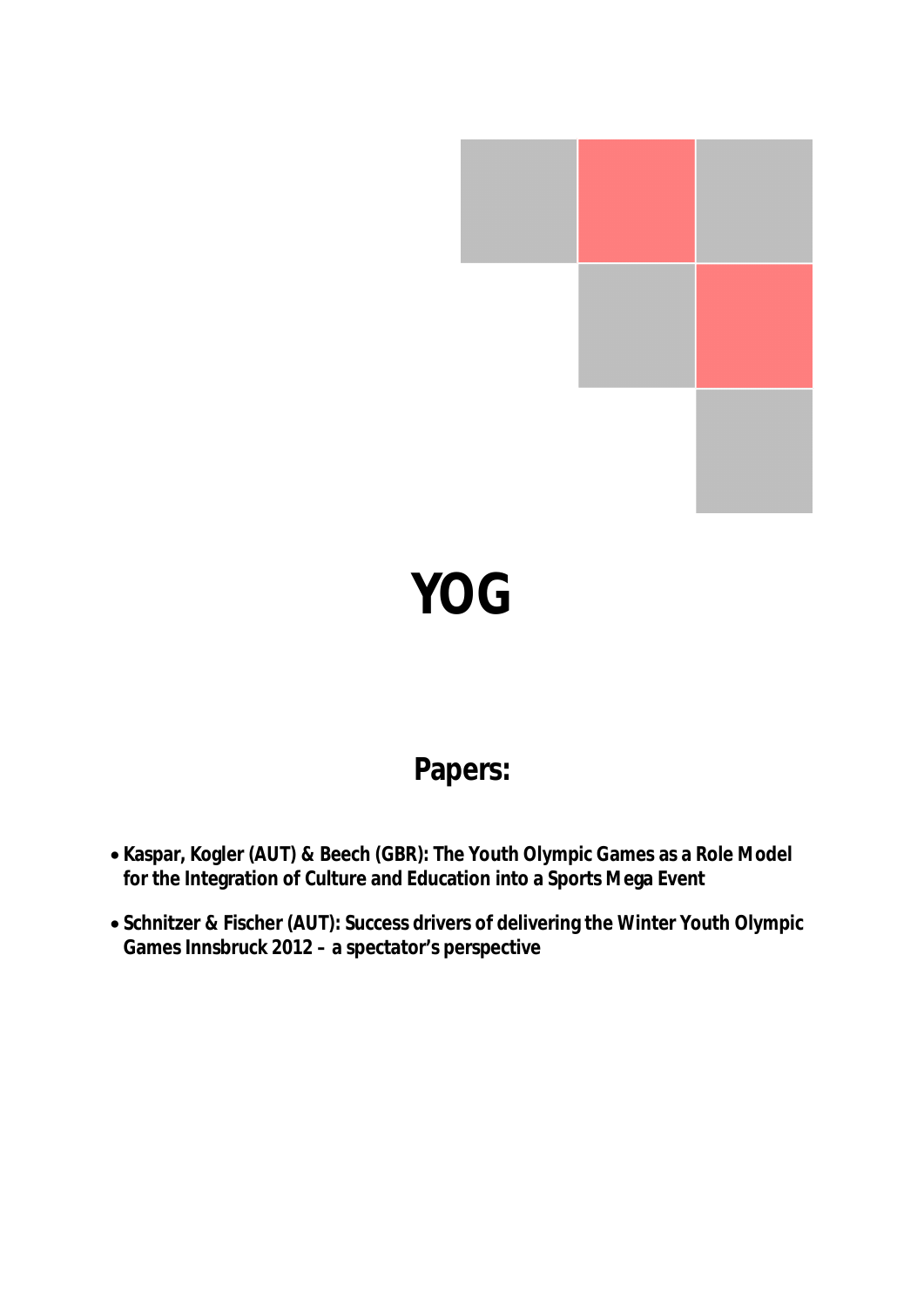## **The Youth Olympic Games as a Role Model for the Integration of Culture and Education into a Sports Mega Event**

**Robert Kaspar**, University Of Applied Sciences, Kufstein, *robert.kaspar@fh-kufstein.ac.at*  **John Beech**, Coventry University **Florian Kogler**, University of Applied Sciences, Kufstein

#### **Abstract**

Culture and Education have for a long time been an important part of hosting the Olympic Games. While earlier in sports history, medals were awarded for arts competitions during the Olympic Games, the recent launch of the Youth Olympic Games has seen a rebirth of the Culture and Education Programme (CEP) as an integral part of the Olympic experience for both the athletes and the Olympic Movement.

The aim of the presentation is to discuss whether the Culture and Education Programme (CEP) of the 1st Winter Youth Olympic Games has been widely accepted by the athletes and other stakeholders, if it can be seen as a role model for future organisers of sports mega events.

The presentation starts by setting the historical context of a cultural dimension within the Olympics. It then analyses the success factors of the Innsbruck Culture and Education Programme and its perception by the athletes, locals and further key Olympic stakeholders. The first research results of the CEP at the Innsbruck Youth Olympic Games indicate that the programme has been very well received by the athletes and the wider public while there is room for a higher active participation by the athletes.

The question is raised how the CEP of the Winter Youth Olympic Games may inspire the future integration of cultural and education programs in other sports mega events of all dimensions.

The paper concludes with a consideration of the broader legacy implications of the CEP, drawing comparisons with the earlier arts medals programme, and considers this in the broader context of fundamental changes in the driving forces of the Olympic Games.

Robert Kaspar directed a student project that developed the first conceptual design of the Culture and Education Programme (CEP) of the  $1<sup>st</sup>$  Winter Youth Olympic Games in Innsbruck, whose student leader was Florian Kogler. John Beech has closely followed the London Olympics from its initial bid to the current state of delivery and is a regular lecturer at the Kufstein University of Applied Sciences.

**Robert Kaspar** is professor and the director of studies of the department of "Sports-, Culture- & Event Management as well as "Marketing & Communication Management", based in Kufstein in the Tyrol, Austria.

He is responsible for the Bachelor and Master Degree programmes, both offered in a mix of German and English. The degree programmes have educated more than 400 graduates who now enjoy leading positions in the field around the world.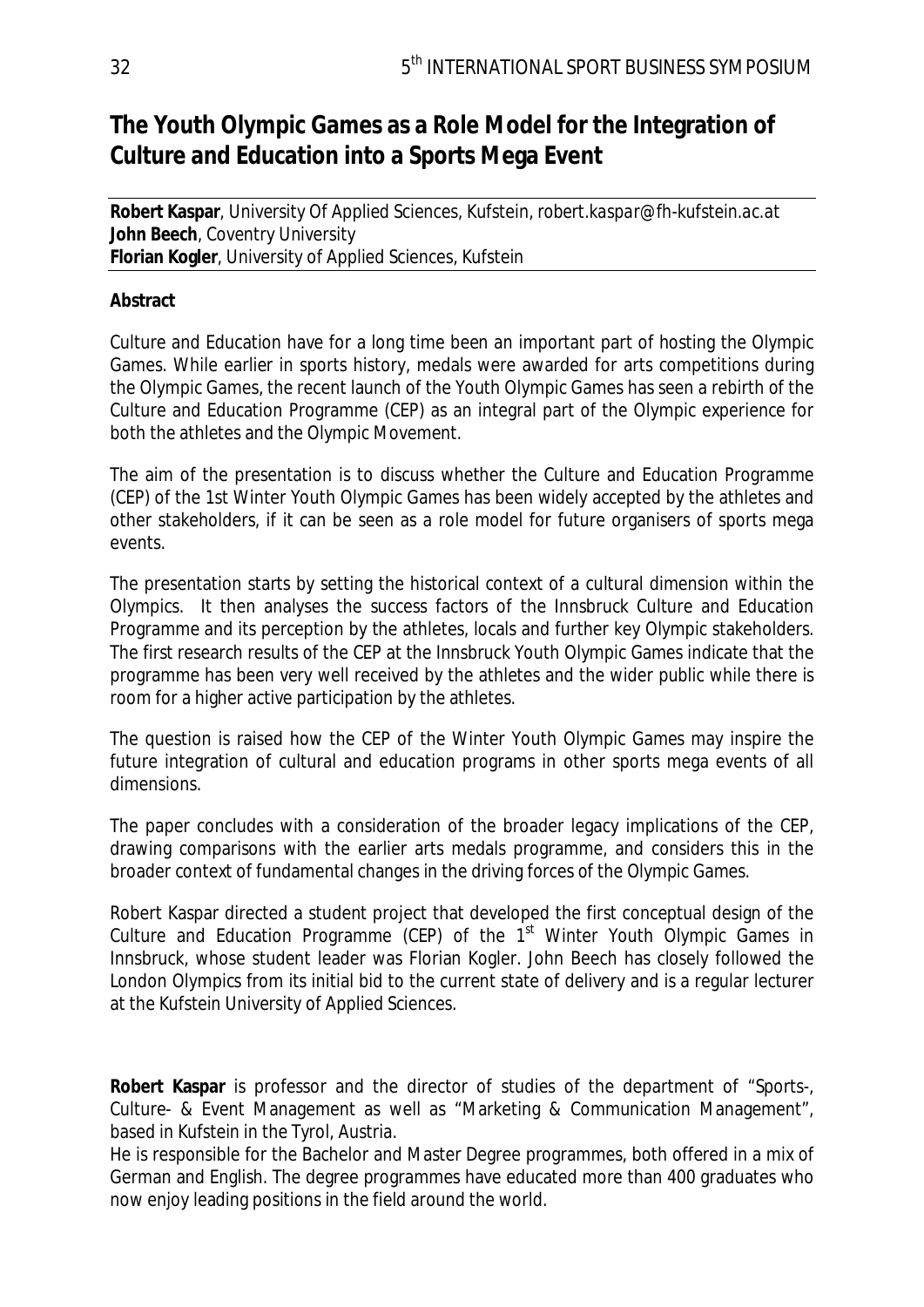Dr. Robert Kaspar has obtained his Doctorate in International Business Administration at the Vienna University of Economics after having researched and studied in New Zealand, Spain and Sweden.

Since 1994, he has served in a number of mega event companies, ranging from Expos to World Championships including the position of managing director for the Salzburg 2010 Olympic Winter Games bid.

**John Beech** is the Head of Sport and Tourism Applied Research at Coventry University, where he was previously Head of Strategy and Applied Management, Head of Leisure, Sport and Tourism Management and Acting Head of Marketing and Leisure.

John is based in the Applied Research Centre for Sustainable Regeneration (SURGE) and is also a co-director of the Centre for International Business of Sport (CIBS). He was the founding editor of the CIBS Working Paper series.

He has served on the university's Strategic Academic Planning Group and Sports Coventry University Steering Group as well as the university's Examinations Investigatory Panel, as Chair for three years.

He is a member of the Executive Board of ATLAS and Chair of the ATLAS Mass Tourism SIG, a member of the national committee of SPRIG, and organisational representative to ATLAS, ATHE, and CHME. He is a Fellow of the Royal Society of Arts and a Fellow of the Academy of Marketing Science.

**Florian Kogler** is the Youth Olympic Games Young Ambassador and Project Leader for the student working group of the University of Applied Sciences on the initial Innsbruck CEP, Austrian Olympic Committee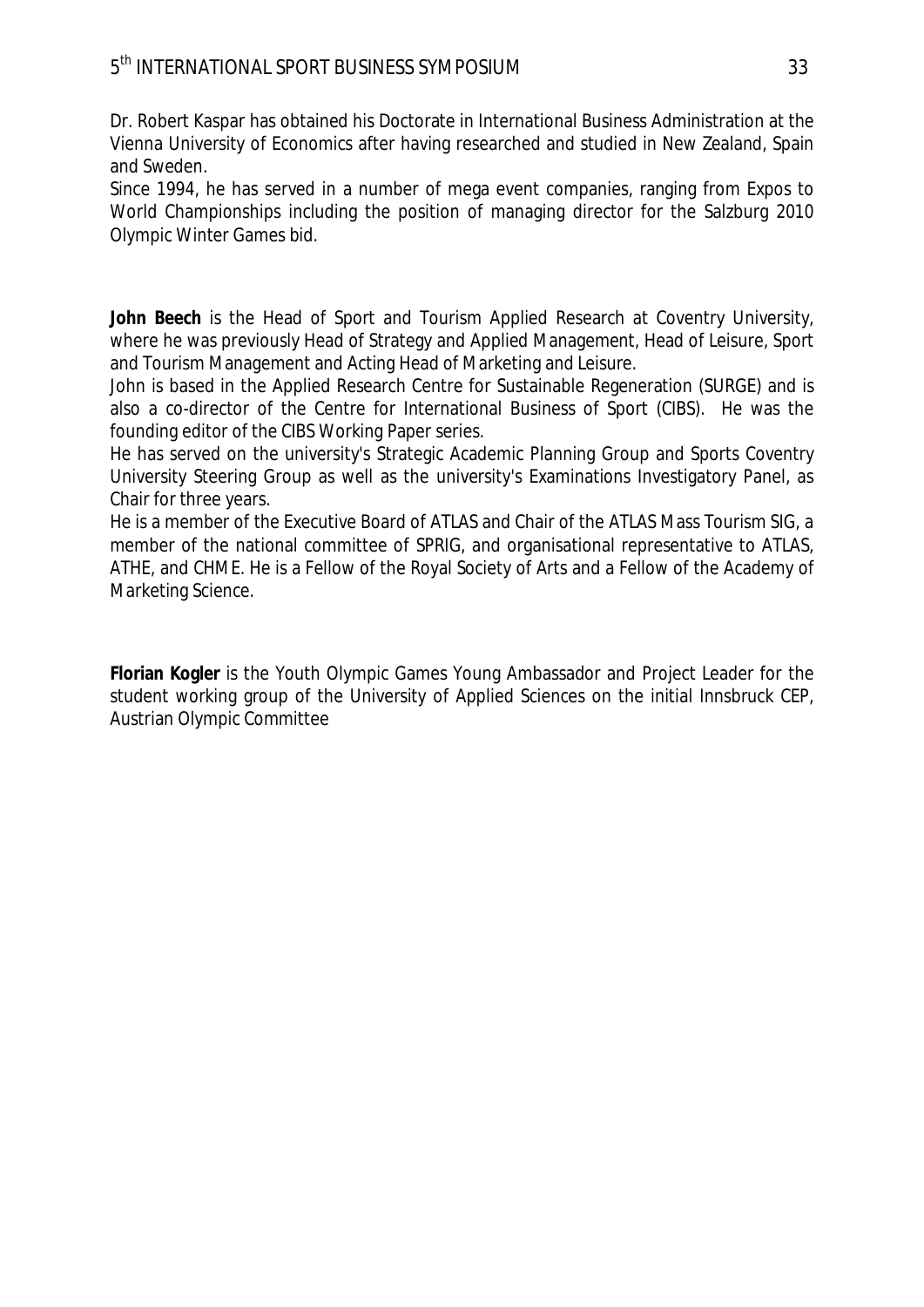## **Success drivers of delivering the Winter Youth Olympic Games Innsbruck 2012 – a spectator's perspective**

**Martin Schnitzer**, University of Innsbruck, *schnitzer@fortius.at* **Tim Fischer,** Department of Sport Science, University of Innsbruck

#### **Abstract**

#### AIM OF THE ABSTRACT/RESEARCH QUESTION

The Winter Youth Olympic Games (WYOG), a new event of the International Olympic Committee, have been staged successfully for the first time in Innsbruck, Austria. Many stakeholders have been involved in delivering the WYOG and more than 100,000 spectators were attending the ceremonies and competitions of the WYOG. This abstract sheds light on results from a quantitative on-site visitor satisfaction survey (n=1,100) of this new event and works out success drivers for delivering this event from a spectator perspective.

#### THEORETICAL BACKGROUND OR LITERATURE REVIEW

Scholarly literature widely discusses what drives people to attend sports events and proposes models to investigate factors influencing attendance (Pan, Zhu, Gabert & Brown, 1999; Laverie & Anrett, 2000). Theodorakis, Kambitsis, Laios & Koustelios 2001 and Thodorakis, Koustelios, Robinson & Barbos (2009) have assessed perceptions of service quality among sports spectators and introduced five dimensions (tangible dimension, responsiveness, access, security and reliability), while Kelley & Turley (2001) have developed nine factors for measuring service quality at spectator sports. Schnitzer & Stickdorn (2012) have analysed the success drivers of fan zones on occasion of the UEFA EURO 2008. Nevertheless, by doing an extensive literature review, the authors learnt that there is little research on success drivers in organising single sports events such as the WYOG.

#### METHODOLOGY, RESEARCH DESIGN AND DATA ANALYSIS

The research design follows an approach of assessing the satisfaction of spectators during the event. A questionnaire was designed for the visitor satisfaction analysis of mega sports events, building on the experiences gained by the much publicised studies for the FIFA World Championship Germany/2006, the UEFA EURO/2008 and various Ski World Championships, such as St. Anton/2001, St. Moritz/2003, Bormio/2005 and Åre/2007. Thus, it can be assumed that the structure and underlying methods applied in this questionnaire are robust and reliable (Kurscheidt, 2006; Kurscheidt, 2008; Siller & Stickdorn, 2009; Preuss, Kurscheidt & Schütte, 2009; Preuss, Siller, Zehrer, Schütte & Stickdorn, 2010; Stickdorn, Schütte, Zehrer, Siller, 2010).

#### RESULTS, DISCUSSION AND IMPLICATION/CONCLUSION

The results of the survey shows that the spectators of the WYOG 2012 are to a high percentage (35 %) well educated. 35,6 % of the spectators were Austrian citizens, the audience was very international, the biggest group apart from the Austrians were Germans (18,3 %). The overall satisfaction with the WYOG is very high (37 % very satisfied, 48 % satisfied). Also the single items (transport, information, general level of safety,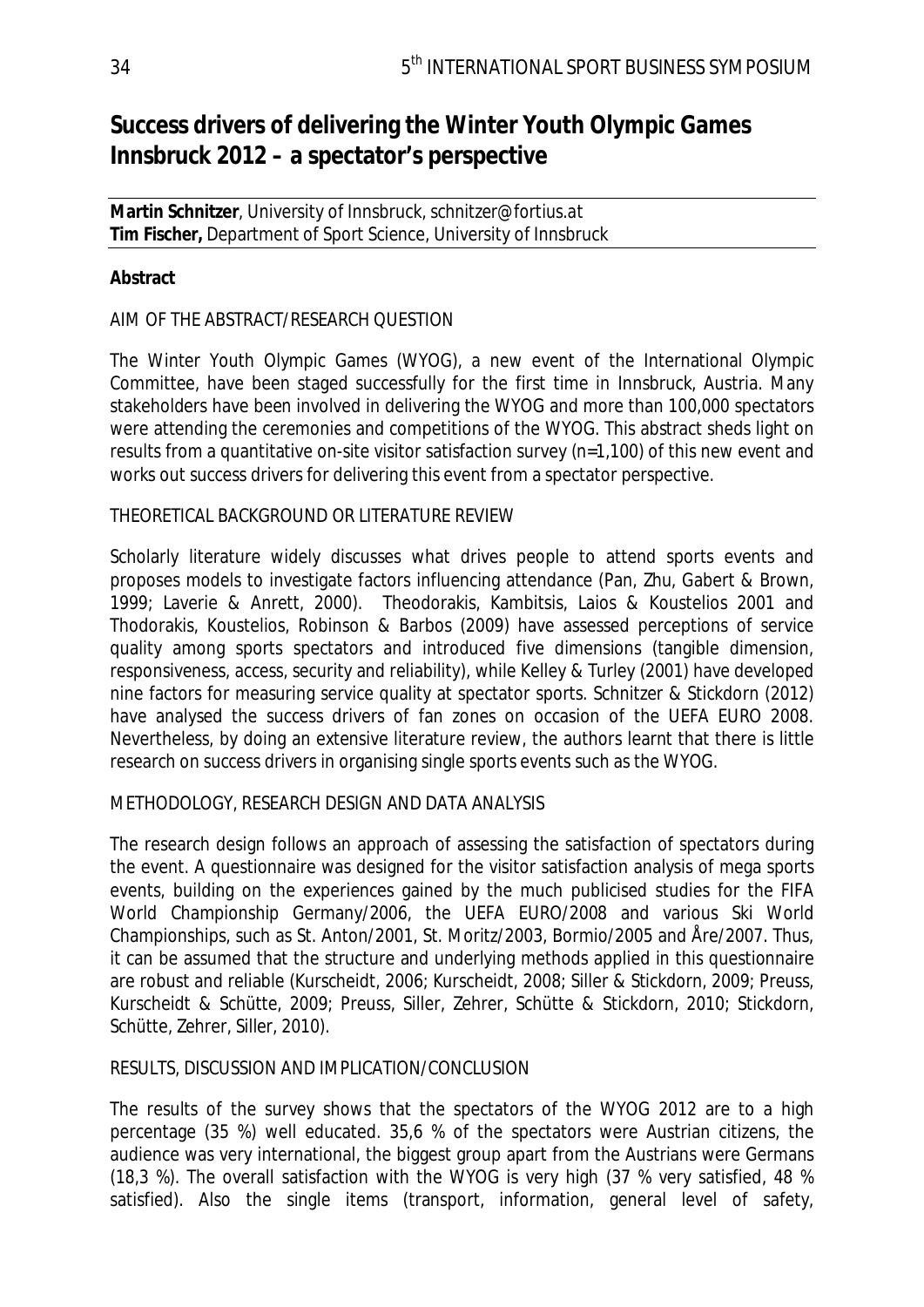accommodation, side events and overall organisation) show a high performance (the responders rated all items between 60 – 80 % with 'very satisfied' or 'satisfied'). Spectators rated the WYOG as a big success, interestingly people over 65 years, which were not supposed to be the primary target group of the event rated with 94 % the event as big success (67 % 'highly agree', 27 % 'agree').

Data are still under evaluation and therefore success drivers need still to be analysed in detail, but from a first sight the hospitality in Innsbruck and the overall organisation of the event are the most important success drivers from a spectator's perception.

#### References

- Kurscheidt, M. (2000) Strategic Management and Cost-Benefit Analysis of Major Sport Events: The Use of Sensitivity Analyses Shown for the Case of the Soccer World Cup 2006 in Germany, *Arbeitspapiere des Fachbereichs Wirtschaftswissenschaften*, Universität Paderborn, Neue Folge Nr. 69, Oktober 2000.
- Kurscheidt, M. (2008) *Ökonomische Analyse von Sportgroßveranstaltungen: Ein integrierter Ansatz für Evaluierung und Management am Beispiel von Fußball-Weltmeisterschaften*. Berlin: Duncker & Humblot.
- Laverie, D.A. & Arnett, D.B. (2000) Factors affecting fan attendance: the influence of identity salience and satisfaction. *Journal of Leisure Research* 32 (2), 225-46.
- Pan, D.W., Zhu, Z., Gabert, T.E. and Brown, J. (1999) Team performance, market characteristics, and attendance of major league baseball: a panel data analysis. *The Mid-Atlantic Journal of Business* 35 (2/3), 77-91.
- Preuß, H., Kurscheidt, M., Schütte, N. (2009) *Ökonomie des Tourismus bei Sportgroßveranstaltungen. Eine empirische Analyse zur Fußball-Weltmeisterschaft 2006*. München: Gabler Verlag.
- Preuß, H., Siller, H., Zehrer, A., Schütte, N., Stickdorn, M. (2010) *Wirtschaftliche Wirkungen und Besucherzufriedenheit mit der UEFA EURO 2008TM. Eine empirische Analyse für Österreich*. München: Gabler Verlag.
- Schnitzer, M., Stickdorn, M. (2012) Key success factors for fan zones (public viewings) covering mega sports events – the case of the UEFA EURO 2008TM in Austria. *European Journal of Toursim Research – special Issue on Mega Events* 3/2012 (accepted)
- Siller, H., Stickdorn, M. (2009) Besucherzufriedenheit und Image der UEFA EURO 2008<sup>™</sup> in Österreich. In: Siller, H. & Zehrer, A. (Eds.), *Schriftenreihe Tourismus & Freizeitwirtschaft* (225- 238). Band 3. Innsbruck: Studia Verlag.
- Stickdorn, M., Schütte, N., Zehrer, A., Siller, H. (2010) Visitors' economic impact and satisfaction analysis of the UEFA EURO 2008TM in Austria. Kaiser, S., Kaspar, R., & Wolfram, G.: *KCSC 2009 - Sustainable Event Management – Lessons Learnt & Prospects* (199-208). Norderstedt: BoD.
- Theodorakis, N., Kambitsis, C., Laios, A. & Koustelios, A. (2001) Relationship between measures of service quality and satisfaction of spectators in professional sport. *Managing Service Quality* 11(6) 431-438.
- Theodorakis, N.D., Koustelios, A., Robinson, L. & Barlas, A. (2009) Moderating role of team identification on the relationship between service quality and repurchase intentions among spectators of professional sports. *Managing Service Quality* 19, 456-473.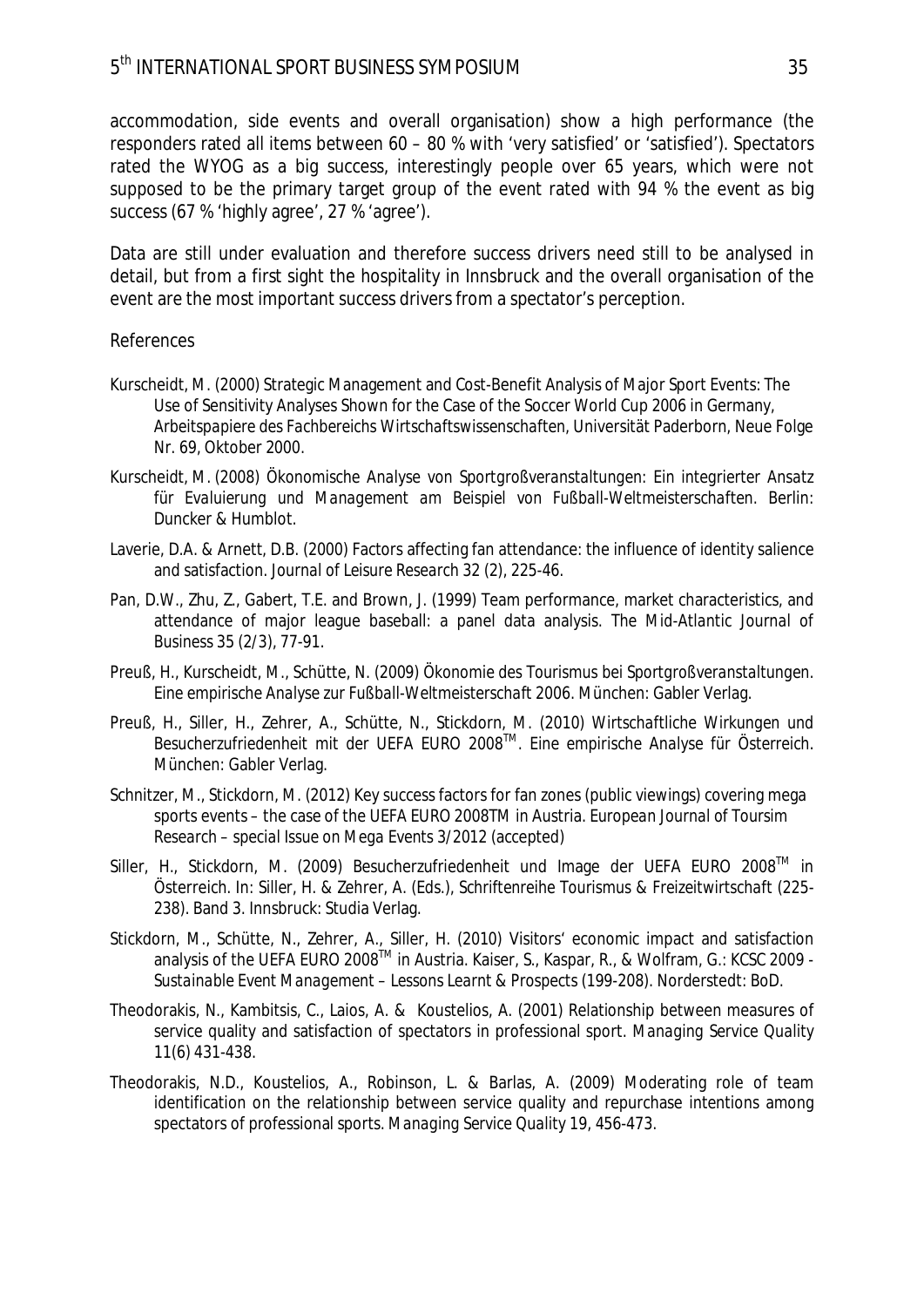**Martin Schnitzer** of Merano, South Tyrol, served as CEO of Innsbruck 2012 of the Candidate City for the Youth Olympic Games. He previously held the position of Secretary General of the UEFA EURO 2008™ Host City Innsbruck and is currently serving as bid director of the FIS Alpine Ski World Championship Candidate Cortina d'Ampezzo in Italy.

At the 2005 Winter Universiade in Innsbruck/Seefeld, he was involved in every area of operations and worked as lead on-site executive for the innovative five-discipline venue cluster at the Seefeld Arena. After the Winter Universiade, Martin moved to Turin and served as TOROC's Deputy Venue Manager for the Women's Olympic Alpine Skiing speed events at San Sicario.

Martin was born in 1976. He earned his first degree in Sports Science at the University of Innsbruck in 2001 and went on to complete a Master's degree in Management of Sport Organisations at the University of San Marino in 2003. He also completed an Executive Master's in Sport Organisation Management (MEMOS), a postgraduate programme officially accredited by the IOC, in 2004.

Currently Martin lectures and tutors young people at the university, while working on his own PhD on "creating legacies for major sporting events".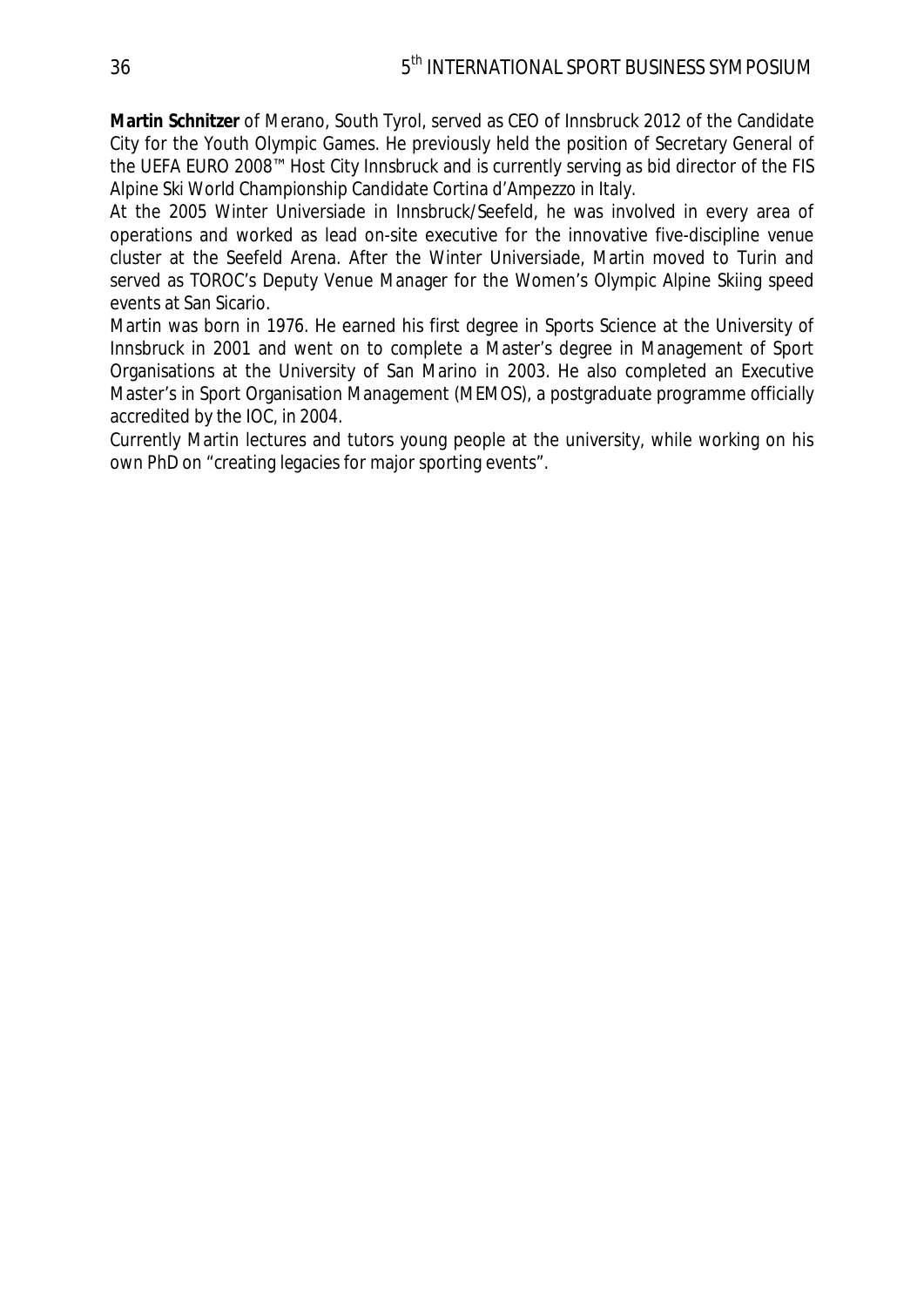

# **Media**

## **Papers:**

- x **Miah (GBR): The Socialympics: The Social Media Impact of the London 2012 Olympic & Paralympic Games**
- x **Lyberger & McCarthy (USA): Sport and Social Media Platforms: An assessment of metrics**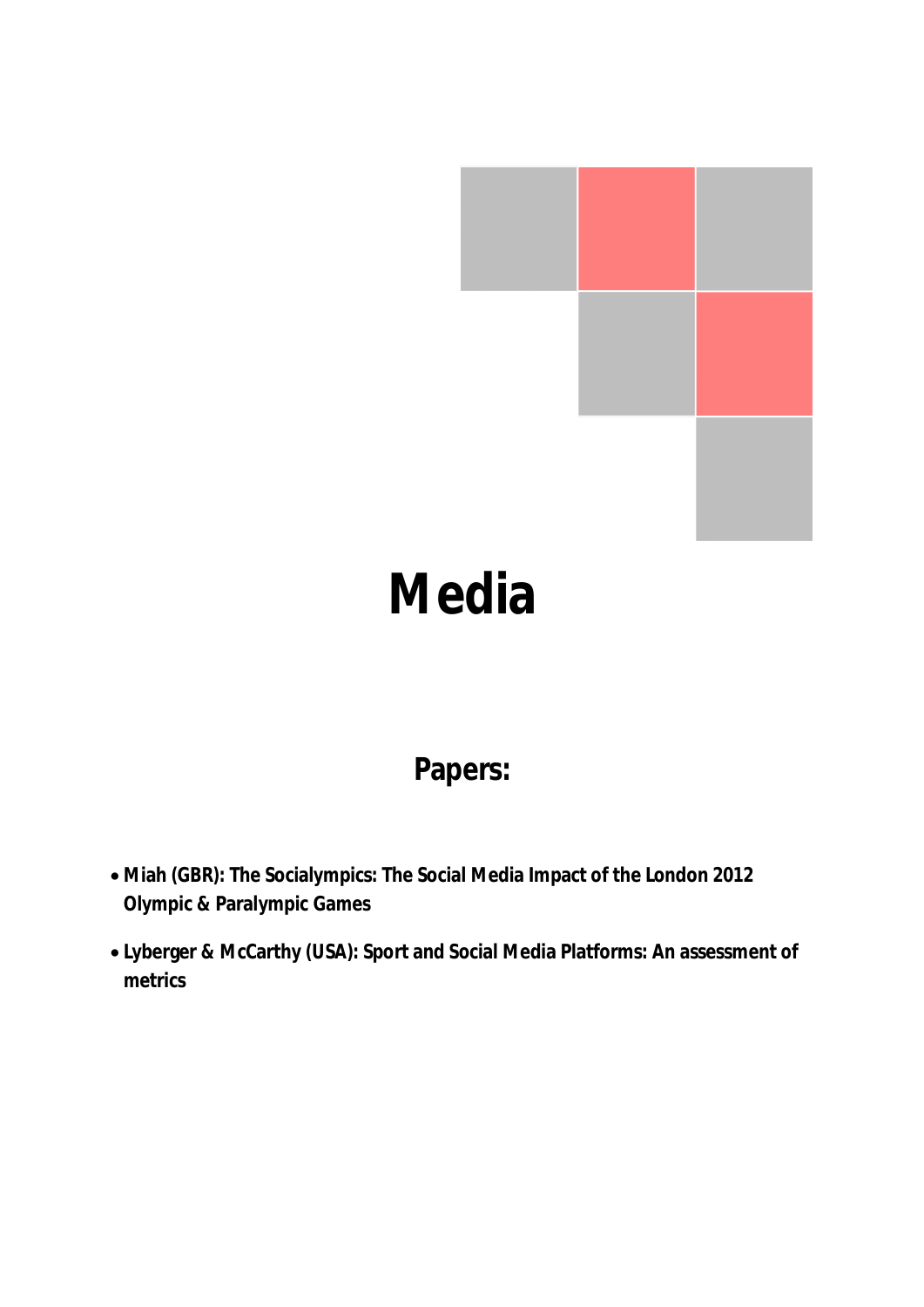## **The Socialympics: The Social Media Impact of the London 2012 Olympic & Paralympic Games**

#### **Andy Miah**, University of the West, Scotland, *email@andymiah.net*

#### **Abstract**

Since Barcelona 1992, the number of accredited journalists at the Olympic & Paralympic Games has been relatively stable, but they have been joined by a growing number of nonaccredited journalists, with figures reaching 11,000 for Beijing 2008 (Miah, Garcia & Zhihui, 2008). Over the last 6 years, this population has expanded further from being constituted by mostly niche or non-rights holding media to include a growing number of citizen journalists whose output spans such platforms as Twitter, Facebook, YouTube and Flickr (Adi & Miah 2011). At the Vancouver 2010 Games, the first efforts to organize citizen journalists took place in the form of two social media centres (REF) and, on the approach to London 2012, the IOC and a number of commentators are describing these Games as the first 'social media Olympics' (Stringer, 2012). This presents a challenge for businesses, as it requires a shift in the culture of advertising and marketing (Miah & Jones, 2012), while also requiring considerable trust in social media communities. As more business seek to harness the power of social media, this paper considers the social media impact of the London 2012 Games, providing key insights into the successes and failures of social media campaigns, along with the celebration and critique of the Games. It also considers the #media2012 project, a campaign to create a citizen journalism network around London 2012 that advocates an alternative media infrastructure for the IOC, based on principles of open media, shared ownership and promoting the Olympics as a movement. In so doing, this presentation explores the interface of alternative and official citizen journalism surrounding the London 2012 Games, their challenge to the Olympic industry, and their crucial role in delivering lasting legacies for local communities and the Olympic movement at large. In closing, I argue that organized social media communities reconstitute the population of the extended Olympic family, helping to fulfil an essential dimension of Olympism and challenge the existing business model of the Olympic movement.

#### References

- Adi, A. & Miah, A. (2011) Open Source Protest: Rights, Online Activism, and the Beijing 2008 Olympic Games, in Cottle, S. & Lester, L. Transnational Protests and the Media. Peter Lang, 213-224.
- Miah, A., Garcia, B. & Zhihui, T. (2008) "We are the Media": Non-Accredited Media & Citizen Journalists at the Olympic Games. In M. E. Price & D. Dayan, eds. Michigan: University of Michigan Press, pp.320-345.
- Miah, A. & Jones, J. (2012) The Olympic Movement's New Media Revolution: Monetization, Open Media & Intellectual Property, In: Wagg, S. & Lenskyj, H. Handbook of Olympic Studies, Palgrave, 274-288.
- Stringer, D. (2012, June 19) London Games to be first social media Olympics, Associated Press.

Professor **Andy Miah** is Director of the Creative Futures Institute at the University of the West of Scotland. He is co-author with Dr Beatriz Garcia of 'The Olympics' (2012, Routledge)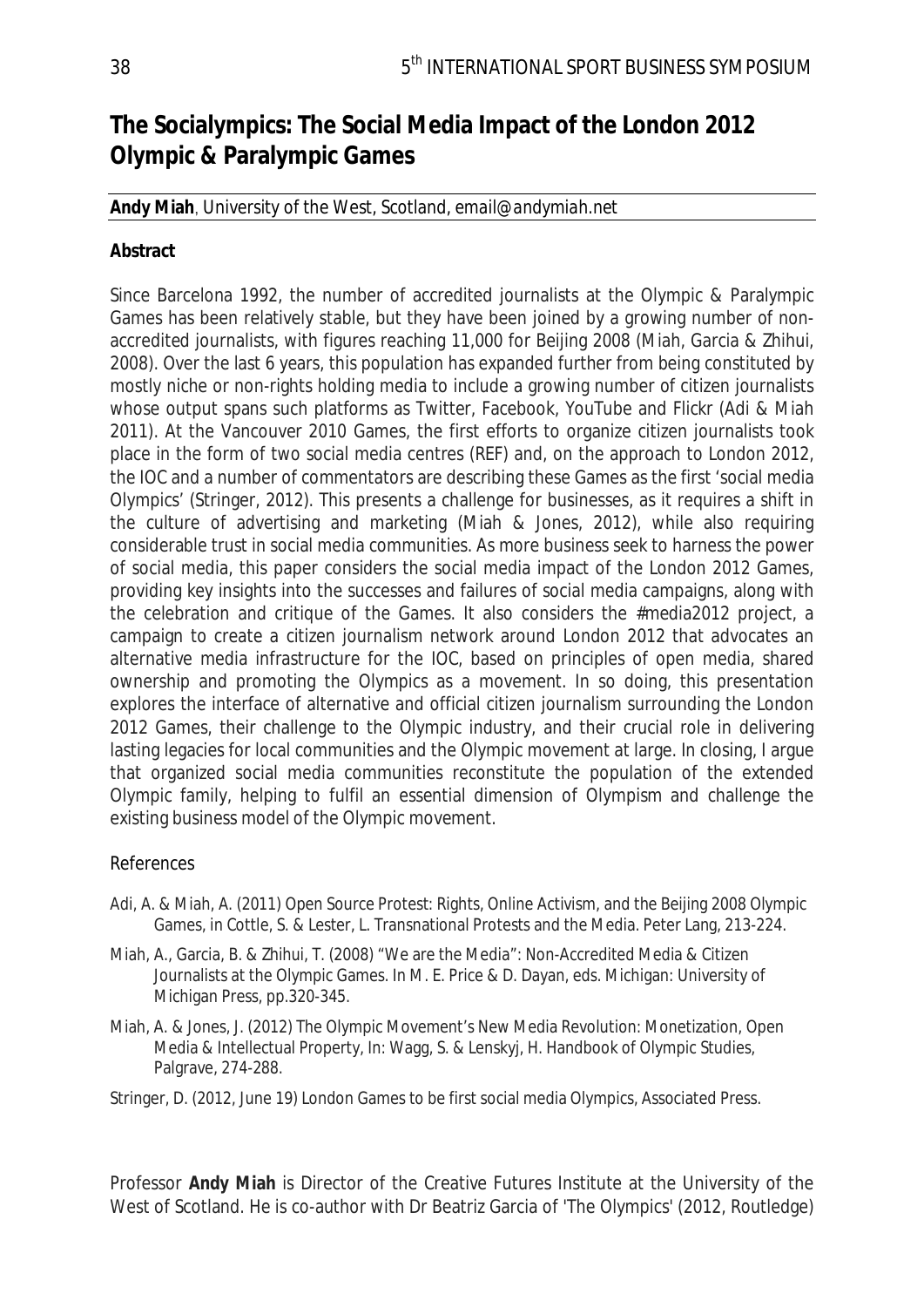and Chair of #media2012, the citizen journalism network of London 2012. @andymiah http://www.media2012.org.uk He is currently completing a book for MIT Press titled 'A Digital Olympics'.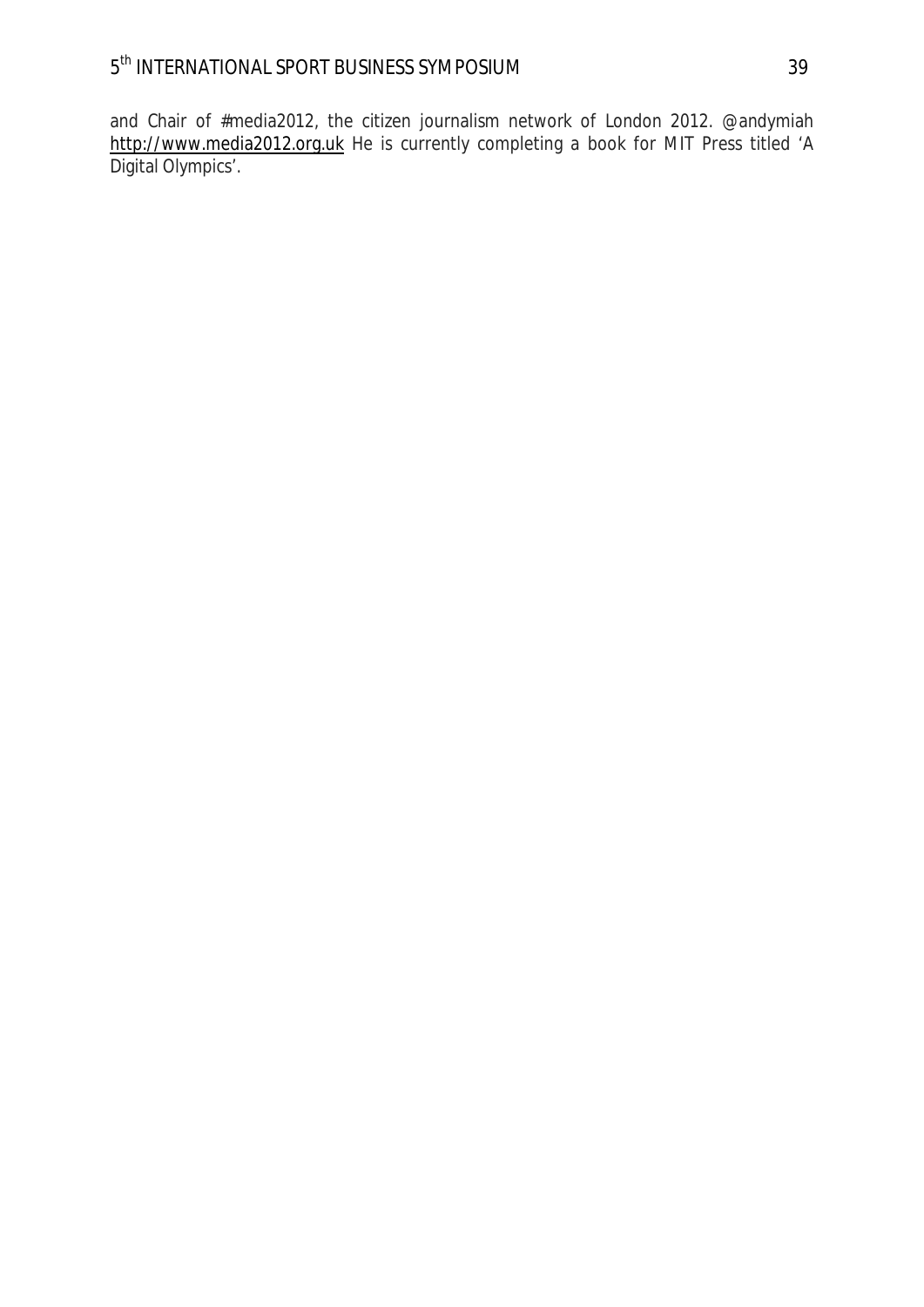## **Sport and Social Media Platforms: An assessment of metrics**

**Mark Lyberger**, Kent State University, *mlyberge@kent.edu*  **Larry McCarthy,** Seton Hall University, *mccartla@shu.edu*

#### **Abstract**

As social networking websites attract millions of unique users, many of whom spend hours online daily, sport marketers are challenged to decide how best to tap into these communities to cultivate awareness of their brands, products and services. More importantly, sport marketers are challenged with finding resources to help leverage awareness of their brands and convert it into tangible business results.

For many, social media is a conduit that affords connection of consumers and brands. Social media describes a variety of new sources of online information that are created, initiated, circulated and used by consumers with the intent of educating one another about products, brands, services, personalities, and issues (Blackshaw & Nazzaro, 2004; Mangold & Faulds, 2009). However, converting this social "buzz" into a usable platform is not an easy task. Many sport managers question how the link between the development of the Internet and its enhanced formation and function impact the delivery of global sport products (Wilson, 2007). Traditional media is all about reach. And while reach can be achieved in large numbers, it often does not translate into a true marketing exchange (Hanna, Rohm & Crittenden, 2011). Many marketers feel that social media has changed the way traditional customers utilize and search for information.

Today's brand is determined more by what customers and prospects say it is than what corporations say about the brand. Companies used to utilize controlled communication mediums such as TV, radio and print advertising to communicate with customers. In this old paradigm, the organization and its agents developed the message and transmitted it to potential customers, retaining control over the method of dissemination (Mangold & Faulds, 2009). Boone and Kurtz's (2007) asserted that the object of integrated marketing communications is to coordinate all elements of the promotional mix to produce a unified message therefore, today's promotional platforms must utilize social forums, recognize the pervasiveness of information being exchanged and provide consumers an exchange in a more valued but uncontrollable communications' environment. These direct strategies have become more measurable; therefore, sport marketers need to better understand this new form of engagement and how it impacts their brand

The investigation was two fold, and focused on aspects of web quality as well as the procurement of user information specific to all the National Organizing Committee (NOC) web sites that are visited by respondents. The core of the matrix and questionnaire consisted of listed aspects of Web quality. Data collected through questionnaires included both closed as well as open-ended assessments on the future needs and content of social media constructs. This analysis focused on the identification of sport social media methods of delivery as well as an assessment of predictions on future practice in the industry. For every aspect, the researchers indicated the importance of that aspect and at the same time an assessment of navigation attributes was provided. The aspects were defined utilizing categories of the model developed by Cox and Dale (2001, 2002).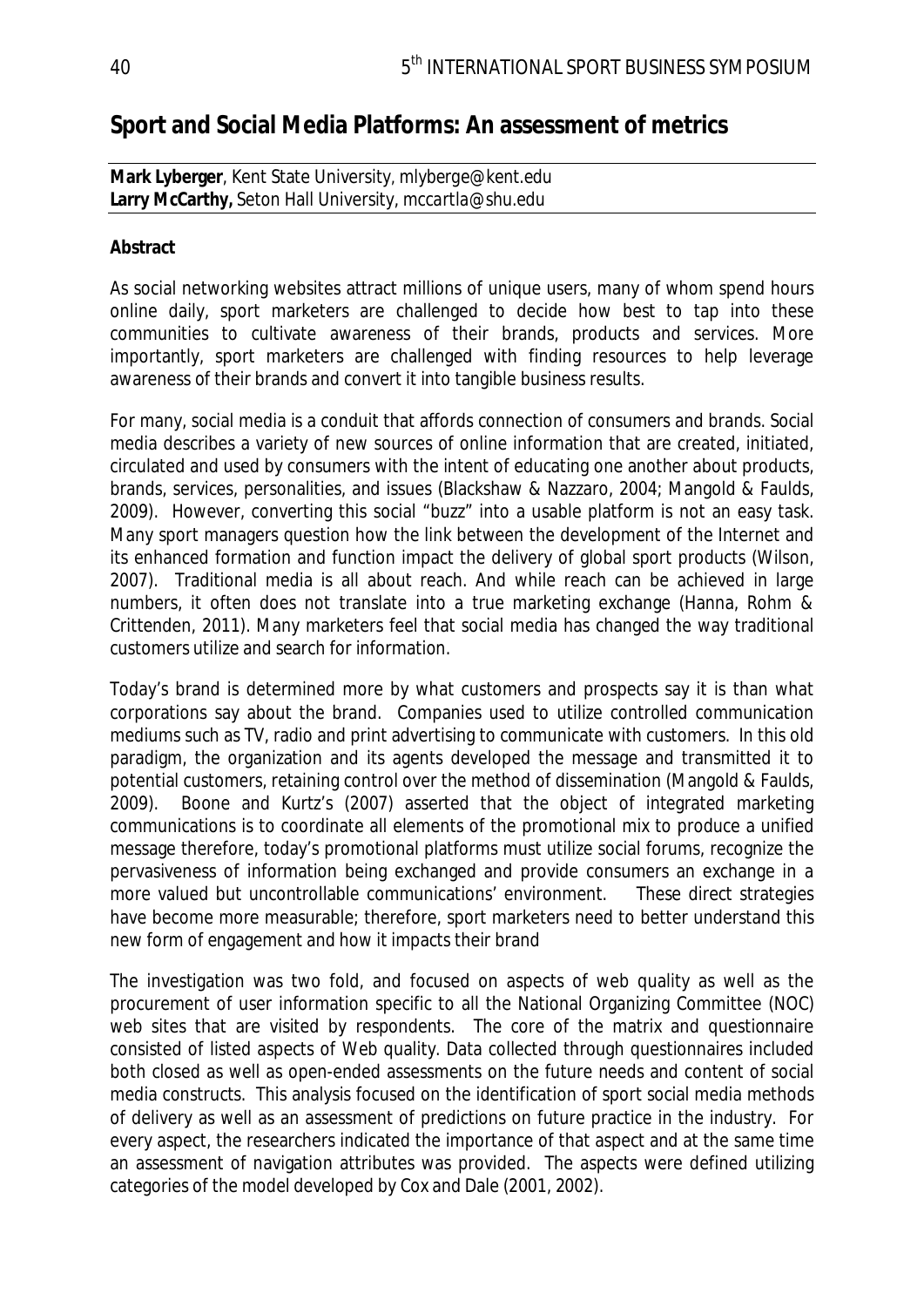Assessment measures by Beech, Chadwick and Tapp (2000) and Norton Nolan (1998) were modified, and expanded, to acquire information regarding current practices and to identify the sophistication of select NOC web and social media platforms. Calculation of the differences between expectations and perceptions on a number of prespecified criteria were obtain by using predetermined psychometric properties and a modified version of SERVQUAL (Parasuraman, A., Zetham;, V., & Berry, L.(1988).

Conclusions were drawn based upon the qualitative and quantitative measures, and provided particularly relevant knowledge of what is currently practiced. A meta-analysis will be utilized to synthesize the current state of the NOC research into a coherent body of working knowledge that will be presented.

#### References

- Beech, J., Chadwick, S., & Tapp, A. (2000). Surfing in the premier league: Key issues for football club marketers using the internet. Maanging Leisure 5, 51-64.
- Blackshaw, P., & Nazzaro, M. (2004). Consumer generated media (CGM) 101: Word-of-mouth in the age of the web-fortified consumer. Nielsenbuzzmetrics.com /whitepapers.
- Boone, L.E., & Kurtz, D.L. (2007). Contneporay marketing (13<sup>th</sup> edition). Mason, Oh. Thomoson/South-Western.
- Cox, J., and Dale, B. D. (2001), "Service quality and e-commerce: An exploratory analysis", Managing Service Quality, Vol. 11 No. 2, pp. 121-131.
- Hanna, R., Rohm, A., & Crittenden, V.L. (2011). Business Horizons Kelly School of Business, in press.
- Mangold, W. G. & Faulds, D.J. (2009). Social media; The new hybrid element of the promotional mix. Business Horizons Kelley School of Business, 52, 357-365.
- Nolan, R. L. (1973). Managing the computer resource: A stage hypothesis. Harvard Business Review, 16 (7), 399-405.
- Parasuraman, A., Zetham;, V., & Berry, L. (1988). SERVQUAL: A multiple-item scale for measuring consumer perceptions of service quality. Journal of Retailing, 64, 1.
- Wilson, B. (2007). New media, social movements, and global sport studies: A revolutionary moment and the sociology of sport. Soiciology of Sport Journal, 24, 457-477.

**Mark Lyberger** is Associate Professor and Director of the Centre for Sport & Recreation Development and Chairman of Sport Recreation Management at the Kent State University. His most recent publications include:

- Harris, J., Lee, S. & Lyberger, M. (2012: In press) 'A Case Study of Recreational Golfers' Interest in the 2008 Ryder Cup'.*Event Management***.**
- Lee, S., Harris, J., & Lyberger, M. (2011). *Recreational Golfers' Attitudes and Awareness of Sponsorship: A Case Study of the 2008 Ryder Cup. Managing Leisure*. 16 (July), 192-206 – 2011
- Lee, S., Harris, J., & Lyberger, M. (2010). The Economic Impact of College Sporting Events: A Case Study of Division I-A Football Games. *Event Management, 14*(2), 157-165.
- O'Reilly, N., Lyberger, M., McCarthy, L., Seguin, B., and Nadeau, J. (2008). "Mega-Special-Event Promotions and Intent-to-Purchase: A Longitudinal Analysis of the Super Bowl", *Journal of Sport Management, 22*(4), 392-409.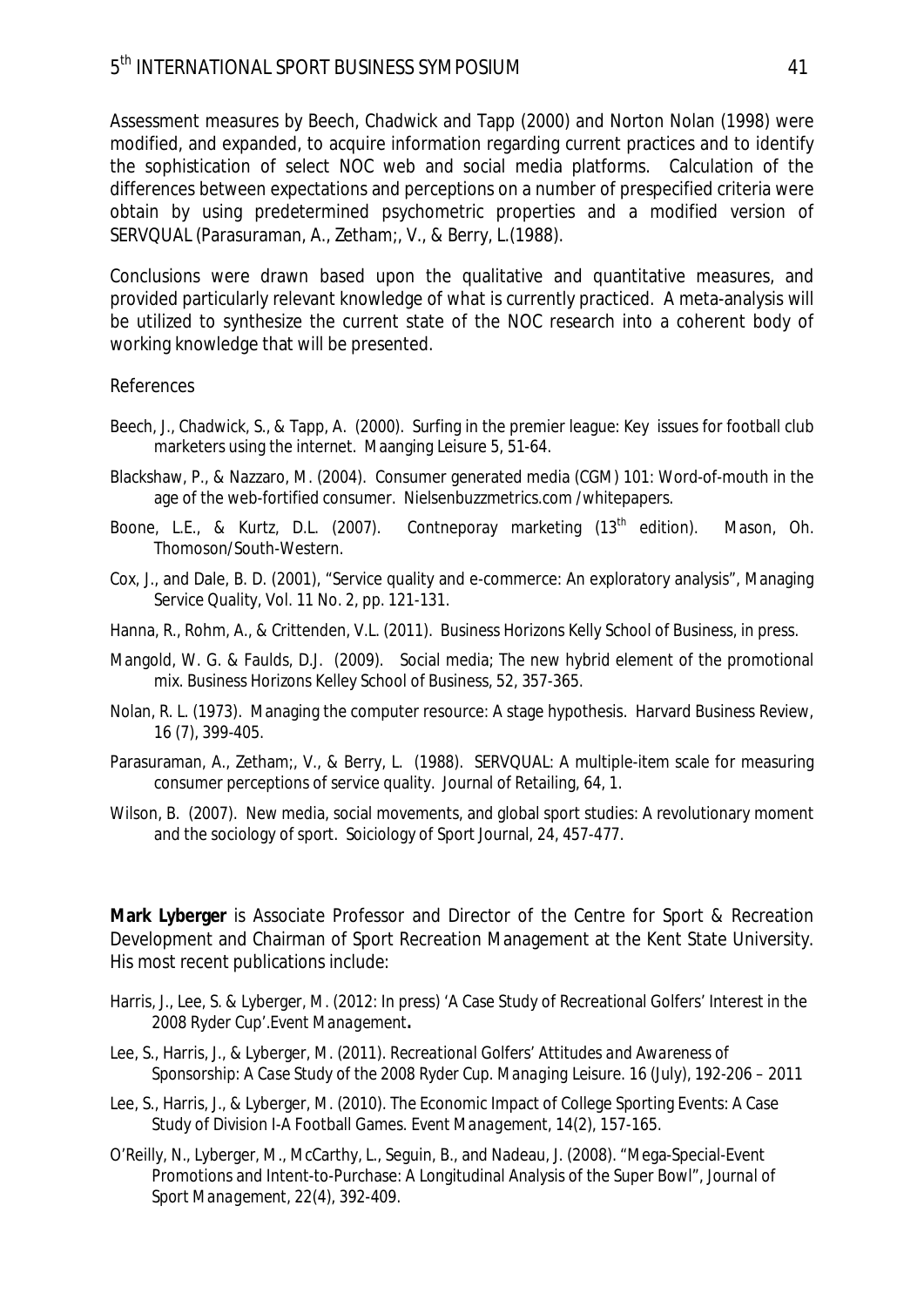Seguin, B., Lyberger, M., O'Reilly, N. & McCarthy, L. (July 2005). Internationalizing ambush marketing: the Olympic brand and country of origin. *International Journal of Sport Marketing and Sponsorship. 7*(3), 216-229. I.

**Larry McCarthy** is Director of the Institute of International Business of the Seton Hall University. Since 2009, he is a member of the Irish-American Leadership Council for the Department of Foreign Affairs of Ireland and member of the Academic Council and the Governing Body, School Review of the School of Marketing, Faculty of Business of the Dublin Institute of Technology.

His list of publications includes:

- With Irwin, R., Sutton, W.A. (2008). *Sport Promotion and Sales Management.Champaign*, Ill. Human Kinetics. 2<sup>nd</sup> Edition.
- With Irwin, R., Sutton, W.A. (2002). *Sport Promotion and Sales Management*. Champaign, Ill. Human Kinetics.
- Lyberger, M., McCarthy, L., Harris, J., Lee, S., Delong, D. (2009). Purchase behavior: An analysis of influences on consumers. North American Society for Sport Management Conference (NASSM 2009). Columbia, South Carolina May 27 - 30, 2009. Conference proceedings page 285
- O'Reily, N., Lyberger, M., McCarthy, L., Seguin, B., Nadeau, J. (2008). Mega Special Event Promotion and Intent to Purchase: A longitudinal Analysis of the Super Bowl. *Journal of Sport Management, 22*, (4) 392-410.
- Dickson, G., & McCarthy, L. M. (2008). When Sports Collide: The Hybrid Game of International Rules. 16th Annual European Sport Management Conference. (EASM 2008). Heidelbrg, Germany, Sept 10-13, 2008. P. 441 Conference Abstracts.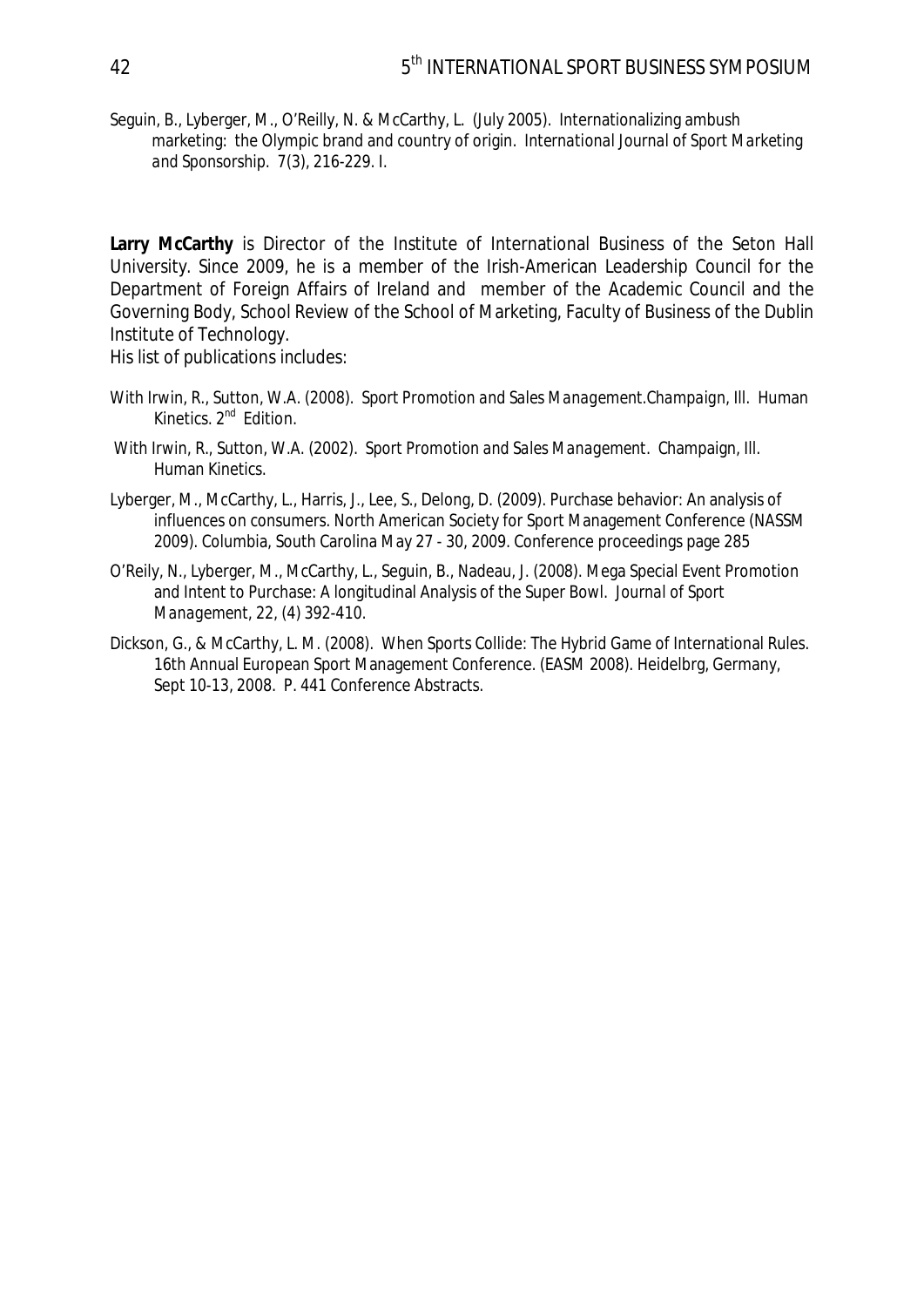

# **Mixed**

## **Papers:**

- x **Kuper & Sterken (NED): Who is going to win in London?**
- x **Kocholl (AUT):Olympic values, Olympic media and arbitration awards in Olympic sailing events and to safeguard IF's sport formats**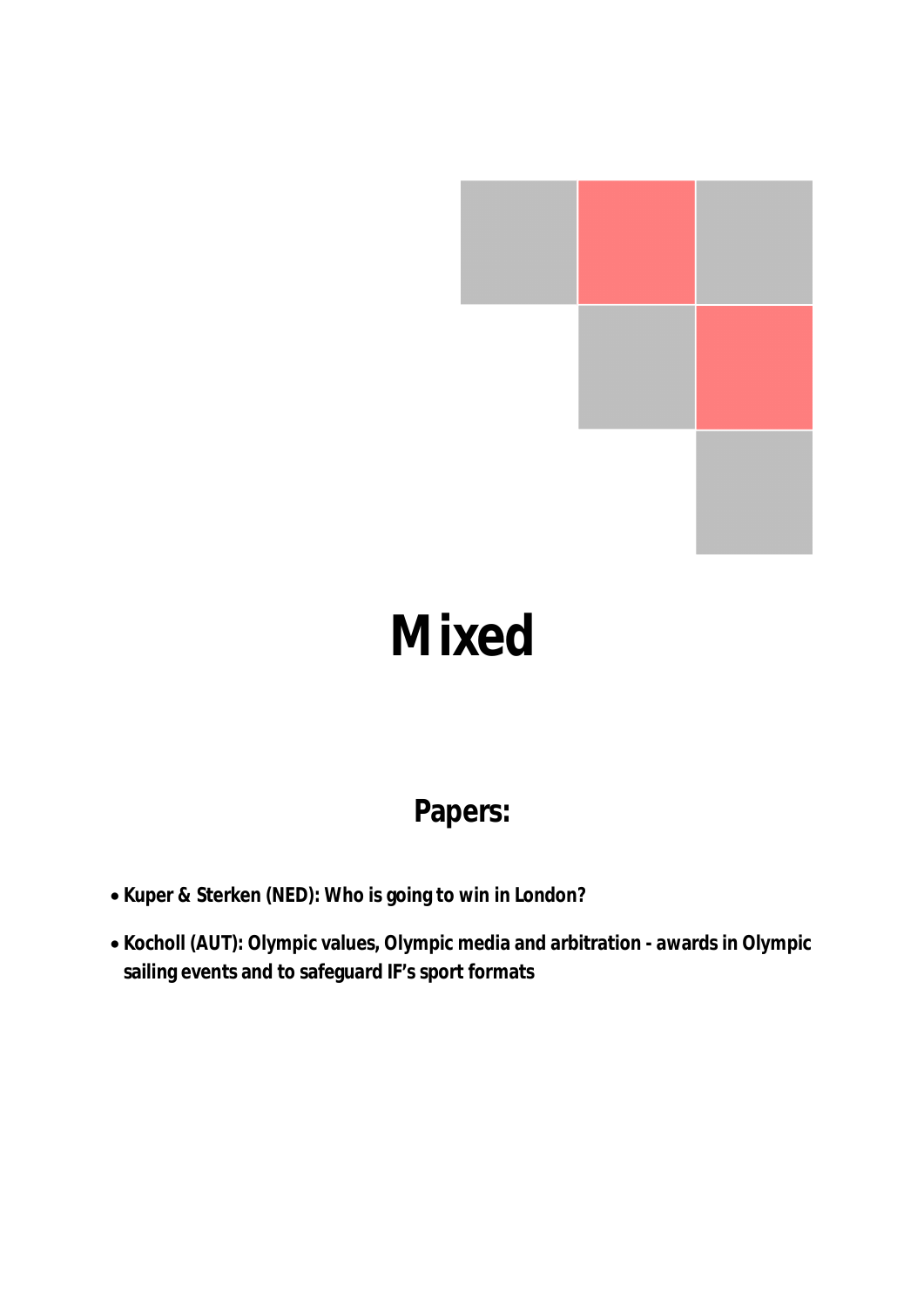### **Who is going to win in London?**

#### **Gerard Kuper**, Department of Economics, University of Groningen, *g.h.kuper@rug.nl*  **Elmer Sterken**, Department of Economics, University of Groningen, *e.sterken@rug.nl*

#### **Abstract**

This paper presents a statistical model to predict national medal winnings at the Olympic Summer Games in London. The model has been used in medal predictions since the Olympic Winter Games of Salt Lake City 2002 in two different, but structurally identical, versions: one for the Winter Olympics and a twin model for the Summer Olympics. The model includes data of about 100 participating countries.

We use the country level as our unit of measure. This implies that we consider a country of holding a portfolio of likely medal winning athletes, each having idiosyncratic probabilities to win a medal. Unlike individual event forecasts as produced by e.g. journalists of *Sports Illustrated*, we do not predict individual winnings. We do compare our historical forecast exercises with competitive forecasts by both model building teams and journalists' forecasts though.

We use a two-step statistical procedure. First, we analyze the decision to participate at the Olympic Summer Games. We model the national shares of both male and female participants. We distinguish team and individual events. Secondly, we predict both the number and color of medals each country is expected to win at the 2012 London Olympic Summer Games, conditional on the participation shares. Again, we model the medal shares and compute the actual medal winnings by multiplying by the given total of medals to be awarded.

The main focus is on the impact of economic, geographic and demographic determinants of Olympic participation and success. Moreover, we account for a home country advantage. Post-war studies estimate this advantage to be about two percentage points of the share in medals earned. Finally, we also include medal success at recent corresponding world cup events. We describe the model, its past performance, the data fitting and our forecasts for the 2012 Olympic Summer Games.

Our model is in the tradition of a series of papers that date back to the early 1970s. This line of work argues that if per capita income increases a nation can allow for more specialization of labour and so invest in professional sports. Moreover, there is evidence that countries with a large population have an increased probability of discovering talented sportsmen.

#### Relevant References

- Kuper, G.H. and E. Sterken (2002), "Wie gaat er winnen in Salt Lake City?," Economisch Statistische Berichten, Vol. 87, No. 4346, February 8, 2002, pp. 110-111.
- Sterken, E. and G.H. Kuper (2003), "Participation and Performance at the Olympic Summer Games," Oikonomia & Athlitismos (Economy and Sports), Vol. 3, pp. 13-20.
- Kuper, G.H. and E. Sterken (2004), "Wie gaan er winnen in Athene?," Economisch Statistische Berichten, Vol. 89, No. 4439, 6 August 2004, pp. 375-377.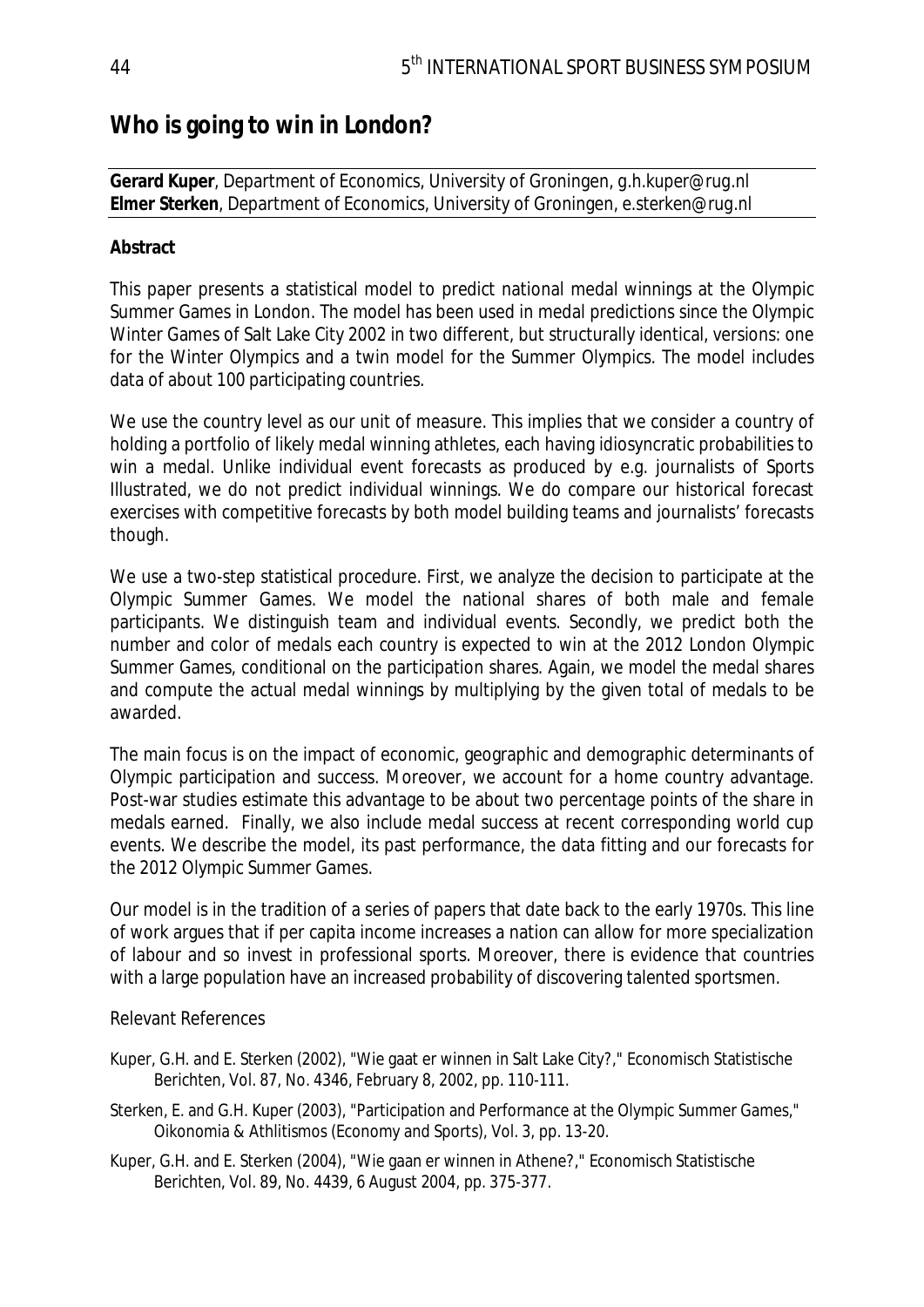#### 5 th INTERNATIONAL SPORT BUSINESS SYMPOSIUM 45

- Kuper, G.H. and E. Sterken (2006), "Wie gaan er winnen in Turijn?," Economisch Statistische Berichten, Vol. 91, No. 4478, 27 January 2006, pp. 41-42.
- Kuper, G.H. and E. Sterken (2008), "De winnaars van Beijing," Economisch Statistische Berichten, Vol. 93, No. 4540, 25 July 2008, pp. 458-459.
- Kuper, G.H. and E. Sterken (2010), Wie er gaan winnen in Vancouver, 2010, *Economisch-Statistische Berichten*, Vol. 95, No. 4577, 22 January 2010, pp. 54-55
- Kuper, G.H. and E. Sterken (2011), Determinants of participation and success at the earlier Modern Olympic Games, *Journal of Olympic History*, Vol 19(3), pp. 20-29.

**Gerard H. Kuper** is Associate Professor of Economics at the Department of Economics, Econometrics and Finance of the Faculty of Economics and Business, University of Groningen, Groningen, The Netherlands.

Interests related to sports and statistics: prediction limits in elite sports events, forecasting Olympic medal tallies, the development in technical progress in speed skating

Relevant publications.

- Endurance in speed skating: development of world records, 2003, European Journal of Operational Research, Vol. 148(2), pp. 65-73 (with Elmer Sterken).
- De ultieme wereldrecords, 2005, Runner's World, februari, 42-43 (with Elmer Sterken).
- Do Skin Suits Affect Average Skating Speed, 2008, Sports Technology, Vol. 1(4-5), pp. 189-195. (with Elmer Sterken)
- The Olympic 500 Meter Speed Skating: The Inner-Outer Lane Difference, 2010, Statistica Neerlandica, Vol. 64(4), pp. 448-459. (with Richard Kamst and Gerard Sierksma)
- Inner-Outer Lane Advantage in Olympic 1000 Meter Speed Skating, forthcoming, Journal of Economics and Statistics (with Richard Kamst, Gerard Sierksma and Bertus Talsma).

**Elmer Sterken** is Professor of Monetary Economics at the Department of Economics, Econometrics and Finance of the Faculty of Economics and Business, University of Groningen, Groningen, The Netherlands. Rector Magnificus, University of Groningen, Groningen, the Netherlands

Interests related to sports and statistics: development of world records in sports events, performance analysis in running and skating, the economic impact of organizing large-scale sporting events, forecasting medal winnings at the Olympic Games.

Relevant Publications:

- From the cradle to the grave: How fast can we run?, 2003, Journal of Sports Sciences, Vol. 21, pp. 479-491.
- A Stochastic Fronitier Approach To Running Performance, 2005, IMA Journal of Management Mathematics, Vol. 16, pp. 141-149.
- Growth Impact of Major Sporting Events, 2006, European Sport Management Quarterly, Vol. 6(4), pp. 375-389.
- Do skin suits increase average skating speed?, 2008, Journal of Sports Technology, Vol. 1, pp. 189-195 (with Gerard Kuper). Economic Impact of Organizing Large Sporting Events, forthcoming, in: W.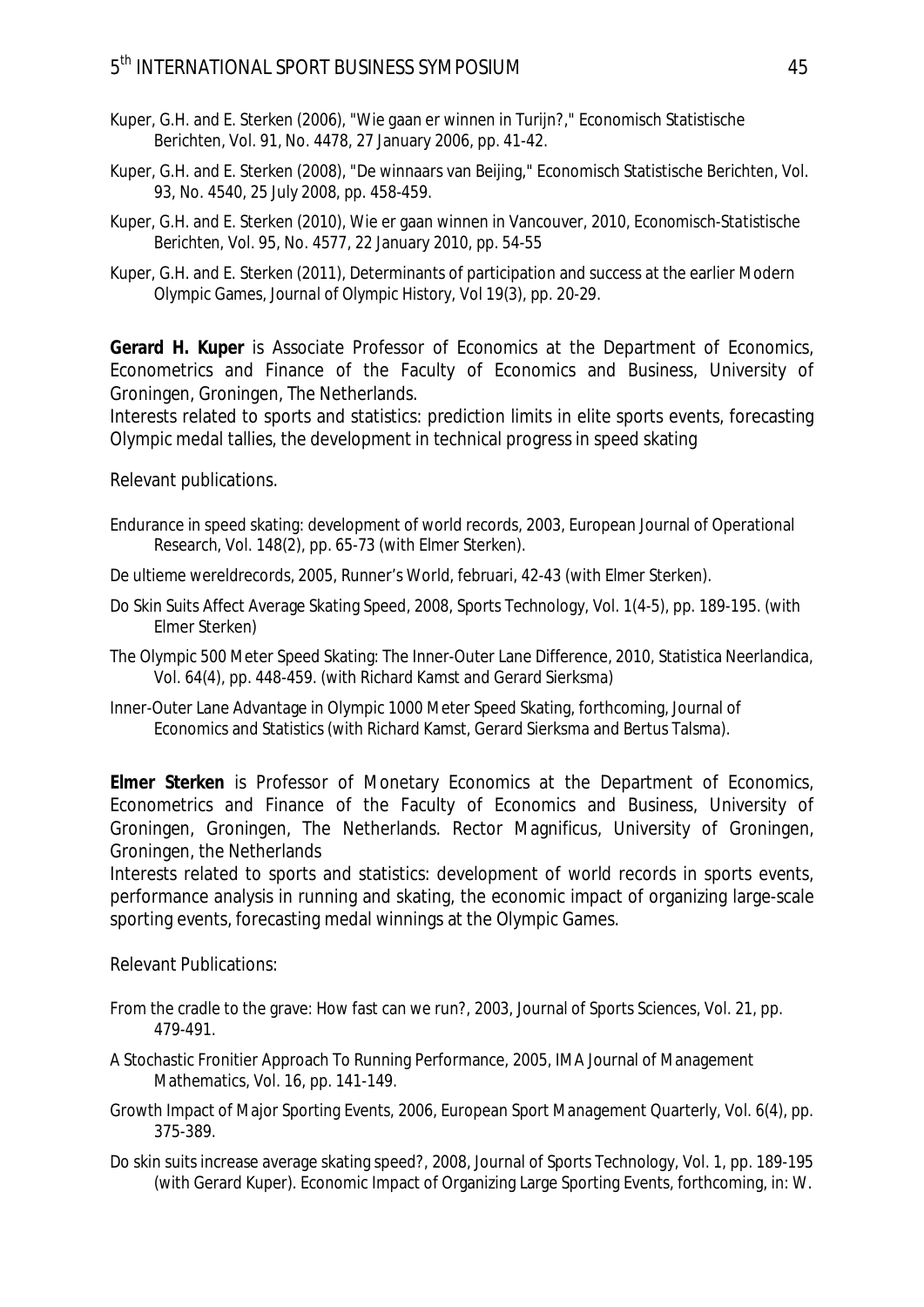Maennig and A. Zimbalist, The International Handbook on the Economics of Mega Sporting Events, Edward Elgar.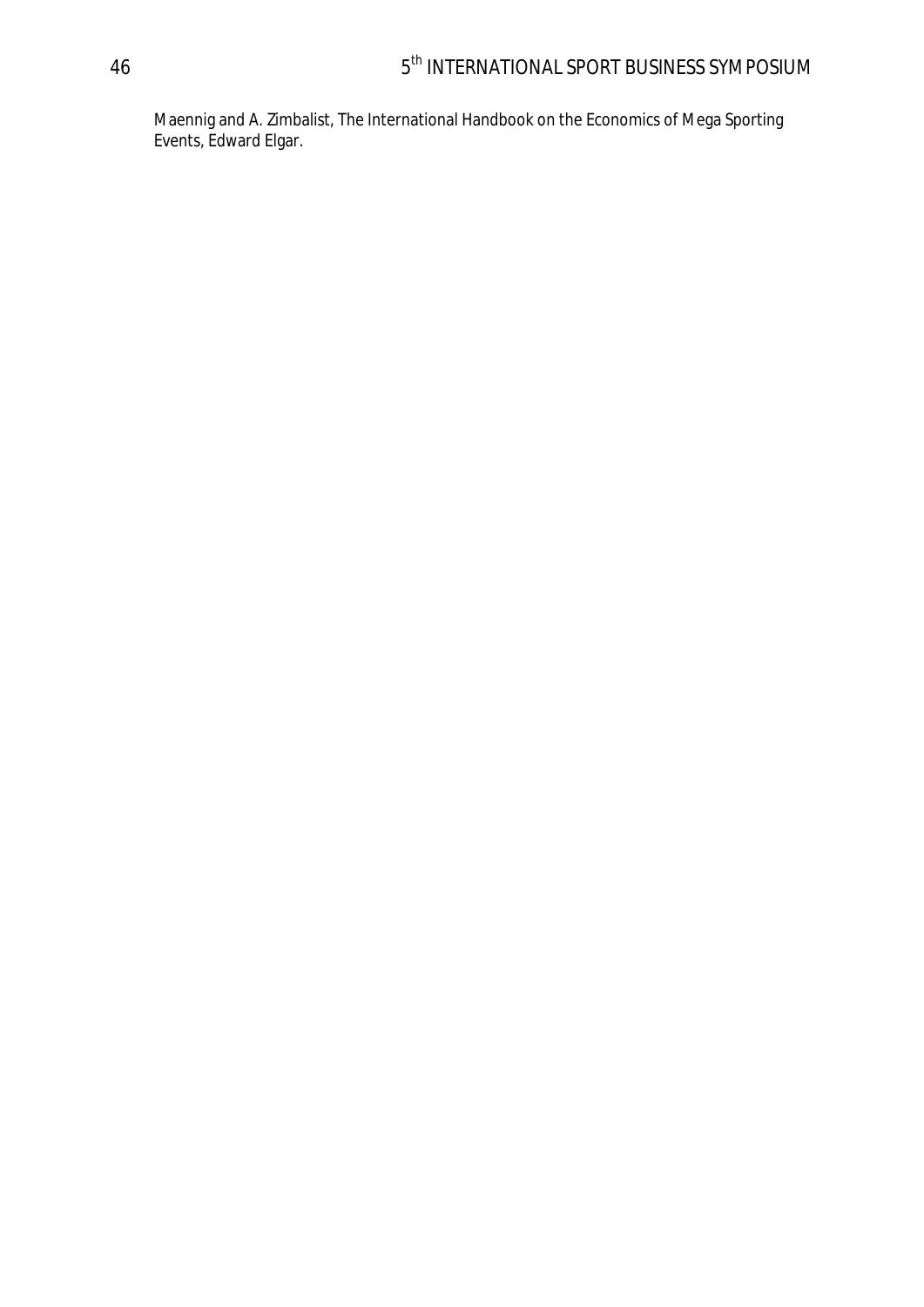## **Olympic values, Olympic media and arbitration - awards in Olympic sailing events and to safeguard IF's sport formats**

Dominik Kocholl, University of Innsbruck – Department of Private Law; Corazza Kocholl Laimer Rechtsanwälte, Austria, *kocholl@ckl-advoc.at*

#### **Abstract**

Major Olympic values are **excellence**, **friendship** and **respect**. Commitment to upholding the value of excellence, achieving personal objectives and dreams is one important principle. Striving to be the best in all what we do could include **the Games media coverage**. Marketability of the events, TV broadcasting rights, coverage via the internet and online products are of utmost concern. The aim is to bring the games to the rest of the world. Regularly Olympic sports get re-evaluated based on the value that each sport adds to the Olympic Programme.

Since 1896 the sport of sailing/yachting is part of the Olympic Movement and has of course changed from time to time. In its beginning it was a participatory sport. The influence of Olympic media however has changed the sport of sailing in an unprecedented way. As athletic, three-dimensional, nature driven chess, Sailing is very complex - especially as a result of the ever-changing weather, wind and sea conditions which have to be mastered as well as the fleet. Therefore it is quite hard to establish a **spectator- and TV-friendly sport format**, as e.g. discards are allowed. For the Sydney Olympics in 2000 the spectacular men's 49er Skiff was introduced. Changes to make sailing more understandable and TV-friendly were implemented for the 2008 Beijing Olympics. The Olympic sailing venue was Qingdao. In 2012 it will be Weymouth and Portland.

Proposals for the future include new disciplines, starting exactly on TV schedule time, in every wind condition, extreme compression of the race area, racecourses extremely close to public areas, sprint races. They could favour media and economic interests. In the long term there is reason to fear that the sport of sailing will lose its peculiarity.

**Respect** is the underlying moral imperative of the Olympic values. Clearly, respect for the IFs' sport rules is included. Completely exaggerated media influence might harm several sports because of "forced" rule changes. Should a conflict between sports and media interests only be decided on power and economic figures?

The **Court of Arbitration for Sports (CAS)** in Lausanne, a single independent and accomplished sports adjudication body, which was established by the IOC, could be the right body to decide such conflicts similar to a constitutional court. Its awards could function as a floodgate/safeguard to protect fundamental values of specific Olympic sports, which can be found in each of **the IF's sport rules**. Those rules are assets of the IFs and for their athletes. Regularly they have to be refined, but also respected and protected against detrimental changes caused by biased media and broadcasting interests!

Performing sports is **healthier** than watching; therefore sports should remain attractive for as many **active persons** as possible and not only for the media. In the field of law considerable autonomy exists for sport issues; the more sport organisations act like business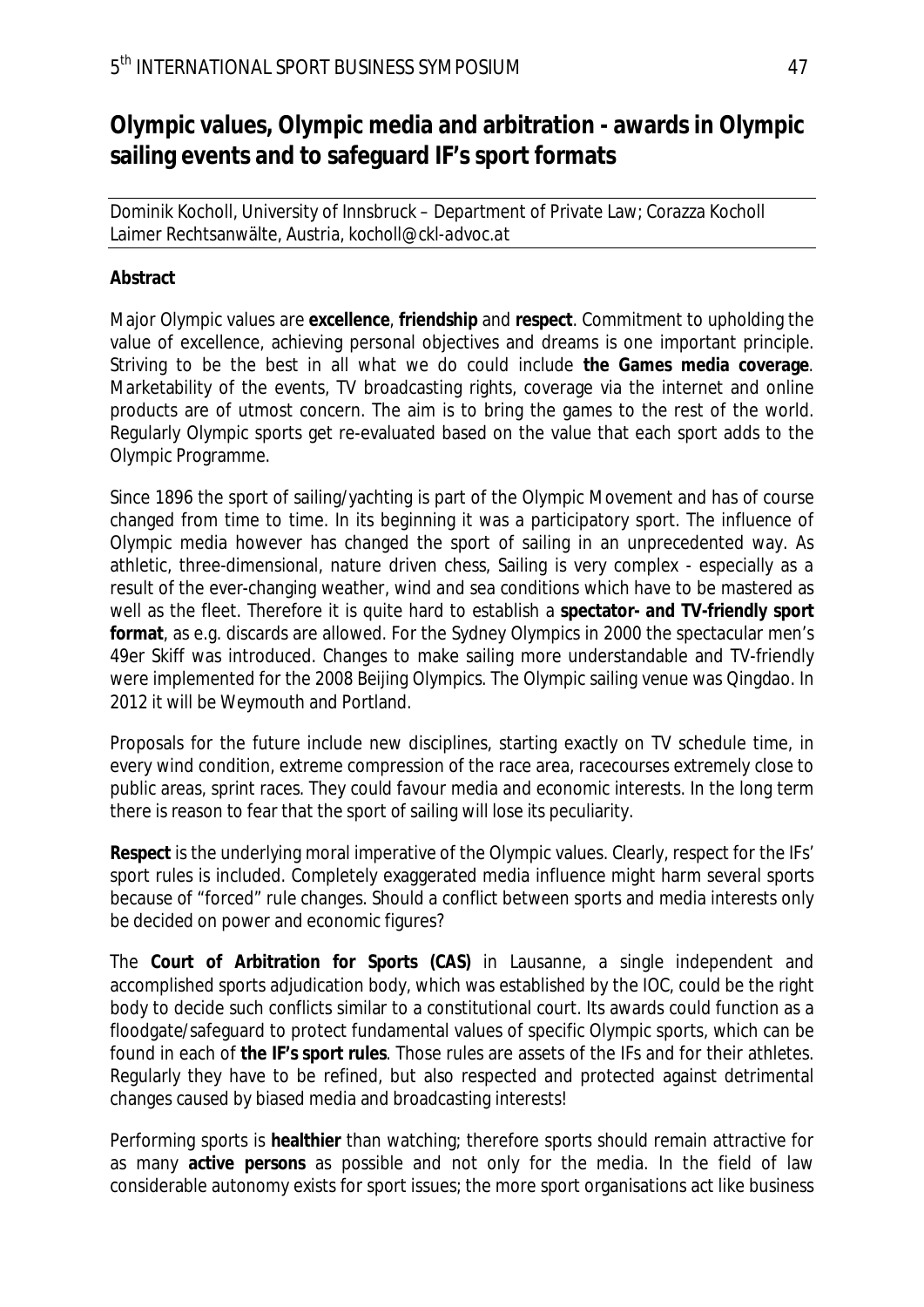enterprises the more state interference will need to take place. Sports organizations (e.g. IFs) within the Olympic Movement shall have the rights and obligations of self-government, which include freely establishing and controlling the rules of sport.

**Arbitration** has been done and is to be done in the future regarding disputes on sports rules and media involvement. From an arbitral point of view Olympic Sailing is interesting, because of its protest procedures, where an international jury decides on disqualifications because of right-of-way infringements, redress due to interfering vessels, etc.

The **Ad Hoc Division of the CAS** (Olympic Charter, Rule 61) was created to preside over disputes arising during the Olympics. These disputes include issues regarding the jurisdiction of the CAS, eligibility rules, doping violations, advertising issues, manipulating sporting rules etc. In Atlanta 1996 it was used for the first time; the number of disputes has been growing ever since.

In Beijing an interesting case determined the Gold medalists in the 49er event. Because of the TV schedule the Medal Race was held in the most difficult conditions; Danish overall leaders broke their mast on the way to the start; on a borrowed boat with no media equipment on they performed sufficiently to win on the water, in the protest room and before the Ad Hoc Division of the CAS.

References

*Adolphsen, J., Nolte, M., Lehner, M., Gerlinger, M.* (eds.), Sportrecht in der Praxis, Stuttgart 2012

*Andreff, W./Szymanski, S.*) *(eds.)*, Handbook on the Economics of Sport, E. Elgar, 2006

- *Beech, J., Chadwick, S. (eds.),* The Business of Sport Management, Pearson Prentice Hall, Essex, 2004
- *Bernasconi, M., Rigozzi, A. (eds.),* Sport Governance, Football Disputes, Doping and CAS Arbitration, Berne, editions Weblaw, 2009
- *Bowdin, G., Allen, J., O'Toole, W., Harris, R., McDonnel, I.,* Events Management, 2nd edition, Elsevier, 2006
- *Court of Arbitration for Sport:* Italian Olympic Committee & Spanish Olympic Committee v Int. Sailing Federation & Danish Olympic Committee, CAS OG/08 008 & 09

*Fritzweiler, J., Pfister, B., Summerer, T.* (eds.), Praxishandbuch Sportrecht, 2nd edition, München 2007

- *Gardiner, S., O'Leary, J., Welch, R., Boyes, S., Naidoo, U., Sports Law, 4<sup>th</sup> edition, Routledge, Oxon* 2012
- *Haas, U., Martens, D.,* Sportrecht Eine Einführung in die Praxis, Schulthess, Zürich, 2011

*Kaufmann-Kohler, G.,* Arbitration at the Olympics, Kluwer Law, The Hague, 2001

- *Kocholl, D.,* Geistiges Eigentum am Wesensmerkmal des Sports seinen Regeln: Urheberrecht an Sportregeln olympischer und America's Cup Regatten, der UEFA EM und dem Bergsport, Causa Sport 2008, 150-159
- *McLaren, R.,* Introducing the Court of Arbitration für Sport: The Ad Hoc Division at the Olympic Games, 12 Marq. Sports Law Review 515 (2001)
- *Nafziger, J., Ross, S. (eds.),* Handbook on International Sports Law, E. Elgar, Celthenham, 2011
- *Rigozzi, A.,* Challenging Awards of the Court of Arbitration for Sport, Journal of International Dispute Settlement, Vol. 1, No. 1 (2010) pp. 217-265.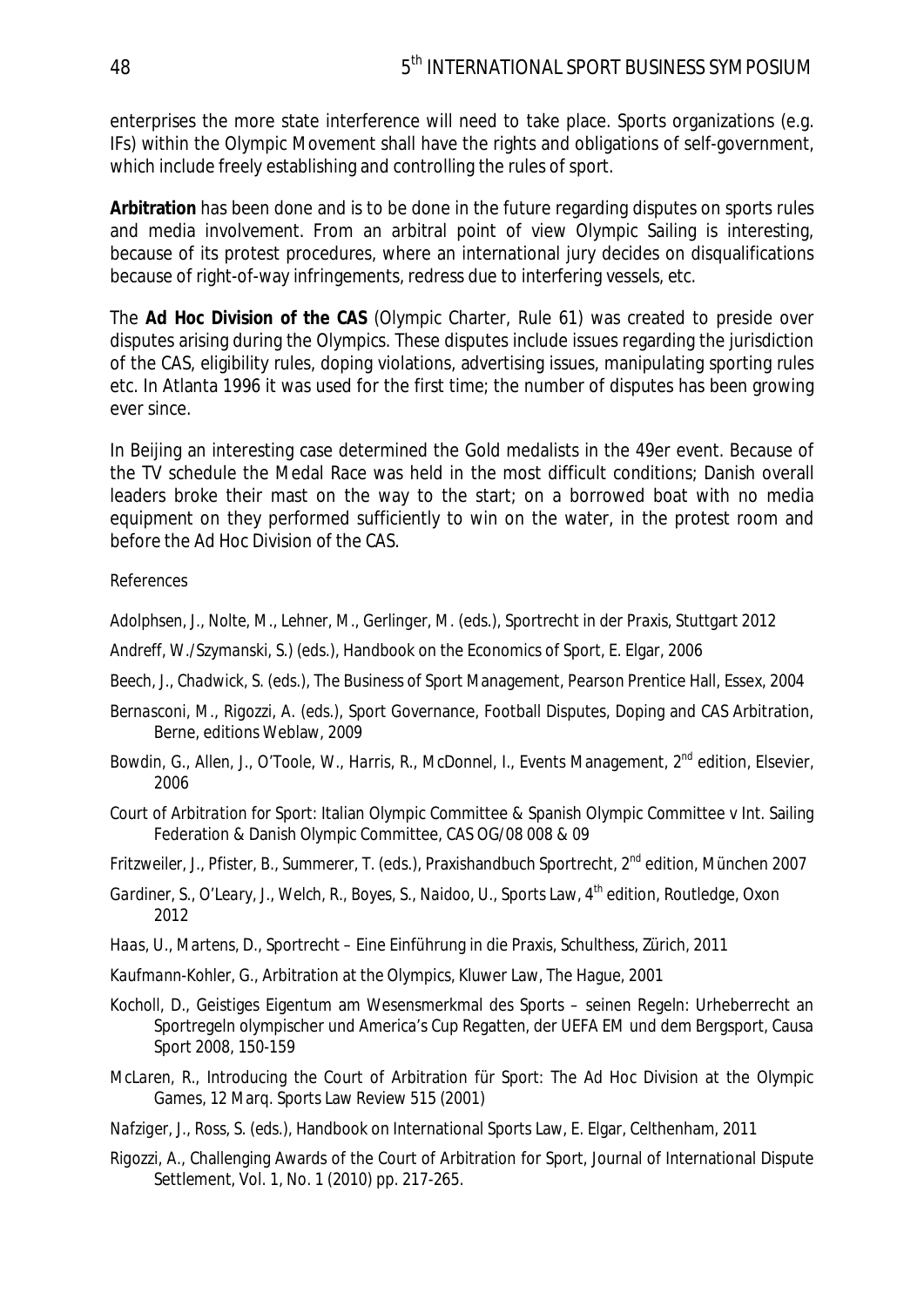*Rosner, S., Shropshire, K. (eds.),* The Business of Sports, Jones and Bartlett, Boston 2004

Between 1991 and 2004 the author competed internationally in Olympic Sailing classes and has practical experience as a result.

**Dominik Kocholl** is assistant professor at the University of Innsbruck and since August. 2011 Attorney at Law/Admission to the bar (Tyrol Bar Association) – Corazza Kocholl Laimer Rechtsanwälte. He is Co-Editor of "Causa Sport", a scientific journal on international sports law and economy founded in 2004, Schulthess, Zürich (www.causasport.ch). Member of the Legal Experts Working Group of the UIAA, Austrian Bar Association, Young Austrian Arbitration Practitioners, Mr. Kocholl was a competitive athlete/sailor in various Olympic classes (1991-2004) as Helmsman (49er, 470, Laser). Other notable performances are: member of the Austrian Sailing Team, several years in the Worldcup circuit; various European and World Championships; four times Austrian Champion (1996, 2000, 2001, 2004); Bronze Medal at Junior Europeans; Gold Medal as unified partner at Special Olympic Summer Games.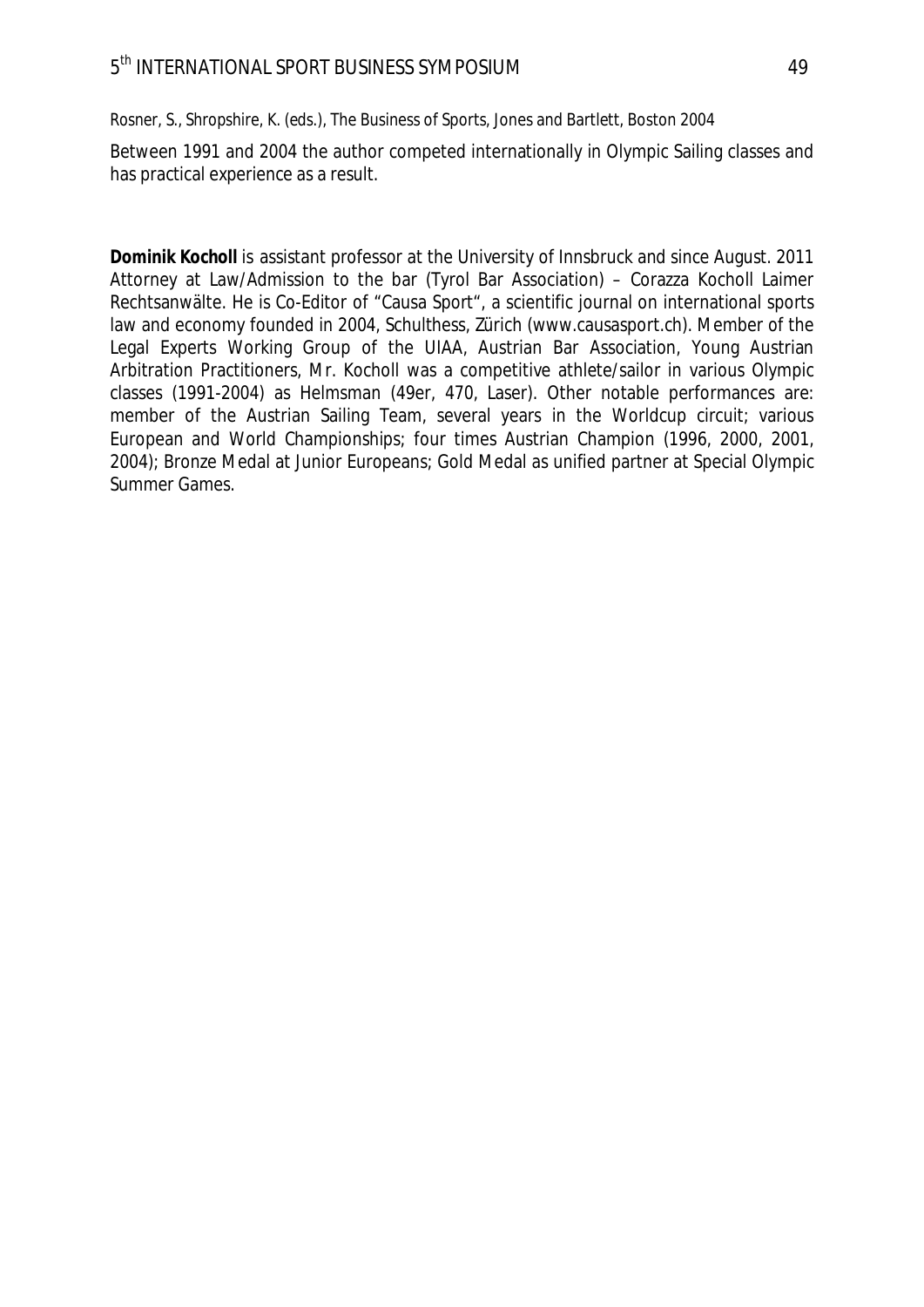

# **Sponsoring**

## **Papers:**

- x **Baim, Misch & Goukasian (USA): The Effect of Olympic Sponsorship on Stock Price and Trading Activity**
- x **Könecke & Schunk (GER): Understanding Sport-Heroism in Commercials: An Analysis of Communication Involving Olympic Athletes**
- x **Alfs & Preuss (GER): The Market for the Core Olympic Sports Athletics and Swimming in Germany – Size, Structure and Characteristics**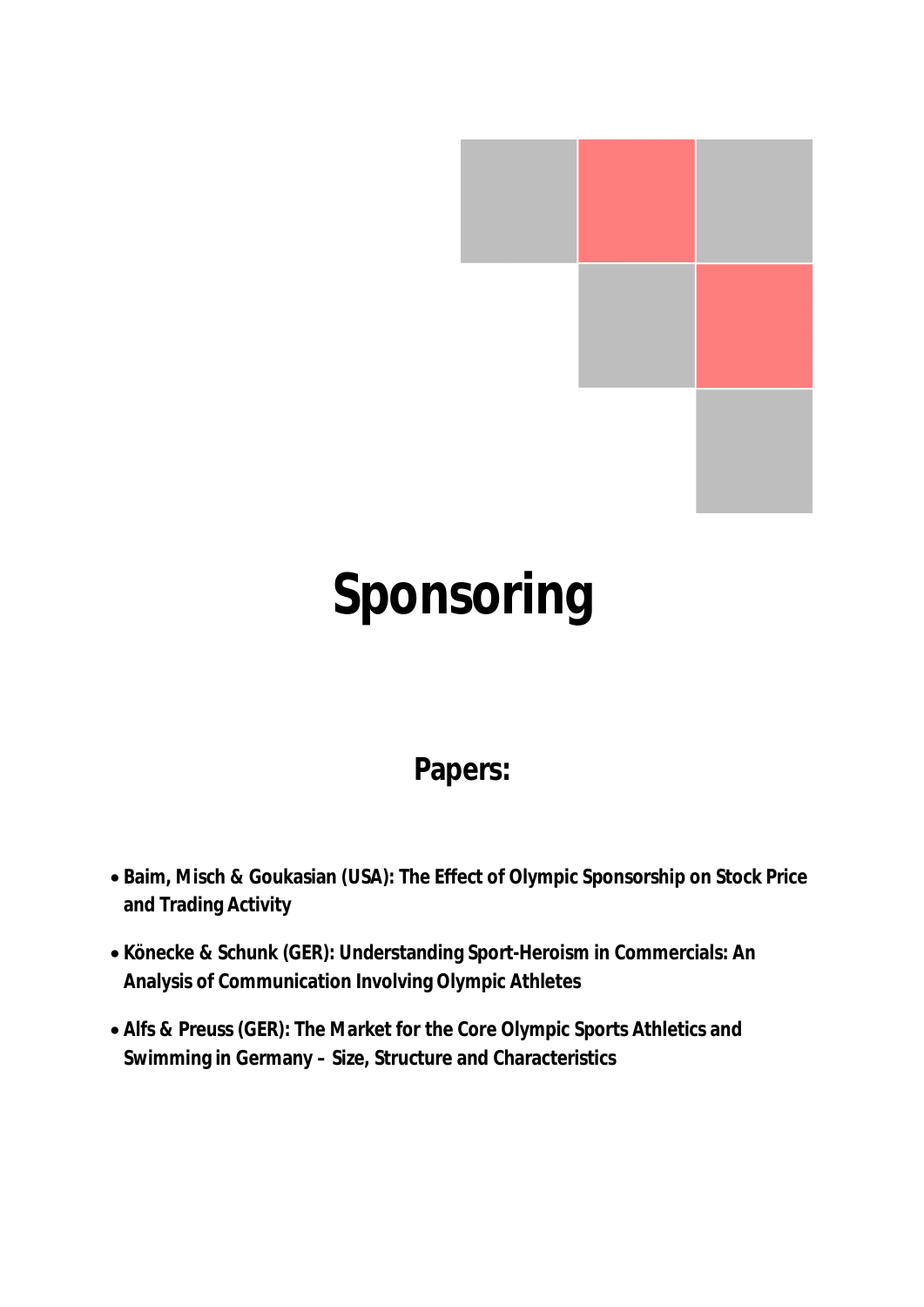## **The Effect of Olympic Sponsorship on Stock Price and Trading Activity**

**Dean V. Baim**, Pepperdine University, Malibu, California, *dbaim@pepperdine.edu* **Marilyn B. Misch**, Pepperdine University, Malibu, California, *marilyn.misch@pepperdine.edu*  **Levon Goukasian**, Pepperdine University, Malibu, California, *levon.goukasian@pepperdine.edu*

#### **Abstract**

Olympic sponsors provide significant financial and in-kind resources that are vital to both the International Olympic Committee (IOC) and the local organizing committees. A question arises as to what the sponsors receive in return for their support. This paper tests for the existence of abnormal stock returns and changes in trading volume on the date companies announced their sponsorship of the London 2012 Olympic Games.

For the London Games there are four corporate sponsorship levels. Sponsors in the elite class are known as worldwide Olympic Partners. These firms establish their relationships with the IOC through participation in the IOC's The Olympic Partners (TOP) Programme. Sponsors in the other levels contract with the London Organising Committee of the Olympic and Paralympic Games (LOCOG). In decreasing order of commitment these sponsors are known as London 2012 Official Olympic Partners; Official Olympic Supporters; and Official Olympic Providers and Suppliers.

#### RESEARCH QUESTIONS

This study examines:

- 1. Whether the stock prices and trading volume for LOCOG's Official Olympic Partners differ significantly on the sponsorship announcement date.
- 2. Whether the stock prices and trading volume for LOCOG's Official Olympic Supporters differ significantly on the sponsorship announcement date.
- 3. Whether the impact on the stock prices and trading volumes differ between British and non-British firms.

#### LITERATURE REVIEW

This paper builds on five prior papers that have studied the stock effects of sponsorship announcements related to the Atlanta, Athens, or Beijing Olympic Games. Two papers studied the Atlanta Games. Farrell and Frame (1997) found significant negative abnormal returns, overall, but also noted that the effect was mitigated for firms with substantial levels of institutional ownership. In contrast, Miyazaki and Morgan (2001), using a different combination of companies, estimation periods, and announcement windows did not find any significant negative abnormal returns and found a significant positive abnormal return for one window.

Spais and Filis (2006) and Samitas, Kenourgios, and Zounis (2008) both studied the effects of Athens 2004 sponsorship announcements. Spais and Filis (2006) found a significantly positve abnormal return for the one international company, but insignificant abnormal returns for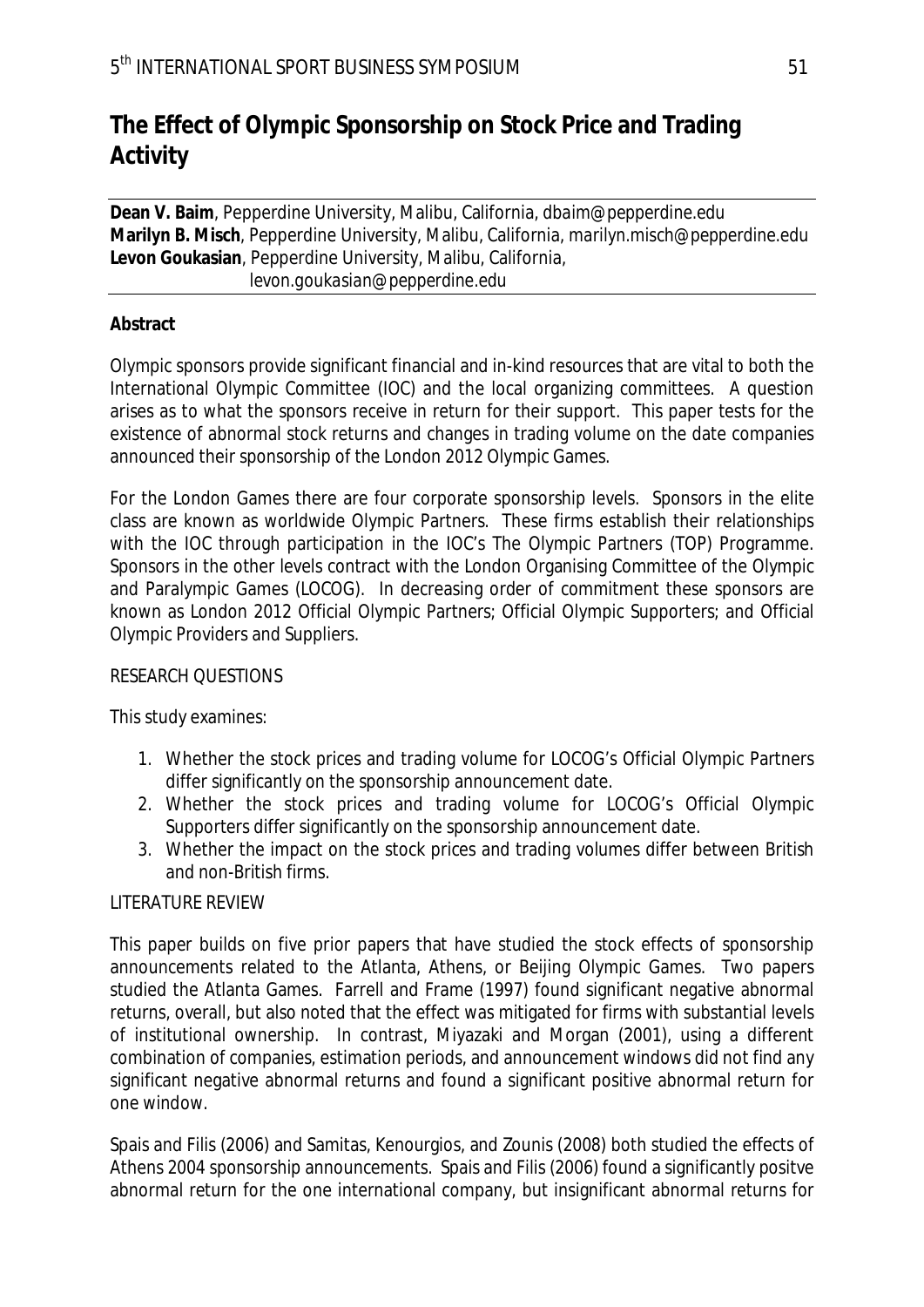the two Greek companies that they studied. In addition, the authors noted changes in volatility and increased trading volume during the event window for the international company and one of the Greek companies. Samitas, Kenourgios, and Zounis (2008), using a bootstrap technique, found positive abnormal returns for three windows surrounding sponsorship announcements, but generally did not find significant abnormal returns surrounding the opening ceremony.

Regarding Beijing, in a 2010 working paper, Molchanov, Stork, and Zeng, using a bootstrap technique, did not find significant abnormal returns surrounding the announcement date. However, the authors found significant positive abnormal returns for international sponsors, but not domestic sponsors, surrounding the opening ceremony. The authors conjecture that the opening ceremony differential reflects different motivations for the international sponsors, who were focused on stock returns while domestic firms were more driven by national pride.

#### DATA AND METHODOLOGY

The sponsors for the 2012 London Olympic Games that we study in this paper are listed in Table 1. We excluded two supporters, Cadbury and Deloitte, due to the absence of stock return data. We also eliminated one supporter, ArcelorMittal, and one partner, British Airways, due to major events unrelated to the sponsorship occurring on the announcement date.

| Panel A: Partners           |              |                                  |                  |                |
|-----------------------------|--------------|----------------------------------|------------------|----------------|
|                             | Announcement |                                  |                  |                |
| <b>Company Name</b>         | Date         | Sector/Industry                  | <b>Benchmark</b> | Nationality    |
| <b>BMW</b>                  | 11/18/2009   | Consumer Disc./Auto & Parts      | <b>DAX</b>       | Non-British    |
| Adidas                      | 9/17/2007    | <b>Consumer Disc./Pers Goods</b> | <b>DAX</b>       | Non-British    |
| British Petroleum (BP)      | 7/3/2008     | Energy/Oil & Gas Products        | <b>UKX</b>       | <b>British</b> |
| Lloyds TSB                  | 3/14/2007    | Financials/Banks                 | <b>UKX</b>       | <b>British</b> |
| <b>British Telecom (BT)</b> | 3/5/2008     | Telecomm Serv./Fixed Line Tel    | <b>UKX</b>       | <b>British</b> |
| <b>EDF</b>                  | 7/11/2007    | Utilities/Electricity            | CAC              | <b>British</b> |
| Panel B: Supporters         |              |                                  |                  |                |
| Adecco                      | 1/14/2009    | Industrials/Support Services     | <b>SMI</b>       | Non-British    |
| Cisco                       | 7/10/2009    | IT/Tech. Hard & Equipment        | <b>SPX</b>       | Non-British    |
| <b>Thomas Cook Partners</b> | 10/21/2009   | Cons. Disc/Travel & Leisure      | <b>UKX</b>       | <b>British</b> |
| <b>UPS</b>                  | 9/30/2009    | Industrials/Ind. Transportation  | <b>SPX</b>       | Non-British    |

Table 1–London 2012 Sponsors

We use standard event-study methodology to measure the impact of the announcements on stock prices. We used LexisNexis and Factiva to determine the day (day 0) on which the sponsorship was made public. Stock prices and benchmarks were found using the Bloomberg system. We estimated expected return benchmarks using the CAPM market model and a value-weighted index of all firms traded on the stock exchange on which the company is listed.

#### **RESULTS**

The panel of LOCOG partners had a significantly positive abnormal return on day 0. In addition, five of the six partners, individually, had significantly positive abnormal returns on day 0, and the sixth had an insignificant abnormal return.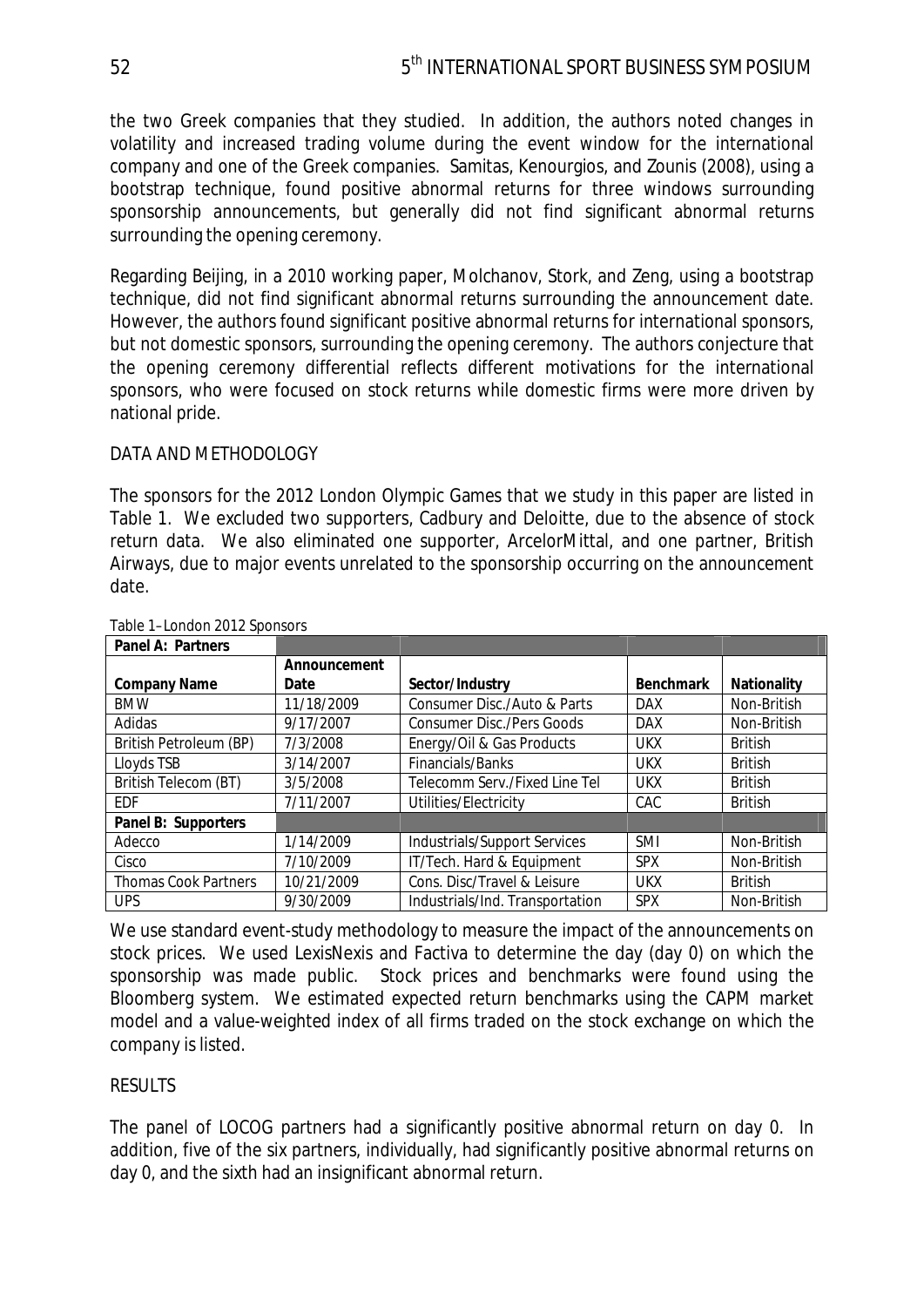In contrast, the panel of LOCOG supporters had an insignificant abnormal return on day 0. However, two of the four companies, individually, had significantly positive abnormal returns on day 0, and one had a significantly negative abnormal return.

With regard to trading activity, the panel of LOCOG partners showed no significant changes in trading volume for day 0. The panel's insignificant results mask the fact that two of the six partners showed significantly greater trading volume on day 0, and the remaining four had significantly lower trading volume.

Similarly, the panel of LOCOG supporters showed no significant change in trading volume for day 0. However, three of the four supporters showed significantly higher volume on day 0, and the fourth showed significantly lower volume.

To examine the importance of nationality, we divided the sponsors into British and non-British companies. Our findings show that the panel of British companies had a significantly positive abnormal return on day 0, with all five companies showing significantly positive abnormal returns. In contrast, the non-British panel showed no abnormal return on day 0, with two of the five individual companies showing significantly positive abnormal returns, one showing a significantly negative abnormal return and two showing no significant abnormal returns. These findings regarding the differences in the return behavior for domestic and international sponsors for the London 2012 Games differ with those that Molchanov, Stork, and Zeng found for the Beijing Games.

The nationality pattern repeats in comparing trading activity. The British sample had significantly greater trading volume and the non-British sample had significantly lower trading volume on day 0. However the results by the individual companies were varied. Three British companies had significantly greater volume and two had significantly less volume on day 0; whereas two non-British companies had significantly greater volume and three non-British companies had significantly lower volume on day 0.

#### References

- London 2012 Olympic Games partners http://www.london2012.com/about-us/the-peopledelivering-the-games/london-2012-olympic-games-partners.php .
- Farrell, K.A., Frame, W.S. (1997). The Value of Olympic Sponsorships: Who is Capturing the Gold? *Journal of Market-Focused Management,* 2(2), 171-182.
- Miyazaki, A.D., Morgan, A.G. (2001). Assessing Market Value of Event Sponsoring: Corporate Olympic Sponsorships. *Journal of Advertising Research,* 41(1), 9-15.
- Molchanov, A. , P. A. Stork, C. Zeng, (2010), The 2008 Beijing Olympic Sponsorships: Value for Money? Working paper.
- Samitas, A., Kenourgios, D., Zounis, P. (2008). Athens Olympic Games 2004 Impact on Sponsors' Stock Returns. *Applied Financial Economics,* 18(19), 1569-1580.
- Spais, G.S., Filis, G.N. (2006). The Athens 2004 Olympic Games: An Event Study. *Journal of Integrated Marketing Communications*, 52-61.

**Dean V. Baim**, is a Professor of Economics and Finance at Pepperdine University in Malibu, California, USA. He received his PhD. in Economics and Finance from the University of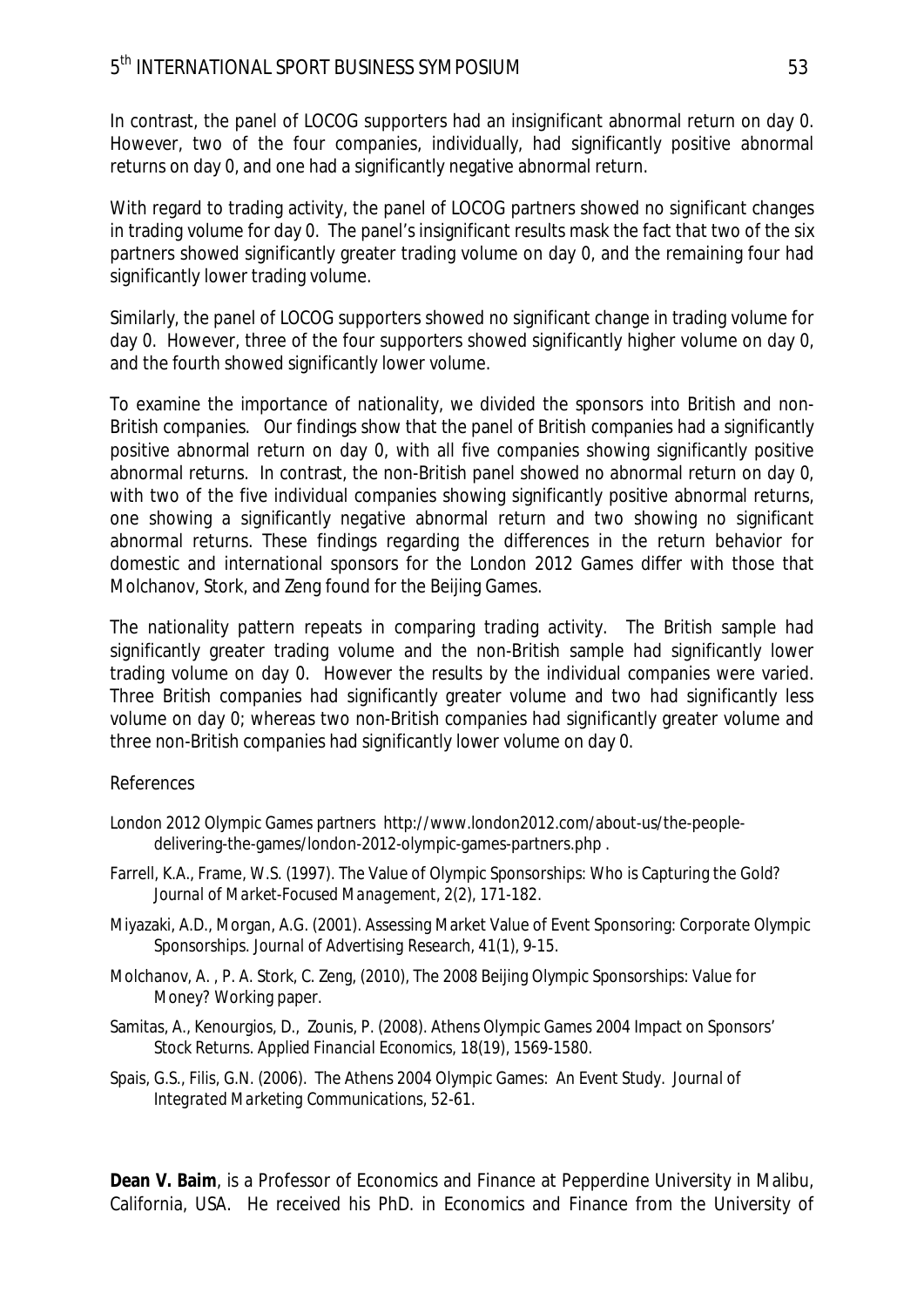California, Los Angeles (UCLA). Between 2004 and 2008 Professor Baim served as a visiting scholar for the Center for Humanistic Olympics at Renmin University in Beijing. His research interests include the financing and economic impact of professional sports stadiums in the United States and Olympic studies. Publications include a book, Sports Stadiums as a Municipal Investment (1994), journal articles, as well as a chapter in Olympic Cities: 2012 and Remaking of London (2010)

**Marilyn B. Misch**, is a Professor of Accounting at Pepperdine University in Malibu, California, USA. She received her PhD. in Accounting from Arizona State University. Professor Misch has continuing research interests in Olympic studies, international accounting and finance, and accounting education. In addition, she has published several accounting and finance pedagogical papers and instructional cases.

**Levon Goukasian**, is a professor of Finance and the John and Francis Duggan Professor of Business at Pepperdine University. He received his PhD. from the University of Southern California. Professor Goukasian conducts active research in asset pricing, corporate social responsibility, monetary policy impact on asset prices, risk management, and quantitative portfolio management. His consulting interests include risk measurement and management for corporations, asset management firms, and hedge funds. Professor Goukasian's research papers have been published in such journals as Cornell Quarterly, Management Science, Real Estate Economics, Journal of Fixed Income, and the Journal of Equipment Lease Financing.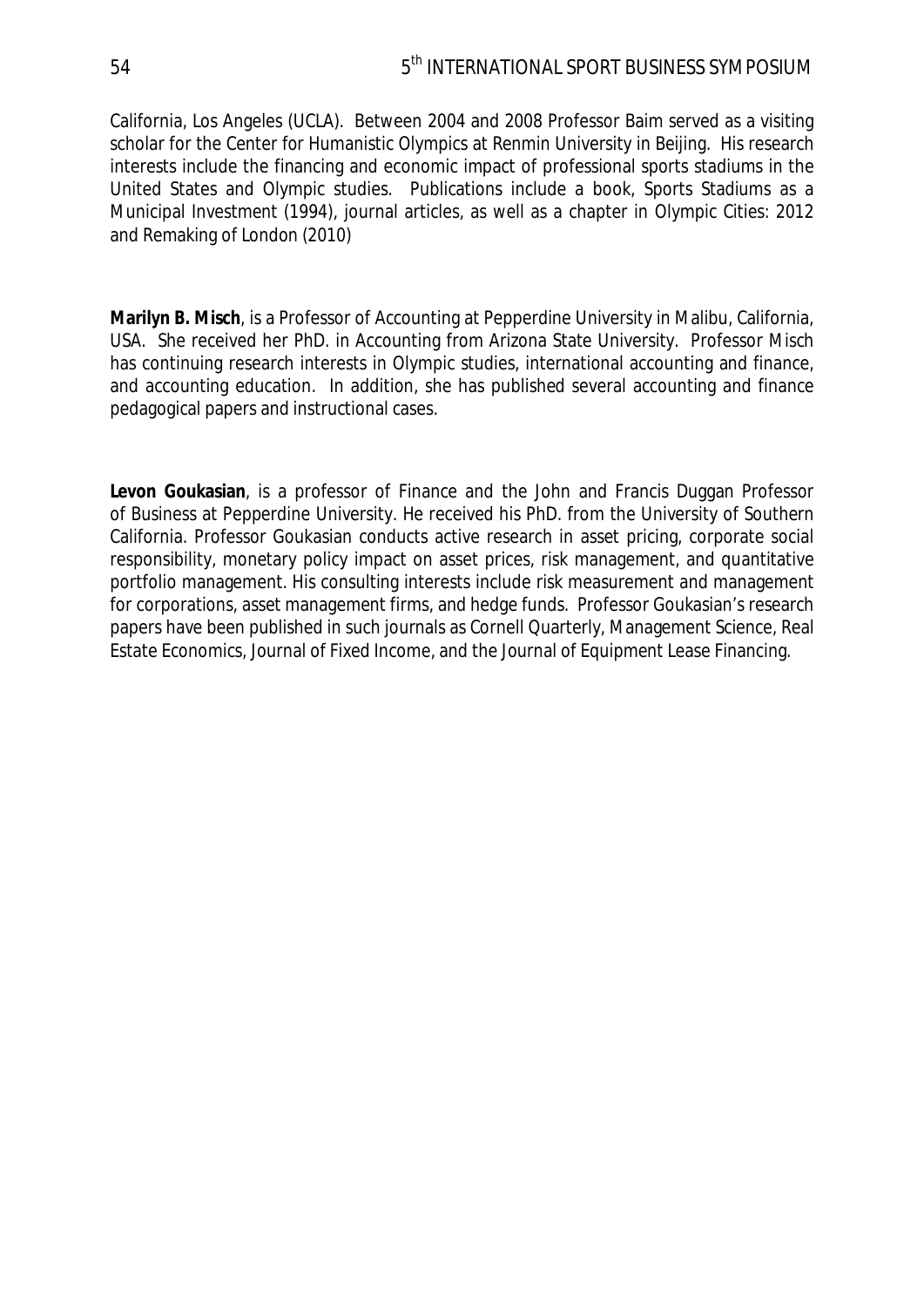## **Understanding Sport-Heroism in Commercials: An Analysis of Communication Involving Olympic Athletes**

**Thomas Könecke**, Johannes Gutenberg University Mainz, *koenecke@uni-mainz.de* **Holger Schunk**, Macromedia University for Media and Communication, Stuttgart, *holger.schunk@mhmk.de*

#### **Abstract**

#### BACKGROUND AND RESEARCH QUESTION

In 1996 Holt and Mangan stated that "a sport without a hero is like Hamlet without the Prince" (Holt & Mangan 1996, 5). Sport – especially Olympic sport – is to a large extent perceived through its prominent athletes, the "sport heroes" (c.f. e.g. Gebauer 1997). Consequently, it can be stated that it is due to the Olympic athletes and their perception that the Games have been able to attain the social and economic importance they have today. But regardless of this, Holt and Mangan also point out that "varieties and purposes of sporting heroism are rarely examined" (1996, 5). Filling this gap in research is what the general research project, the findings presented here are extracted from, aims at. Based on an identification of the specific characteristics which enable the sport system in general to create prominent and popular social figures at an unparalleled rate, specific tasks were identified, these popular athletes are expected to perform. The exact research question for this presentation is: Can the general tasks identified as relevant for the construction and reception of sport heroes be found in communication involving athletes in an Olympic context? Furthermore, the question has been targeted, if and if so, why, the Olympic athlete seems to be specially suitable to personify the ideal athlete hero.

#### PAST RESEARCH AND METHODOLOGY

In the first step of the general research project, a scientifically sound categorization of the different types of exposed athletes based on extensive qualitative meta-analysis was derived. This model takes into consideration the omnipresence of sport and its special characteristics addressed in more classic sport-sociological literature (c.f. e.g. Elias 1975 and 1983), the fact that the terms "hero" and "heroism" are very frequently used and regularly overused in the sport system (c.f. Barney 1985), and other key factors identified in more recent publications (e.g. Emrich & Messing 2001; Bette 2008a and 2008b; Könecke & Schunk 2012).

At first, three major characteristics of the sport-system were identified, that especially enable it to produce exposed figures and "athletic heroes":

- 1. Only sport-related actions of (potential) sport heroes matter.
- 2. Athletes can only be "temporary heroes" (if any at all) and have to renew their reputation periodically.
- 3. The sport system reduces complexity if compared to everyday life.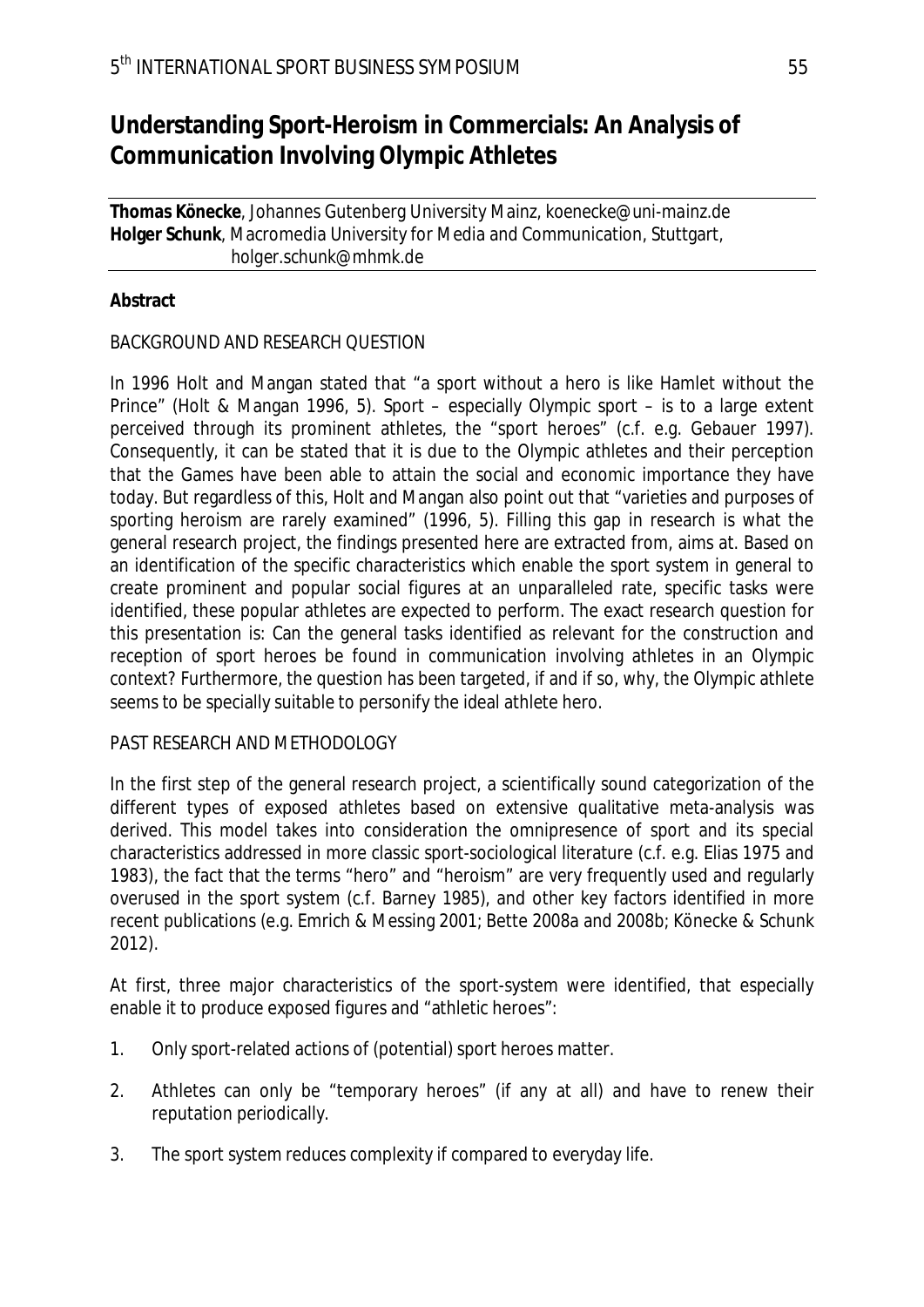Apart from these rather general "environmental" characteristics, the following more specific "great tasks" were identified, sportsmen are (very often implicitly) expected to fulfill:

- 1. Achieving an outstanding performance.
- 2. Overcoming considerable external hardship.
- 3. Conquering their internal hells (private hell [fear and self-doubt] and public hell [failure and humiliation]) (c.f. Izod 1996, 187).

The research presented here aims at testing these characteristics and tasks for an Olympic context by looking at commercial communication involving more or less prominent Olympic athletes. This seems very insightful because using these social figures for marketing purposes should be done by stressing very specific characteristics and behaviors that are especially admirable and seem to be especially relevant for the Olympic context.

#### MAJOR FINDINGS

The three "great tasks" introduced above could be found to be very dominant features in communication involving Olympic sportsmen. It seems that it is even more important for these athletes to not only excel in sport (first task) but to also "deserve" this excellence by fulfilling the second and third task. These two tasks are actually very often stressed and seem to be key factors in guaranteeing an athlete's perception as a positive role model. Interestingly, this sometimes even seems to hold true if the athlete is not (very) successful in sport, i.e. if he seemingly fails to fulfill the first task.

#### CONCLUSION / MANAGEMENT IMPLICATION

It has long been known that Olympic sport "heroes have the capacity to influence their admirers in fundamental and profound ways" (Russell 1993, 124). Consequently, they are frequently used as role models in and far beyond sport. Furthermore, they have a key function as promoters in sport marketing and promoting the Olympics and Olympic ideals. – The results presented here enable researchers and practitioners to better understand these functions. Apart from that, these findings offer important implications as to how young athletes should be prepared for high level and especially Olympic competition.

#### **REFERENCES**

- Barney, R. K.: The Hailed, the Haloed, and the Hallowed: Sport Heroes and their Qualities an Analysis and Hypothetical Model for their Commemoration. In: Müller, N./Rühl, J. K.: Olympic Scientific Congress Sport History. July 19-26, 1984. University of Oregon, Eugene/Oregon, Official Report. Niedernhausen 1985, 88-103.
- Bette, K.-H.: Heldengeschichten im Sport. In: medicalsports network, 3 (2008a) 6, 60-61.
- Bette, K.-H.: Heldenverehrung im Zuschauersport. In: medicalsports network, 3 (2008b) 4, 14-15.
- Elias, N.: Die Genese des Sports. In: Elias, N./Dunning, E. (Hrsg.): Sport im Zivilisationsprozeß. Münster 1983, 9-46.
- Emrich, E./Messing, M.: Helden im Sport? Sozial- und zeithistorische Überlegungen zu einem aktuellen Phänomen. In: Meck, S./Klussmann, P. G, (Hrsg.): Festschrift für Dieter Voigt. (Gesellschaft und Kultur. Neue Bochumer Beiträge und Studien Band 1) Münster 2001, 43-68.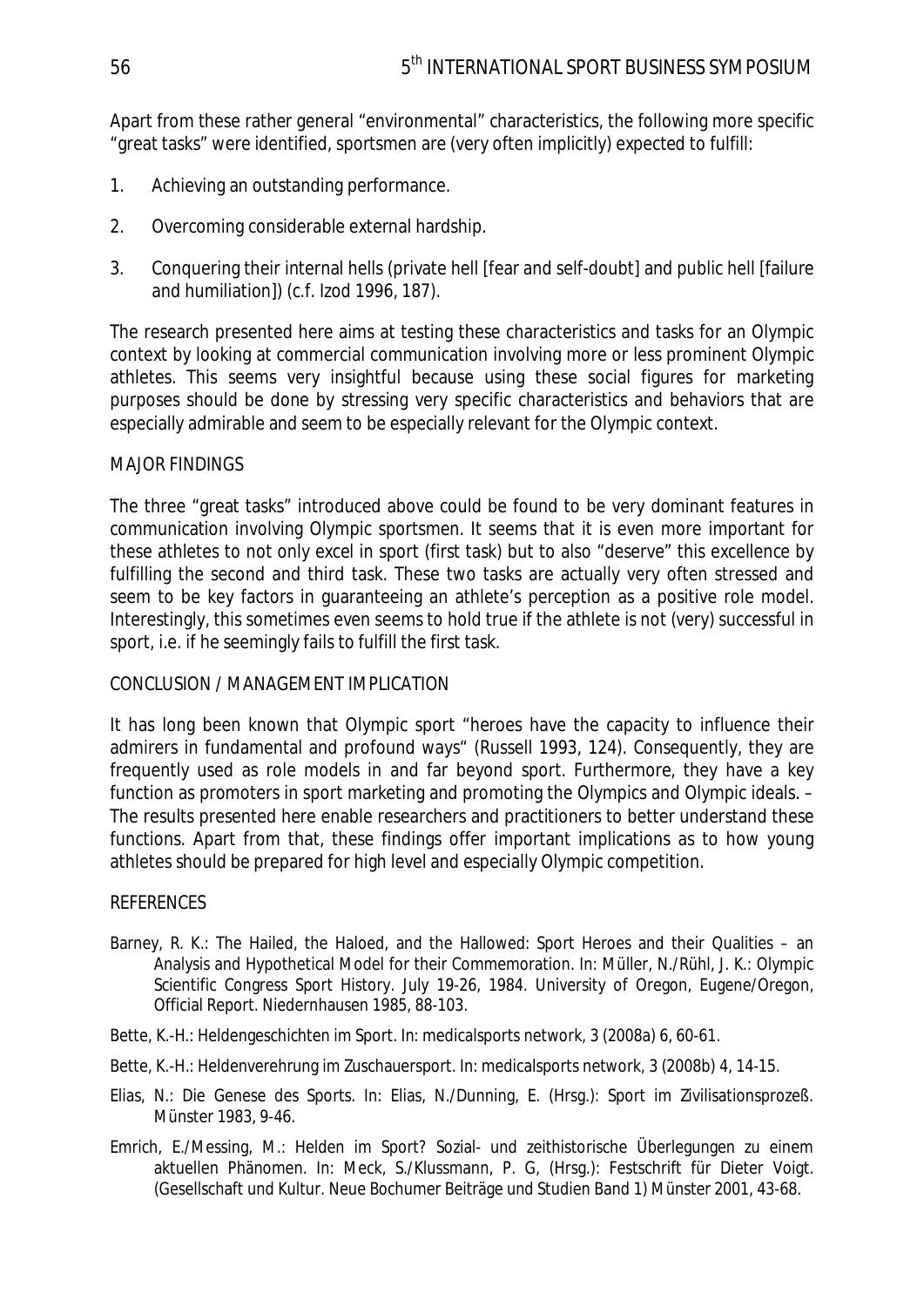Gebauer, G.: Die Mythen-Maschine. In: Caysa, V. (Hrsg.): Sportphilosophie. Leipzig 1997, 290-317.

- Holt, R./Mangan, J. A.: Heroes of a European Past. In: International Journal of the History of Sport 13 (1996) 1, 1-13.
- Izod, J.: Television Sport and the Sacrificial Hero. In: Journal of Sport and Social Issues 20 (1996) 2, 173-193.
- Russell, G. W.: The Social Psychology of Sport. New York u. a. 1993<sup>2</sup>.
- Könecke, T. & Schunk, H. (2012). Fußball-Nationalspieler als herausragende Akteure des modernen Mediensports – eine sportsoziologische Analyse anlässlich der Fußball-Weltmeisterschaft 2010. In: Ellert, G.: Schafmeister, G. & Brunner, S. (Hrsg.). Die Fußball-Weltmeisterschaft 2010 im wissenschaftlichen Fokus - intersiziplinäre Analyse einer sportlichen Großveranstaltung. (in print)

**Thomas Könecke** is a research assistant at the Institute of Sport Science at the Johannes Gutenberg-University of Mainz. He obtained the German equivalent of a Master's Degree after studying business management, sport science, and pedagogics of economics and business at Vallendar (Germany), Matanzas (Cuba), and Mainz (Germany). Afterwards, he spent several months at the University of Fundação Getulio Vargas - Escola de Administração de Empresas de São Paulo (FGV-EAESP) in Brazil and worked as a research assistant at the Institute of Sport Science at the Johannes Gutenberg-University of Mainz. Before returning to the Institute of Sport Science, he did the same job at Aalen University, working in the International Business Department.

Thomas' teaching experience includes: Project Management; "Business Mathematics" and tutorial for the lecture "Capital Markets"; Entrepreneurship and Business Plan; and the preparatory seminar for the 7th Olympic seminar for Sport Sciences by the German Olympic Academy in Olympia (Greece).

His publications include:

- Preuß, H., Könecke, T. & Schütte, N. (2009). Ökonomische Auswirkungen des 1. FC Kaiserslautern für Kaiserslautern und Rheinland-Pfalz.
- Preuß, H., Könecke, T. & Schütte, N. (2010). Ökonomische Auswirkungen des 1. FC Kaiserslautern für Kaiserslautern und Rheinland-Pfalz - Ergebniszusammenfassung der Studie.
- Preuss, H., Könecke, T. & Schütte, N. (2010). Calculating the Primary Economic Impact of a Sports Club`s Regular Season Competition: A First Model. In: Journal of Sport Science and Physical Education No.60, pp.17-22.
- Könecke, T. & Schunk, H. (2011). Fußball-Nationalspieler als herausragende Akteure des modernen Mediensports – eine sportsoziologische Analyse anlässlich der Fußball-Weltmeisterschaft 2010. In: Ellert, G.: Schafmeister, G. & Brunner, S. (Hrsg.). Die Fußball-Weltmeisterschaft 2010 im wissenschaftlichen Fokus - interdisziplinäre Analyse einer sportlichenGroßveranstaltung. (in print)

**Holger Schunk** is a professor of media management and brand communication at the Macromedia University for Media and Communication in Stuttgart, Germany. He studied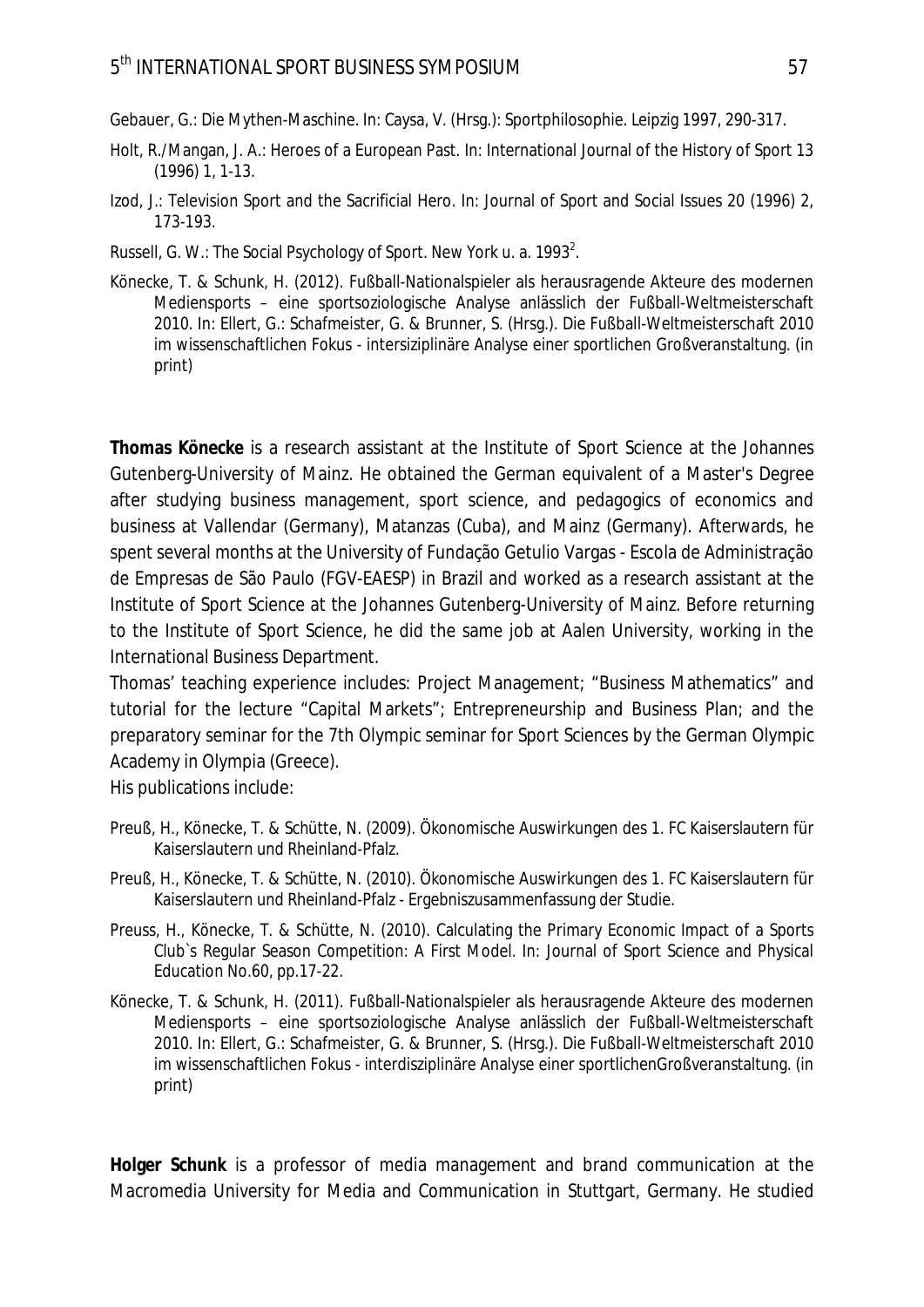Business Administration with an emphasis in marketing at the Georg August University in Göttingen, Germany. He has over 12 years experience as a management consultant. From 1997-2003 he worked as a freelance management consultant for various renowned corporations, and as a research assistant at the Johannes Gutenberg University Mainz, Germany. As a Senior Consultant at Simon & Goetz Kommunikation GmbH he led numerous strategic brand management projects. Since 2006 Holger Schunk has been a Partner of the IfM Institut für Markenwert GmbH (Institute for Brand Equity). The Institute for Brand Equity is an internationally experienced and independent consultancy firm with an international network of research partners. In his scope of activities at the Institute Holger Schunk advised both DAX-listed corporations, as well as small medium enterprises from various industries within Germany and abroad. In 2009 Prof. Schunk returned to Johannes Gutenberg University when he was involved in the acquisition and initiation of several research projects in sport economics. In 2010 he obtained his professorship at Macromedia University for Media and Communication.

His most recent publications include:

- Könecke & Schunk (2011). Fußball-Nationalspieler als herausragende Akteure des modernen Mediensports – eine sportsoziologische Analyse anlässlich der Fußball-Weltmeisterschaft 2010. In: Ellert, G.: Schafmeister, G. & Brunner, S. (Hrsg.). Die Fußball-Weltmeisterschaft 2010 im wissenschaftlichen Fokus - interdisziplinäre Analyse einer sportlichenGroßveranstaltung. (in print)
- Simon, Schunk (2009): Tafelsilber vergolden Mit Leasing kann ein Unternehmen seine Marke in Geld umwandeln, in: FAZ 23.09.09, Seite B6
- Regier, Huber, Büttner, Schunk (2009): Ein Volk im Luxusfieber,in: Markenartikel 04/09
- Huber, Matthes, Dreckmeier, Schunk (2008): Erfolgsfaktoren des Sportsponsorings bei Großereignissen, Gabler Verlag
- Schunk, Regier (2008): Was verdient Ihre Marke wirklich?, in: Markenartikel 04/08
- Bauer, Schunk (2008): Markenmanagement und Markenschutz im Mittelstand, in: Business & Law Frankfurt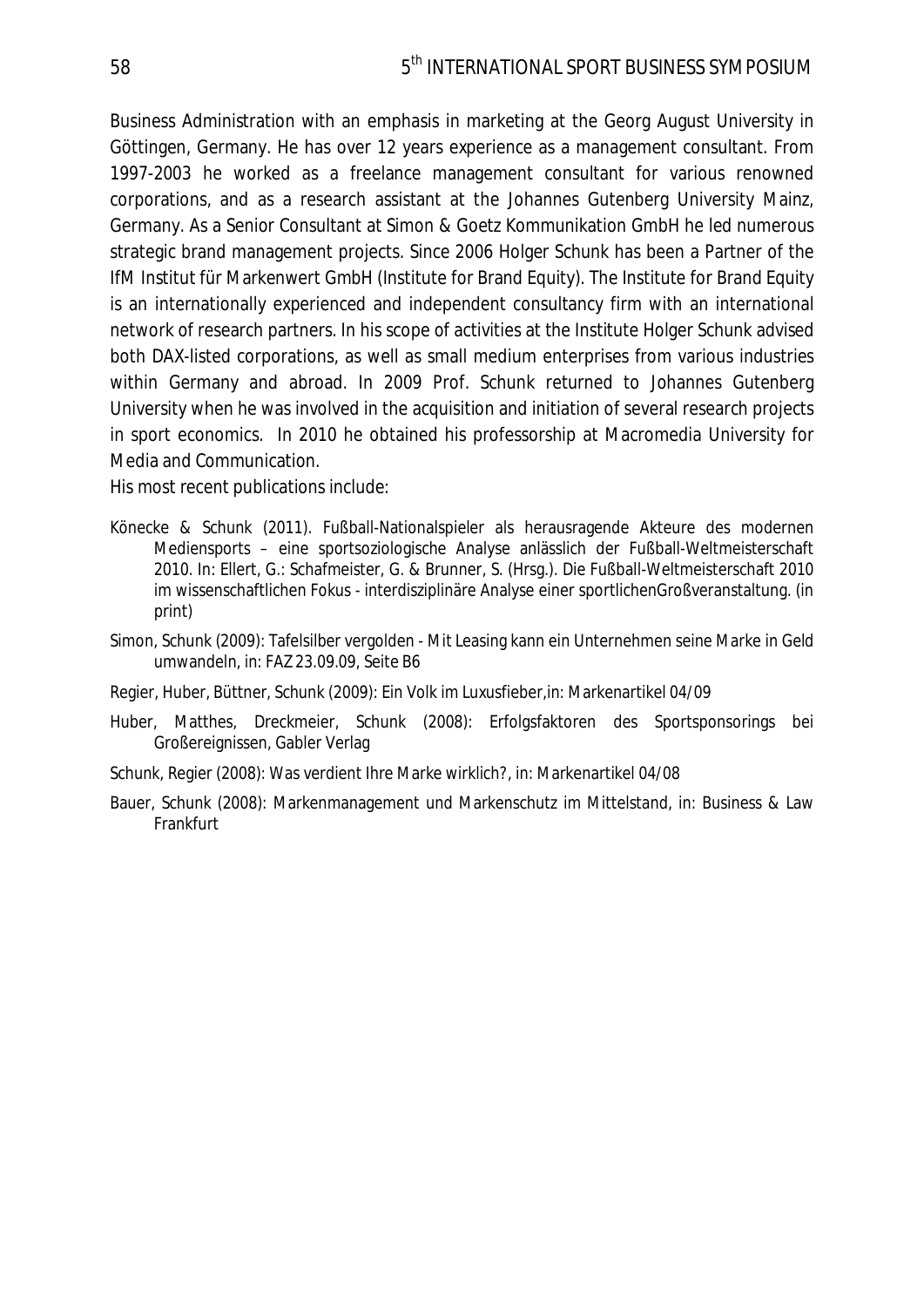## **The Market for the Core Olympic Sports Athletics and Swimming in Germany – Size, Structure and Characteristics**

**Christian Alfs,** Johannes Gutenberg-University Mainz, Germany, *alfs@uni-mainz.de*  **Holger Preuss**, Johannes Gutenberg-University Mainz, Germany, preuss@uni*-mainz.de* 

#### **Abstract**

#### INTRODUCTION

Sport is everywhere in our life and it is not only lifestyle and fun. Sport also creates jobs, GDP and a significant turnover. In general politicians accept that sport contributes to the overall welfare and economic development of a country, however this fact is generally not based on grounded evidence. In Germany, the last scientific studies on this topic were done by Meyer & Ahlert (2000) who based their data on a study from Weber et al. (1995). However, the increased media interest in sport, its professionalisation and overall change towards a leisure-centred society as well as the demographic changes make it impossible to use these 18 years old data today. Beyond that, the specific size, structure and the characteristics of the market, i.e. the amount of money spent on sport, the socio-demographic data of the people practising and following the sport are of high interest for all stakeholders involved. Accordingly, this presentation focuses on the economic dimensions of the demand for the two core Olympic sports athletics and swimming.

#### RESEARCH QUESTIONS

What is the size and the characteristics of the demand for the core Olympic sports of athletics and swimming in Germany? For a very short presentation at this conference the focus will be on the size of the market and some special characteristics of the demand.

#### **THEORY**

This study is based on consumption theory and consumer behaviour.

#### METHODOLOGY

In 2009, n=7,031 persons were interviewed using CATI (Computer Assisted Telephone Interviews) based on the Rösch telephone sample system (RTS). By this, a representative and randomized selection of the interview partners was secured. These 7,031 persons were interviewed towards their active and passive sport consumption behaviour and enabled us to quantify the sport consumption by e.g. sport, intensity of practice or motivation behind their activities. Then, another n=10,424 persons were interviewed by CAWI (Computer Assisted Web Interview) (randomized selection from a panel representing Germany) to identify the particular consumption pattern behind a sport practiced. By multiplying the number of those practicing a sport with a consumption pattern, we can calculate the sport consumption of Germans and their meaning for the German economy. Furthermore, by collecting data on the socio-demographic background of the people participating and following a certain sport, the characteristics of these target groups can be shown.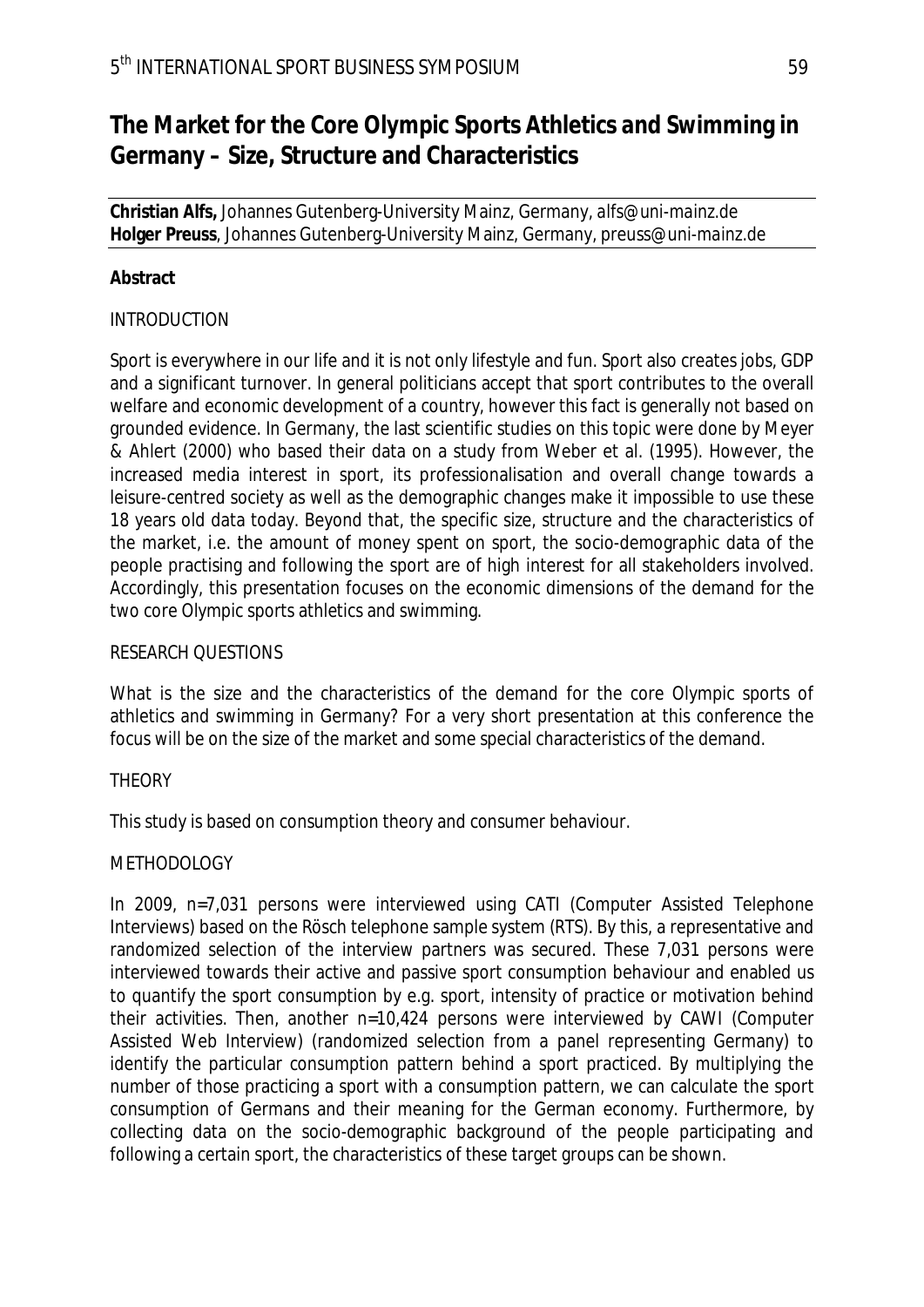#### RESULTS

The following two tables show the results for the core Olympic sports of athletics and swimming. Table 1 shows the market size and the demand related to the active participation in the sports. Table 2, on the other hand, shows the demand and market size for consumption based on the interest in the sport.

|                  | active |            |                     |                 |        |           |              |                |
|------------------|--------|------------|---------------------|-----------------|--------|-----------|--------------|----------------|
|                  | $16+$  |            |                     |                 | u16    |           |              |                |
|                  |        |            | <b>Expenditures</b> |                 | #      |           | Expenditures |                |
|                  | rel.   | abs.       | per p.              | total           | rel.   | abs.      | per p.       | total          |
| <b>Athletics</b> | 3.04%  | 2,126,363  | 386€                | 820,288,428€    | 4.89%  | 444,300   | 982€         | 436,392,692€   |
| Swimming         | 30.65% | 21,454,504 | 227€                | 4,875,720,311€  | 15.91% | 1,879,302 | 537€         | 1,009,670,611€ |
| Total            |        | 23,580,867 |                     | 5,696,008,739 € |        | 2,323,602 |              | 1,446,063,303€ |

**Tab. 1: Results for consumption based on active participation in athletics and swimming in Germany in 2010** 

|  | Tab. 2: Results for consumption based on interest in athletics and swimming in Germany in 2010 |  |  |  |
|--|------------------------------------------------------------------------------------------------|--|--|--|
|  |                                                                                                |  |  |  |

|                  | passive          |           |              |                |  |  |
|------------------|------------------|-----------|--------------|----------------|--|--|
|                  | $16+$            |           |              |                |  |  |
|                  | number of people |           | Expenditures |                |  |  |
|                  | rel.             | abs.      | per person   | total          |  |  |
| <b>Athletics</b> | 2.68%            | 1,878,844 | 558€         | 1,047,732,235€ |  |  |
| Swimming         | 1.26%            | 881,692   | 378€         | 333,055,258€   |  |  |
| Total            |                  | 2,760,536 |              | 1,380,787,493€ |  |  |

A total of 2,570,663 people actively participated in athletics in Germany in 2010, each spending on average €489 on their sport, which resulted in a total turnover of €1.257 bn, For swimming, the numbers are significantly higher, 23,333,806 actively participated in swimming in 2010 spending an average of €252, which results in a turnover of €5.885 bn. Looking at the consumption based on the interest in the type of sport without necessarily participating in it, the results show that in the population 16 years or older a total of 1,878,844 people spend on average €558 on their interest in athletics, which amounts to €1.048 bn, For swimming 881,692 people spent on average €378 because of their interest in the sport, resulting in a turnover of  $\epsilon$ 0.333 bn.

#### REFERENCES

- Meyer, B, & Ahlert, G, (2000), Die ökonomischen Perspektiven des Sports: Eine empirische Analyse für die Bundesrepublik Deutschland, Band 100 der Schriftenreihe des Bundesinstituts für Sportwissenschaft, Schorndorf: Hofmann,
- Weber, W,, Schnieder, C,, Kortlüke, N, & Horak, B, (1995), Die wirtschaftliche Bedeutung des Sports, Schorndorf: Hofmann,

**Christian Alfs** is a research assistant, lecturer and Ph.D. candidate with Holger Preuss at the chair of sport economics and sport sociology at the Institute of Sport Science at the Johannes Gutenberg University Mainz, Germany. His fields of research include the economic dimensions of sport, the intangible impact of Mega Sport Events, especially in the context of signaling theory, and exergaming/E-Sports. He is a lecturer of sports marketing and project management. In 2011 he attended the postgraduate seminar on Olympic Studies at the International Olympic Academy in Olympia, Greece. www.sport.uni-mainz.de/Alfs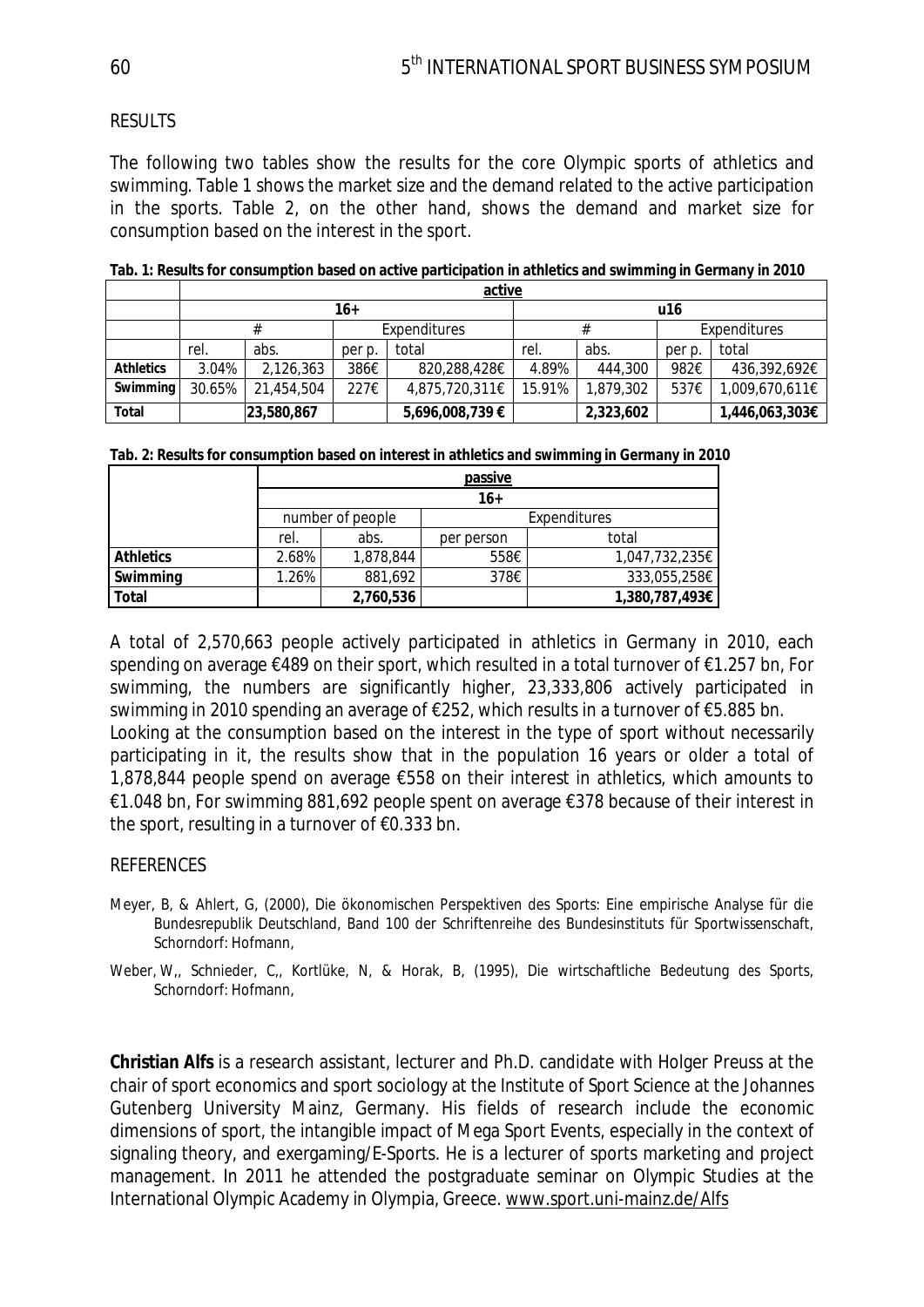**Holger Preuss** (1968, Dr. disc. pol.) is Professor at the Institute of Sport Science at the Johannes Gutenberg-University in Mainz, Germany. His career started in 1990 where he studied until 1995 Economics and Physical Education at the University of Göttingen. In 1992 he worked in Seattle (WA, USA) for half a year and in 1995 he attended the "Post Graduate Seminar" on Olympic Studies in Olympia, Greece. From 1995 to 2002 he was scientific assistant at the Johannes Gutenberg-University in Mainz. There he worked in the department of Sports Sociology and Sports History and is a member of the "Research Team Olympia". From 2002 to 2003 he taught Sports Economics and Sports Management at the German Sport University, Cologne. Since October 2008 he is a full Professor for Sports Economy and Sports Sociology at the Johannes Gutenberg-University in Mainz, Germany. Until 2008 he will be a "Visiting Professor" at the School of Management at the Beijing Sport University. During the past years he consulted several Olympic bid cities (Bern, Innsbruck, Prague, Budapest, Frankfurt, Leipzig). His research focuses on economic impacts of mega sport events, especially the economic implications of hosting the Olympic Games from Munich 1972 to Beijing 2008 and the FIFA Football World Cup 2006.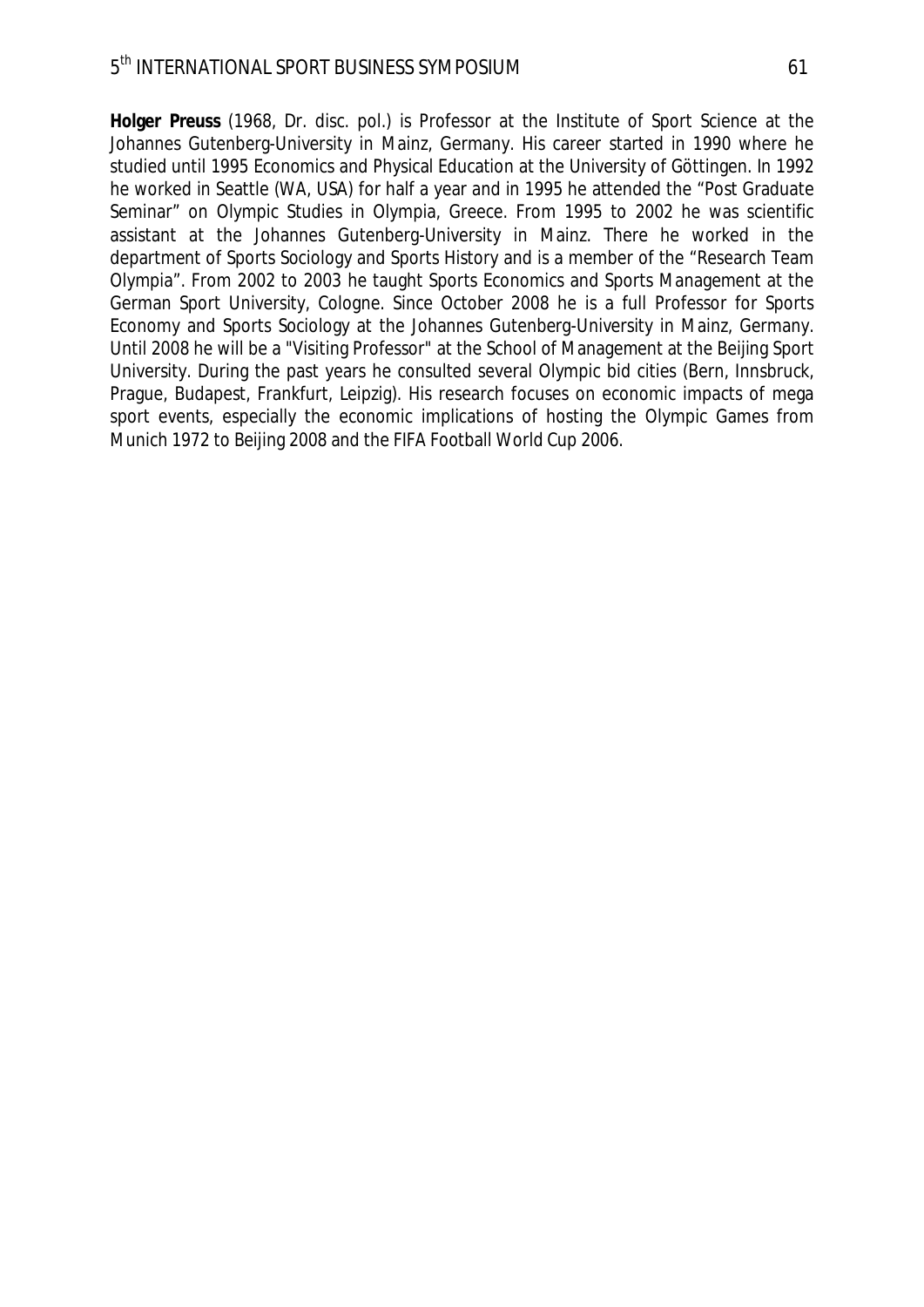

# **Impact**

## **Papers:**

- x **Herrington (GBR): Perceptions of the likely impact of the London 2012 Olympics**
- x **Swart & Bob (RSA) & Turco (USA): Durban Africa's first Olympic Host City? The impacts from hosting the FIFA WC and other aspects**
- x **MacRury (GBR): Framing legacies: experience and social common capital**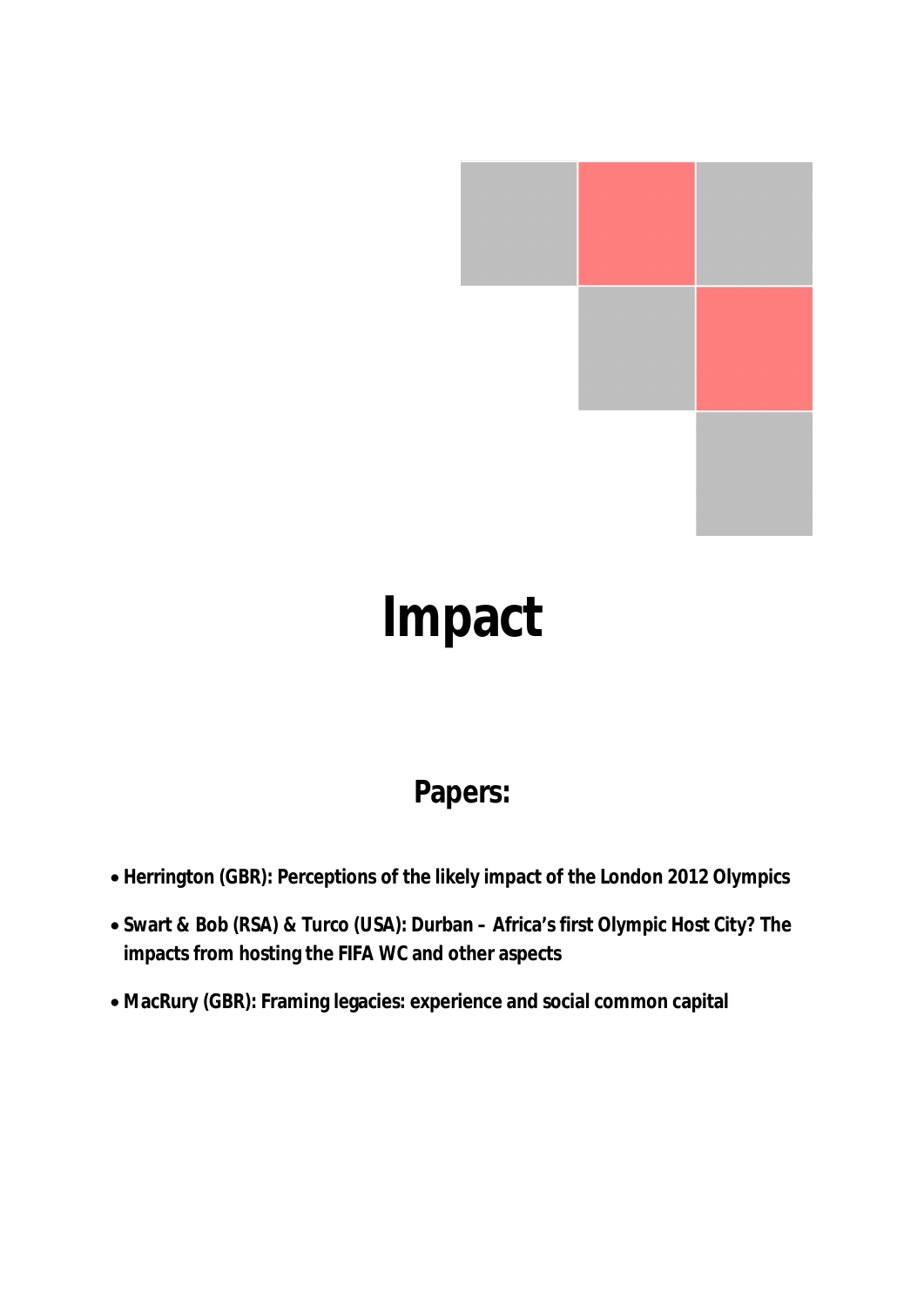## **Perceptions of the likely impact of the London 2012 Olympics**

#### **Neil Herrington**, University of East London, *n.herrington@uel.ac.uk*

#### **Abstract**

This paper reports a study that set out to elicit the views of people local to the site of the London 2012 Games- specifically stakeholders in local educational endeavour – about the claims that have been made concerning the benefits that may accrue from hosting the London Games. It does this through Q methodology, which combines qualitative and quantitative methods to investigate the perspectives of those directly involved in a particular topic.(Watts and Stenner, 2005; Herrington and Coogan, 2011), using a concourse that has been broadly characterised around the 'event structures' (Preuss, 2006; Gratton and Preuss, 2008), that can be used to explore legacy.

The concourse statements were derived from literature review, interviews and focus group work with educational stakeholders. The Q sort was carried out by 34 participants, a mixture of school students, teachers and informal educators, all of whom worked or studied within the East London Boroughs.

It is the contention of this study that the 'event structures' will change the location factors for education and that the Olympic Games offers a powerful lens to examine the impact of wider regeneration efforts on educational outcome and aspiration. The paper gives consideration to how such changes might be understood, how educationalists might engage with the 'event structures' and how this methodology might be used to supplement studies such as the OGI to engage communities and avoid what Poynter (2009) describes as the fatalistic response of local people to such patterns of social change.

#### References

- Gratton, C. and Preuss, H. (2008) 'Maximising Olympic impacts by building up legacies'. *International Journal of the History of Sport,* 25(14), pp. 1922-1938.
- Herrington, N. and Coogan, J. (2011) 'Q methodology: An overview'. *Q methodology: an overview*.
- Poynter, G. (2009) 'The 2012 Olympic Games', in Imrie, R., Lees, L. and Raco, M. (eds.) *Regenerating London: Governance, sustainability and community in a global city*. London: Routledge, pp. 132-148.
- Preuss, H. (2006) 'Impact and evaluation of major sporting events'. *European Sport Management Quarterly,* 6(4), pp. 313-316.
- Watts, S. and Stenner, P. (2005) 'Doing Q methodology: Theory, method and interpretation'. *Qualitative Research in Psychology,* 2(1), pp. 67-91.

**Neil Herrington** is a Principal Lecturer in the Cass School of Education and Communities at the University of East London where he has worked for the past ten years in the field of initial teacher training. Previously he worked for 15 years as a high school teacher. Neil's research interests include sustainability education and Place Based Education.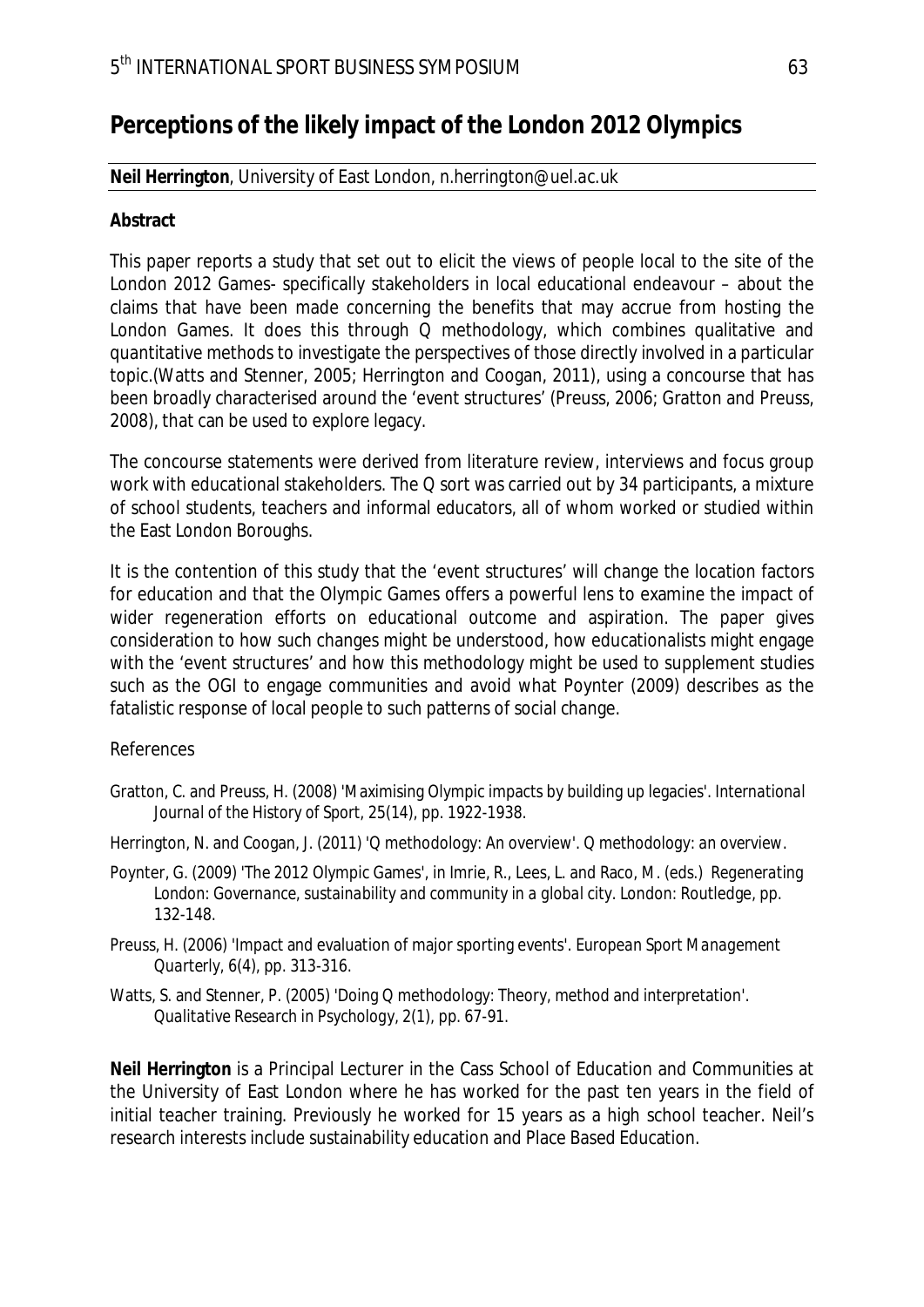## **Durban – Africa's first Olympic Host City? The impacts from hosting the FIFA World Cup and other aspects**

**Kamilla Swart**, Cape Peninsula University of Technology, *swartk@cput.ac.za* **Urmilla Bob**, University of KwaZulu-Natal, *bobu@ukzn.ac.za*  **Douglas Turco**, Drexel University, *douglasmicheleturco@gmail.com* 

#### **Abstract**

South Africa's has emerged as one of the main sport events destinations worldwide and Africa's major and mega sport event hotspot. The successful hosting of the 2010 FIFA World Cup in particular has profiled South Africa generally and the main host cities in a positive light. Durban has, on several occasions, articulated an interest in bidding for the 2020 or 2024 Summer Olympic Games. This has resulted in mixed responses from both the public as well as government departments. Although Cape Town had bid to host the Olympic Games in 2004, Durban was the only city in South Africa that formally applied to SASCOC to bid to host to the Summer Olympic Games in 2020 after Johannesburg, Cape Town and Port Elizabeth failed to submit their applications.

This paper examines the debates and issues pertaining to Durban's plans to bid for the Olympic Games. Specifically, it contextualizes concerns in relation to major issues around the city's budget problems which are resulting in significant increases in rates and taxes for the city's citizens. This has caused an outcry against the city's desire to host the Olympic Games with the public expressing concern that they are paying for the hosting of the FIFA World Cup shortfalls. The paper also re-visits the question pertaining to what were/are the benefits of hosting a mega-event if yet another host city is to fall victim to escalating costs post an event.

The issue of whether Africa should be entitled to host an Olympic Games as well as the opportunities and challenges (particularly infrastructural, financial and political aspects) that Durban is likely to face are also critically assessed. The investments in infrastructure development specifically are often justified in relation to long-term tangible benefits to the general populace. Yet, it appears that the hosting of the FIFA World Cup is unlikely to realise these promises. A notable point is that there has been no significant increase in tourism numbers as a result of hosting the World Cup, one of the main tangible benefits that are used to justify the use of public funds in relation to destination marketing.

Other additional questions to be raised relate to how Durban is likely to benefit from infrastructural investments linked to hosting an Olympic Games. Have 2010 infrastructural investments better positioned Durban to host the Olympic Games in the future? What type of unique challenges will the Olympic Games pose to a Durban given the nature of the event? The paper largely draws from a desk-top study of debates emerging in the popular media and government domains.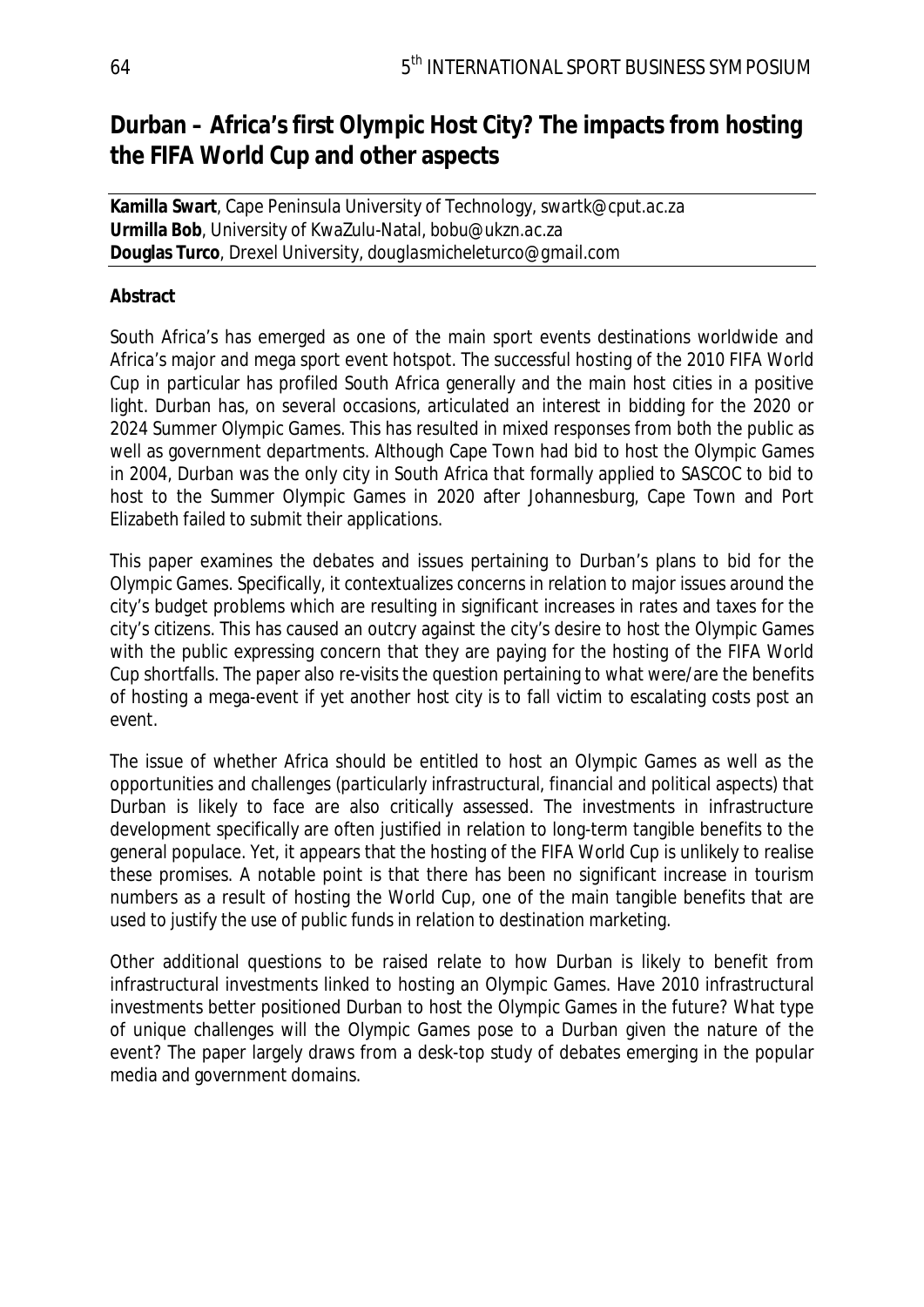**Kamilla Swart** is an Associate Professor in the Faculty of Business and heads the Centre for Tourism Research in Africa, Cape Peninsula University of Technology, Cape Town. Her research interests include sport and event tourism, with a specific focus on mega-events, event policies, strategies and evaluations. Prof Swart has published on varied topics relating to the bidding and impacts of sport tourism events in South Africa (Politikon, Urban Forum, The Sociological Review and Development Southern Africa, amongst others) and has published in several books. She was instrumental in developing the 2010 FIFA World Cup Research Agenda and served as the City of Cape Town's Research Coordinator for 2010.

**Urmilla Bob** is an Associate Professor in the Discipline of Geography (School of Environmental Sciences) at the University of KwaZulu-Natal, Durban. She completed her Masters and her Ph.D. in geography at West Virginia University in the USA. She conducts research on urban and rural development issues, sustainable land use and natural resource management as well as the socio-economic impacts of tourism (specifically ecotourism and sport events). Prof Bob has published in these fields in both nationally and internationally recognized academic books and journals. She has been involved in collaborative research with national and international organizations and has attended several conferences and workshops worldwide.

**Douglas Michele Turco** is Associate Dean, College of Global Studies, Arcadia University, USA. He received the Ph.D. from the University of New Mexico and M.S. and B.S. degrees from the University of Wisconsin at LaCrosse. Turco is also on faculty at the Rajiv Gandhi Indian Institute of Management, IMC FH-Krems (Austria), and National Taiwan Sport University. Turco teaches courses on sport and tourism marketing, sport tourism, globalization of sport, and sport economics. He has authored over 40 journal articles in Sport Marketing Quarterly, International Journal of Sport Management, Journal of Travel Research, Journal of Sport and Tourism, and others, and has written several books.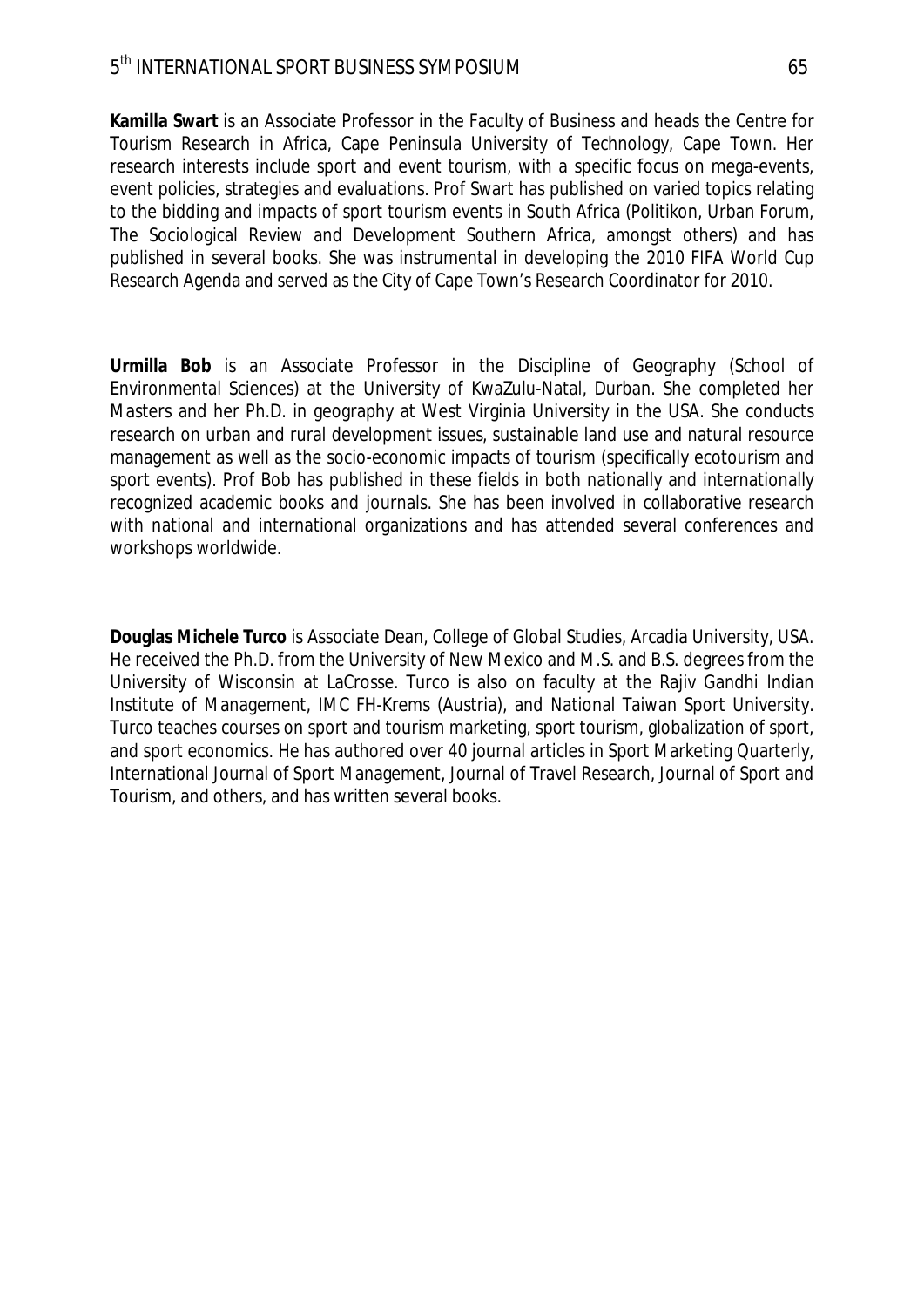### **Flaming legacies: experience and social common capital**

#### **Iain MacRury**, University of East London

#### **Abstract**

The games will *transform* the heart of east London. Current discussion of London's Olympic 'legacy' necessarily affords a prospective rather than a fully formed focus for analysis. This is not to say, however, that 'legacy' is not already assertively present in London. 'Legacy' has formed a highly conspicuous and influential part of the Olympic conversation around the 2012 Olympic and Paralympic Games – from the bid stage onwards. 'Legacy' now heavily inflects the broader address to regeneration in the city and surrounding areas. The paper argues for attentiveness to the peculiar and multiple socio-economic elements – convergences of plans, themes, projects, structures, ideas, emotions and events - combined to form a broad-based intervention: identified here as *The- Games-in-the-city*. *The Games-inthe city* is a complex object constituting and constituted in tangible and intangible component elements – stadia, but also socio-economic, health or sports projects and initiatives, such as those under the 'Inspire-mark' heading. "Legacy" is conceived as the extent of success in "metabolising" this quasi-object (*The*-*Games-in-the city).* The paper suggests that a full grasp of 'legacy' is not wholly available to purely economics-oriented envisioning and evaluation – in particular where 'intangible' legacy is concerned, but considers the relevance of "social common capital" (Uzawa 2005) as a helpful economic framing. The paper proposes a schema highlighting types of Olympics-related economic activity and productivity, drawing on Pine and Gilmore's (1999; 2007) approach to the putative "*Experience Economy".* Their schema is critically appropriated and extended to help articulate the component processes of mega-event interventions in urban, public space. However, and drawing on Polanyi's (1944) account of 'fictitious commodities' and institutional economics the paper argues that, ultimately, the emergence of a sustainable 'legacy momentum' (MacRury and Poynter 2009; LERI 2007) will depend upon the stability of socially embedded institutions; flexible structures appropriate to large scale urbandevelopment via good governance and government intervention in and across Olympic east London.

**Iain MacRury** is a Professor and Associate Dean, School of arts and Digital Industries, University of East London, Great Britain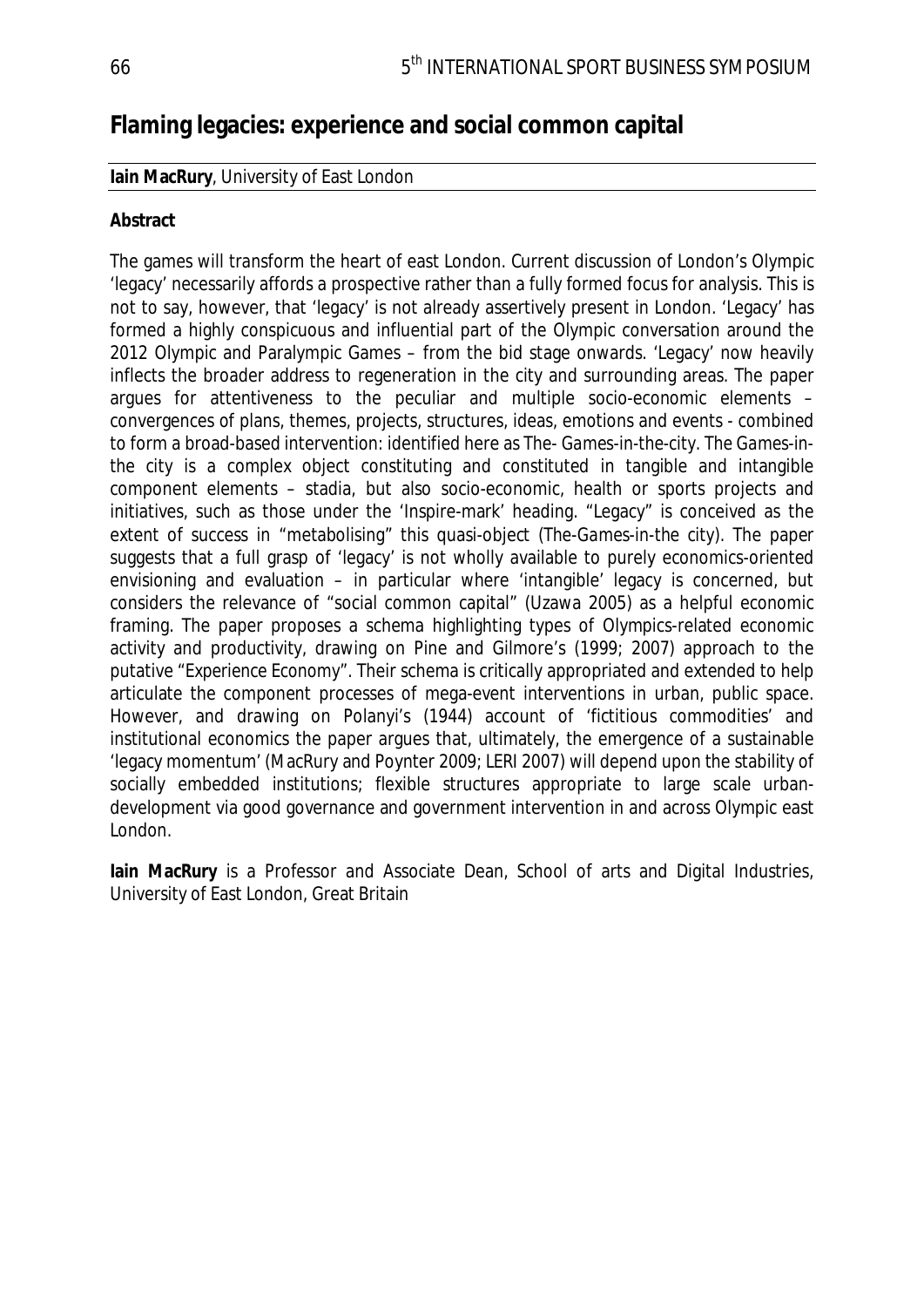

# **Culture**

## **Papers:**

- x **Psimopoulos & Lyras (USA): Olympism Enacted. The Socio-Cultural Dimension of London 2012 Olympic Games**
- x **Gargalianos & Asimakopoulos (GRE) & Chelladurai (USA): Complexity and Simplicity of Organizing Olympic Games: The Role of Bureaucracy**
- x **Ho (HKG): Olympic Culture Shock When Equestrianism Gallops to Hong Kong**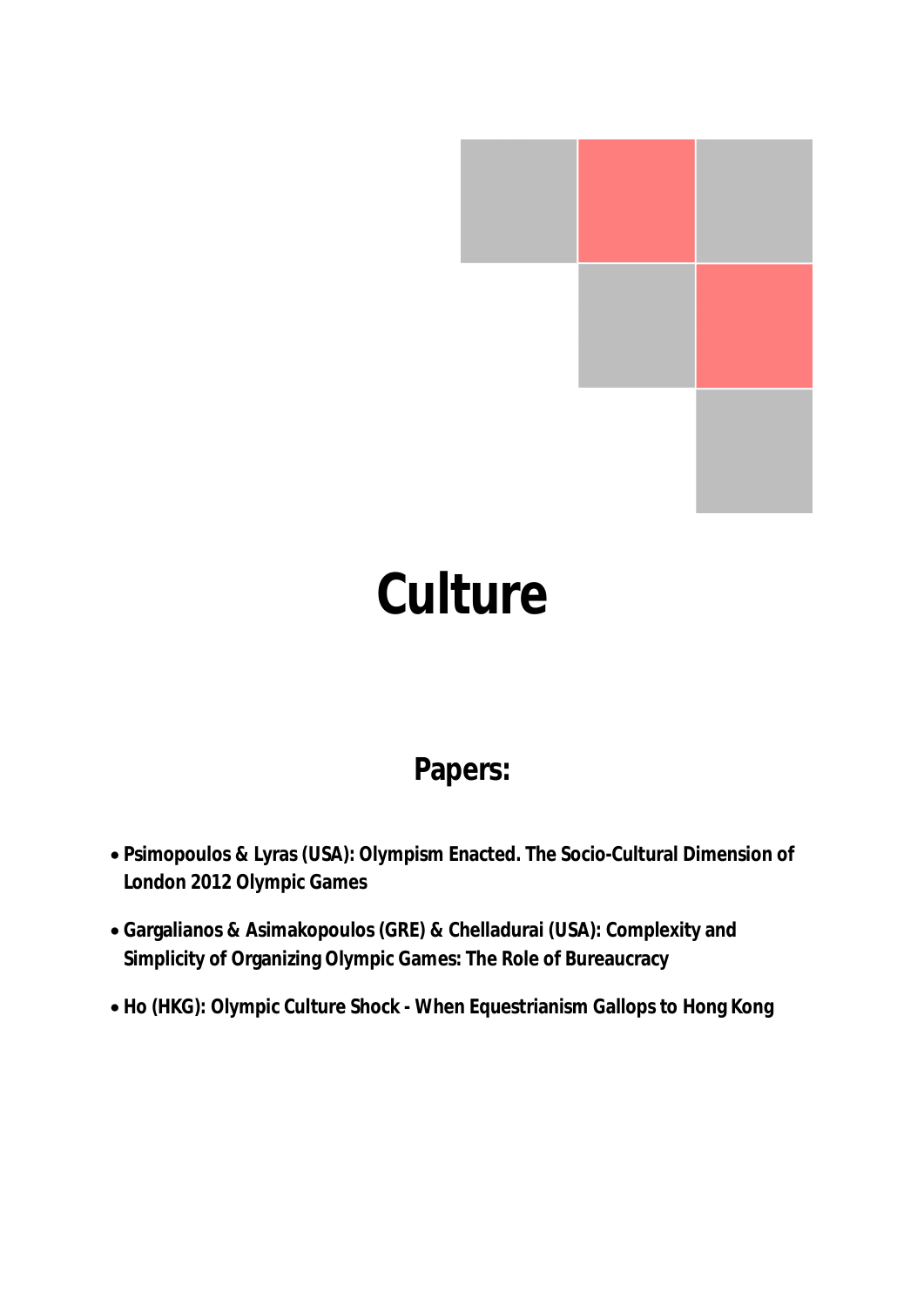## **Olympism Enacted. The Socio-Cultural Dimension of London 2012 Olympic Games**

**Constantine Psimopoulos,** Massachusetts Institute of Technology, USA, *kosti@mit.edu* **Alexis Lyras**, University of Louisville, USA, *alexis*.*lyras@louisville.edu*

### **Abstract**

"The goal of Olympism is to place sport at the service of the harmonious development of man, with a view to promoting a peaceful society concerned with the preservation of human dignity"

-2<sup>nd</sup> Fundamental Principle of Olympism, (p.10) Olympic Charter, IOC

London 2012 Olympic Games organizing committee lead by President and former Olympic Champion Sebastian Coe, has pledged to inspire the world by establishing its "groundbreaking" international legacy program, by reaching "…young people all over the world and connect(ing) them to the inspirational power of the Games so that they are inspired to choose sport…improving their lives as a result" (LOGOC, 2012). This is indeed the first international sports development program conceived and implemented by an Olympic and Paralympic Host City and can potentially be a beacon for hope once the dust settles, following the closing ceremonies of the Olympic and Paralympic Games. This international inspiration program is also closely aligned with the United Nations resolution on building a better world through sport and the Olympic ideal (UN, 2011).

Olympic Scholars and Sport Sociologists have argued that Sport for Development (SFD) or sport intervention programs that aim to bring about social change and development should be evaluated using three levels of analysis – micro, meso, and macro- levels of society (Burnett & Uys, 2000; Lyras, 2009; Sugden, 1991, 2006), and that in order to better understand and facilitate the process of an initiative aiming to inspire through the ideals of sport, five component parts (impacts assessment, sport/physical activity, organizational, educational, cultural enrichment) of Sport for Development Theory (SFDT) need to be considered as building blocks for any sport intervention (Lyras, 2011).

The International Olympic Committee has long shown its commitment to development and inspiration through sport (Fundamental principles quote), more recently by having coorganized (together with the United Nations office on Sport and Development) two editions of an International Forum on Sport, Peace and Development at the United Nations (UN) Headquarters in Geneva, Switzerland. Sport as a tool for Development can contribute to reaching the Millennium Development Goals (MDGs), which are eight international development goals that all United Nations member states have agreed to achieve by the year 2015.

This presentation will provide a complete analysis of LOGOC's International Inspirations's program as it pertains to the IOC's Development through sport goals and the 'enactment of Olympism', the MDGs and the UN's resolution from the  $66<sup>th</sup>$  session (UN, 2011).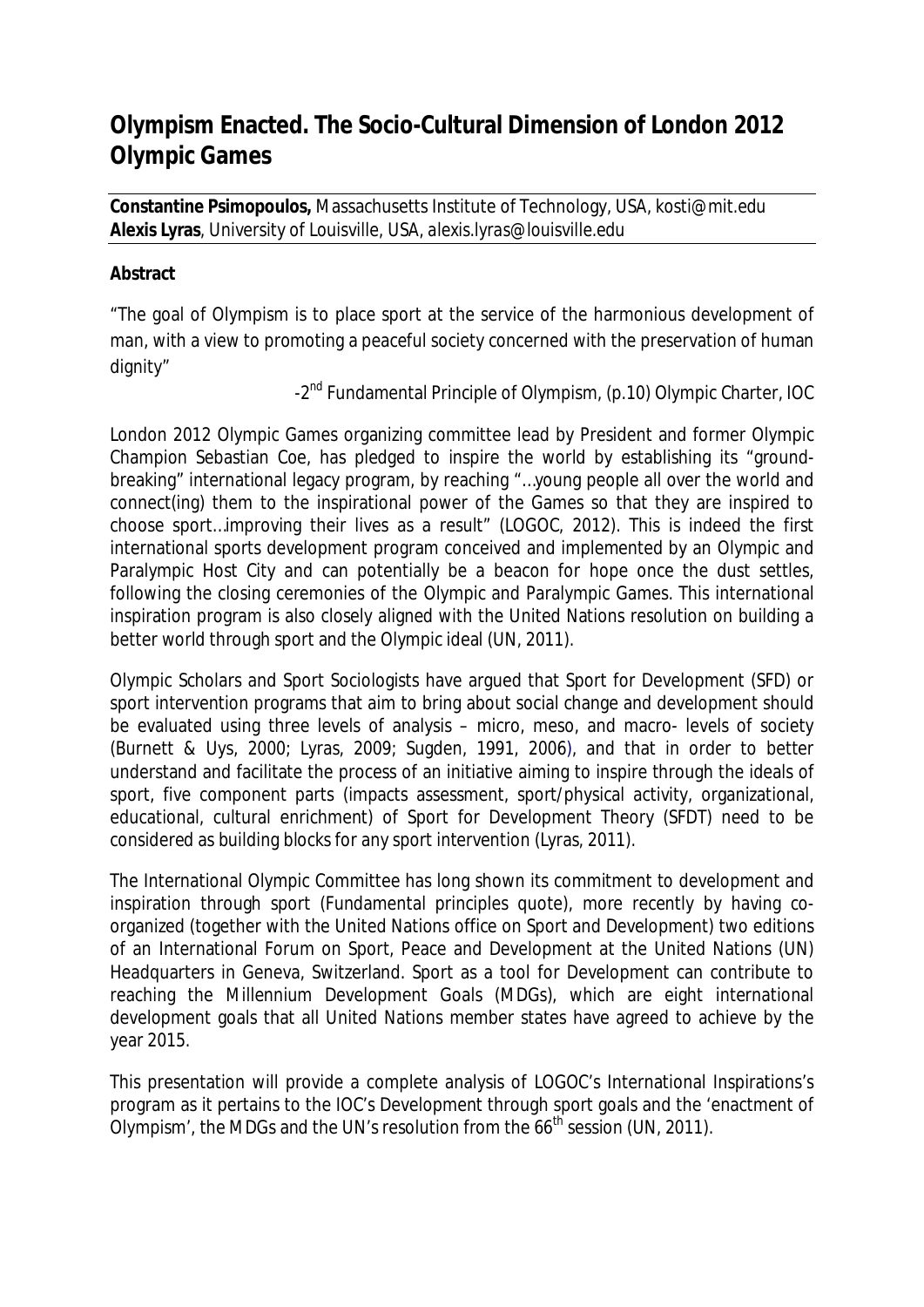#### References

- Burnett, C., & Uys, T. (2000). Sport development impact assessment: Towards a rationale and tool. Journal for Research in Sport, Physical Education and Recreation, 22(1), 27–40.
- International Olympic Committee, (2011). Development Through Sport Factsheet (July). Retrieved from www.olympic.org
- LOGOC, 2012. International Inspiration Program. Retrieved from www.london2012.com.
- Lyras, A., Welty Peachey, J., (2011). Integrating sport-for-development theory and praxis. Sport Management Review.
- Lyras, A. (2009). Sport for peace and development theory. Paper shortlisted for a research award by the European Association for Sport Management. Amsterdam, Netherlands, September, 2009.
- Lyras, A. (in press). The Doves Olympic Movement Project: Integrating olympism, development, and peace. In S. J. Hanrahan, & R. Schinke (Eds.), Development through sport. Morgantown, West Virginia: Fitness Information Technology.
- Lyras, A., & Kotziamani, E. (2008). Olympism for peace and development: A case study analysis of an inter-ethnic community based initiative. Paper presented at the sixth international peace conference. Kyoto and Hiroshima, Japan, October 2008.
- Sugden, J. (1991). Belfast United: Encouraging cross-community through sport in Northern Ireland. Journal of Sport and Social Issues, 15(1), 59–80.
- Sugden, J. (2006). Teaching and playing sport for conflict resolution and co-existence in Israel. International Review for the Sociology of Sport, 41, 221–240.
- United Nations (2003). Sport for development and peace: Towards achieving the millennium development goals. Report from the United Nations Inter-Agency Task Force on Sport for Development and Peace. Retrieved from http://www.un.org/themes/sport/reportE.pdf162.
- United Nations (2011). General Assembly Resolution on Sport for Peace and Development. Agenda item 11. October 11, 2011.

**Constantine Psimopoulos** teaches at the Massachusetts Institute of Technology in Cambridge, USA. Prior to his current faculty position at MIT, he had been a tenure-track Assistant Professor of Physical Education and Sport in New York, and before that a Lecturer at The Ohio State University (OSU). He has pursued PhD studies and research at OSU and Democritus University (currently PhD Candidate) respectively; he holds an M.A. degree from the former institution and an M.Ed. in Sport Management from Springfield College, Massachusetts. Prof. Psimopoulos received his Bachelor of Science in Physical Education and Sport Science from the Aristotelian University of Thessaloniki, Greece.

Prof. Psimopoulos' research interests lie in the nexus of Sport Humanities, Sport Pedagogy and Sport Management, situated within an interdisciplinary approach. Employing qualitative methodologies, his current scholarly pursuits delve into Olympic Pedagogy, and specifically the Youth Olympic Games in relationship to the development of the Olympic Movement. He has been recognized with awards for outstanding leadership, teaching excellence, an outstanding mentor award and presentation of research awards. Prof. Psimopoulos has presented and published more than 35 peer-reviewed scientific papers. Constantine has been a National Champion and a member of the Pre-Olympic team of Greece for Mountain Biking and is an associate and liaison for American Universities relations with the IOA.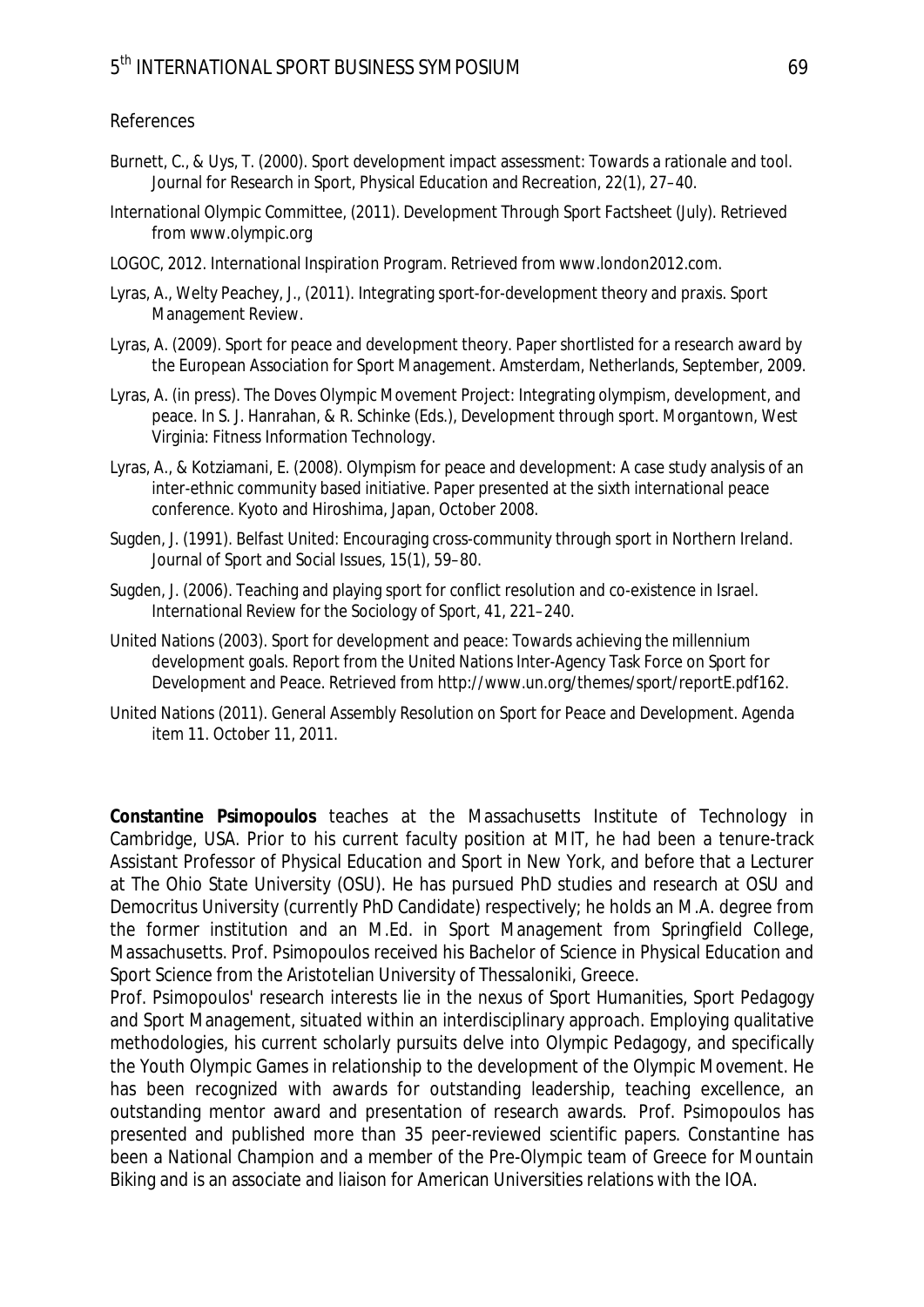**Alexis Lyras**, Ph. D., is an International Olympic Committee scholar, and is one of only a few scholars in the field whose youth sport-for-development and peace research bridges theory and sport practice. His area of expertise is a blend of organizational, cultural and educational aspects of sport for development and peace with a strong assessment background. Dr. Lyras has 20 years experience in youth sport, coaching, program and policy development and consulting. Worked as a head basketball coach for youth, national and professional basketball teams and as a consultant for national sport federations, ministries of education, NGO's and universities in Europe, Africa, the USA and the Caribbean. He is currently working at the University of Louisville, focusing integrated teaching, research and service on Olympism and global sport for development and peace policy, governance, strategic planning and impacts assessment. He is also working with the Mohammad Ali Institute of Peace and Justice for projects and initiatives related to Olympism, peace and development and holds adjunct professor positions at the University of Trinidad and Tobago and the University of Nicosia. Over the last ten years, he initiated and led a number of SFDP local, regional and global projects (e.g. International Sport for Development and Peace Association, SFD Global Initiative, Louisville IDEALS, Doves Olympic Movement).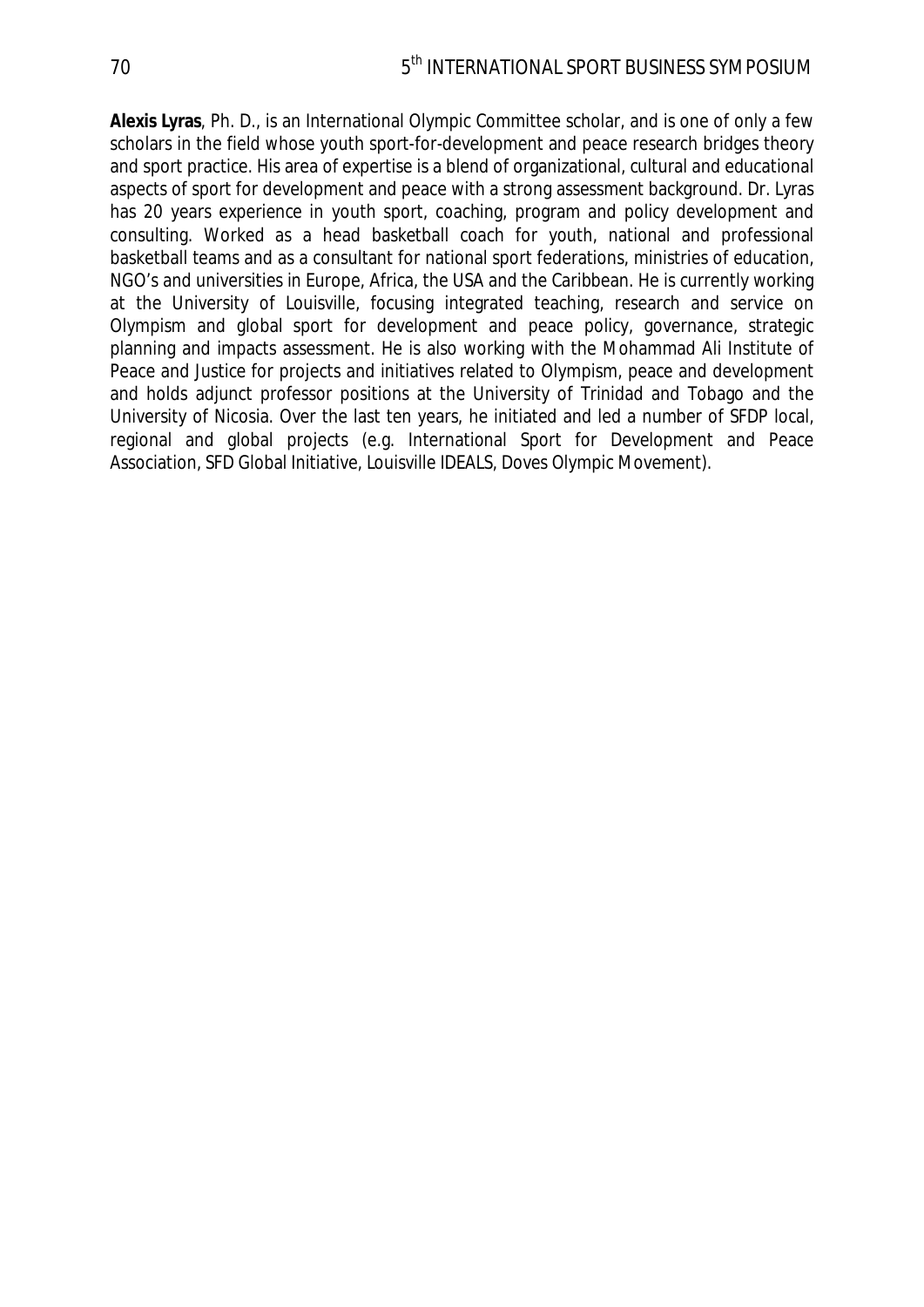# **Complexity and Simplicity of Organizing Olympic Games: The Role of Bureaucracy**

**Dimitris Gargalianos**, Democritus University of Thrace, Athens, Greece **Makis Asimakopoulos**, Synergy Sports Limited, Athens, Greece **Packianathan Chelladurai**, The Ohio State University, *pchelladurai@ehe.osu.edu* 

## **Abstract**

The complexity associated with organizing and conducting an event like the Olympic Games (OG) has been well documented. For instance, the General Manager Sports for "Athens 2004" Organizing Committee of Olympic Games outlined the elements that contributed to the complexity of running the Athens Games (Asimakopoulos (2006). The enormity and complexity of running an OG was well captured by Gargalianos, Stotlar and Toohey (2010) who created a comprehensive schematic representation of the elements involved.

Two hundred and one National Olympic Committees registered 10,625 athletes and 5,501 team officials in the Games, participating in events governed by 28 international federations (www.olympic.org). There were 21,500 media representatives, including 16,000 broadcasters and 5,000 photo / written press personnel (www.greekembassy.org). The organizers of the Games had to undertake several activities including accreditation of athletes and other participants, planning and conducting the official ceremonies, servicing the media, merchandizing, security and managing the risks, preparing and managing the competition sites, servicing the spectators, providing language services, creating and maintaining the image and identity of the Games, ticketing, transportation, medical services and doping control, and international relations. Further, the fact that 45,000 volunteers were involved in managing the above responsibilities added to the complexity of operations.

Yet, the 4 billion TV viewers and 5.3 million ticketed spectators did not see any bit of the complexity. Consider the track and field hurdle events. The hurdles of appropriate specifications were placed in the right places at the right times, and they were removed promptly after the event, making room for other running races. For the spectator and even for the competing athlete, it was simply a routine matter that the hurdles were there. And those who viewed the entire event on television, it was all essentially simplicity in operations.

And how was this possible? Many would point to the extraordinary amount of time and effort spent on planning every little detail associated with every competition in every venue. For example, the planning for an Olympic Games begins more than ten years in advance of the event. It also entails a few trial runs in the form of pre-Olympic competitions. However, we argue that all of these efforts were founded on, and guided by the tenets of bureaucracy as outlined by Weber (1947). More specifically, we illustrate the application of Weber's tenets of (a) *division of labor* in terms of a breakdown of total work into 26 specific domains of operations and the formation of committees to monitor and supervise the activities within each domain; (b) *hierarchical authority structure,* (c) *system of abstract rules* which outlined the duties and responsibilities for each position and specified the channels of communications within the enterprise; (d) *impersonality* in the selection of office-bearers and employees, and in the treatment of the respective clients; and (e) *technical competence*